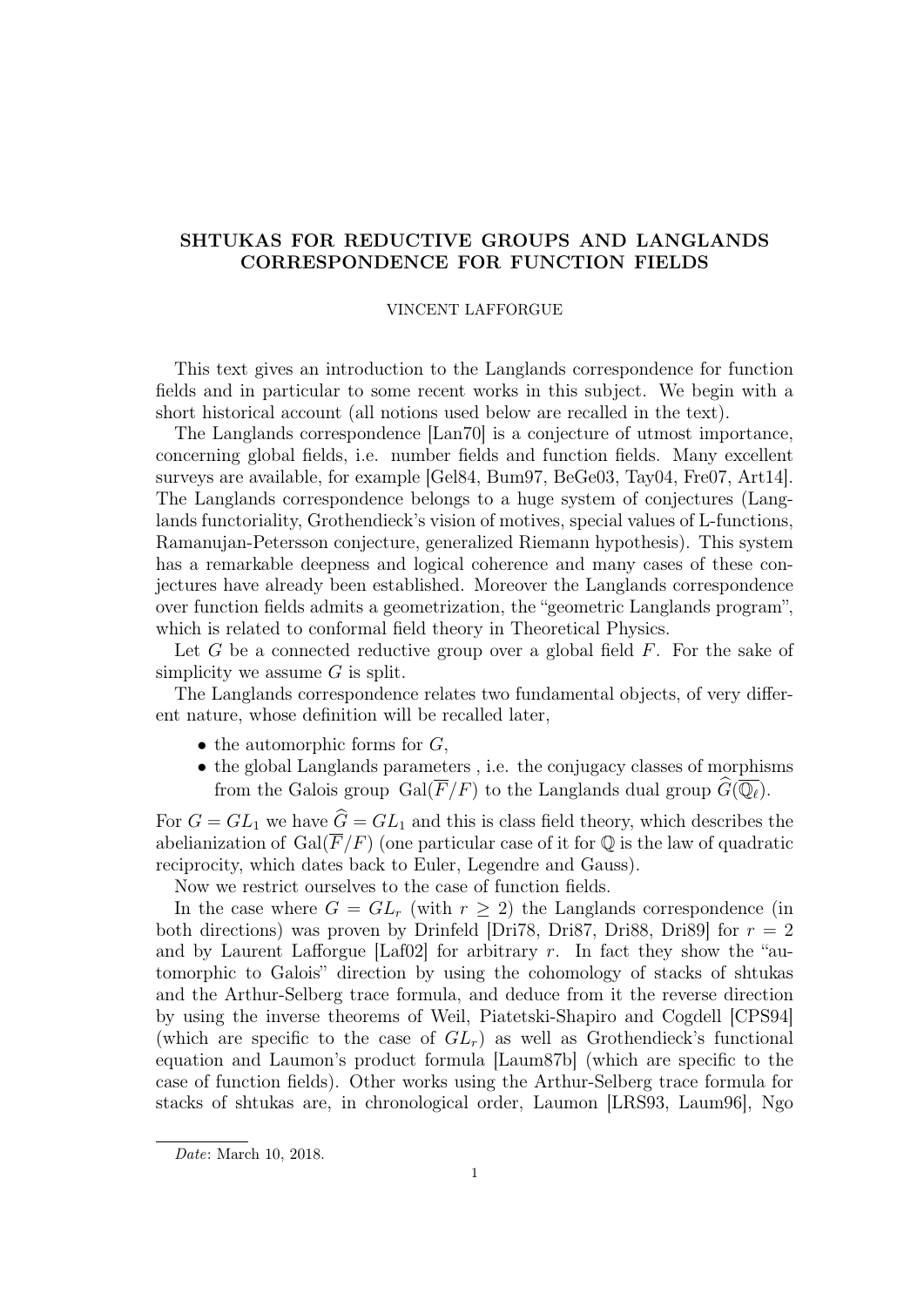Bao Chau [NBC99, NBC06a, NgNg08], Ngo Dac Tuan [NDT07, NDT09], Lau [Lau04, Lau07], Kazhdan, Varshavsky [Var04], Badulescu, Roche [BaRo17].

In [Laf12] we show the "automorphic to Galois" direction of the Langlands correspondence for all reductive groups over function fields. More precisely we construct a canonical decomposition of the vector space of cuspidal automorphic forms, indexed by global Langlands parameters. This decomposition is obtained by the spectral decomposition associated to the action on this vector space of a commutative algebra B of "excursion operators" such that each character of B determines a unique global Langlands parameter. Unlike previous works, our method is independent on the Arthur-Selberg trace formula. We use the following two ingredients:

- the classifying stacks of shtukas, introduced by Drinfeld for  $GL_r$  [Dri78, Dri87] and generalized to all reductive groups and arbitrary number of "legs" by Varshavsky [Var04] (shtukas with several legs were also considered in [Lau04, NBC06a]),
- the geometric Satake equivalence, due to Lusztig, Drinfeld, Ginzburg and Mirkovic-Vilonen [BeDr99, MiVi07] (it is a fundamental ingredient of the geometric Langlands program, whose idea comes from the fusion of particles in conformal field theory).

In the last sections we discuss recent works related to the Langlands program over function fields, notably on the independence on  $\ell$  and on the geometric Langlands program. We cannot discuss the works about number fields because there are too many and it is not possible to quote them in this short text. Let us only mention that, in his lectures at this conference, Peter Scholze will explain local analogues of shtukas over  $\mathbb{Q}_p$ .

Acknowledgements. I thank Jean-Benoît Bost, Alain Genestier and Dennis Gaitsgory for their crucial help in my research. I am very grateful to the Centre National de la Recherche Scientifique. The Langlands program is far from my first subject and I would never have been able to devote myself to it without the great freedom given to CNRS researchers for their works. I thank my colleagues of MAPMO and Institut Fourier for their support. I thank Dennis Gaitsgory for his crucial help in writing the part of this text about geometric Langlands. I also thank Aurélien Alvarez, Vladimir Drinfeld, Alain Genestier, Gérard Laumon and Xinwen Zhu for their help.

## 1. Preliminaries

1.1. Basic notions in algebraic geometry. Let  $k$  be a field. The ring of functions on the *n*-dimensional affine space  $A^n$  over k is the ring  $k[x_1, ..., x_n]$  of polynomials in *n* variables. For any ideal *I*, the quotient  $A = k[x_1, ..., x_n]/I$  is the ring of functions on the closed subscheme of  $\mathbb{A}^n$  defined by the equations in I and we obtain in this way all affine schemes (of finite type) over k. An affine scheme over k is denoted by  $Spec(A)$  when A is the k-algebra of functions on it. It is equipped with the Zariski topology (generated by open subschemes of the form  $f \neq 0$  for  $f \in A$ ). It is called a variety when A has no non zero nilpotent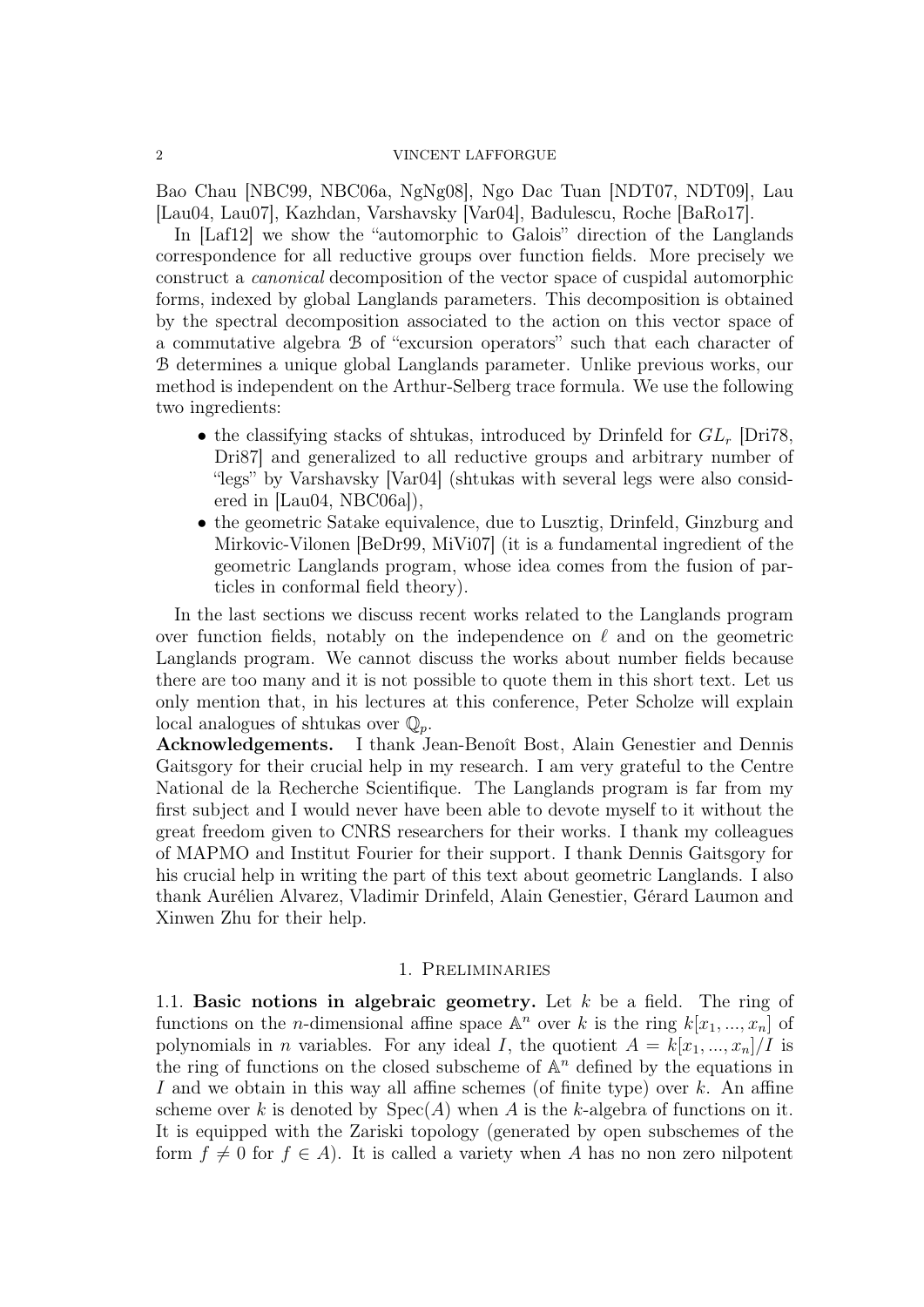element. General schemes and varieties are obtained by gluing. The projective space  $\mathbb{P}^n$  over k is the quotient of  $\mathbb{A}^{n+1}\setminus\{0\}$  by homotheties and can be obtained by gluing  $n+1$  copies of  $\mathbb{A}^n$  (which are the quotients of  $\{(x_0, ..., x_n), x_i \neq 0\}$ , for  $i = 0, ..., n$ ). Closed subschemes (resp. varieties) of  $\mathbb{P}^n$  are called projective schemes (resp varieties) over k. Schemes over k have a dimension and a curve is a variety purely of dimension 1.

1.2. Global fields. A number field is a finite extension of  $\mathbb{Q}$ , i.e. a field generated over Q by some roots of a polynomial with coefficients in Q.

A function field  $F$  is the field of rational functions on an irreducible curve X over a finite field  $\mathbb{F}_q$ .

We recall that if q is a prime number,  $\mathbb{F}_q = \mathbb{Z}/q\mathbb{Z}$ . In general q is a power of a prime number and all finite fields of cardinal  $q$  are isomorphic to each other (although non canonically), hence the notation  $\mathbb{F}_q$ .

The simplest example of a function field is  $F = \mathbb{F}_q(t)$ , namely the field of rational functions on the affine line  $X = \mathbb{A}^1$ . Every function field is a finite extension of such a field  $\mathbb{F}_q(t)$ .

Given a function field  $F$  there exists a unique smooth projective and geometrically irreducible curve X over a finite field  $\mathbb{F}_q$  whose field of rational functions is F: indeed for any irreducible curve over  $\mathbb{F}_q$  we obtain a smooth projective curve with the same field of rational functions by resolving the singularities and adding the points at infinity. For example  $F = \mathbb{F}_q(t)$  is the field of rational functions of the projective line  $X = \mathbb{P}^1$  over  $\mathbb{F}_q$  (we have added to  $\mathbb{A}^1$  the point at infinity).

For the rest of the text we fix a smooth projective and geometrically irreducible curve X over  $\mathbb{F}_q$ . We denote by F the field of functions of X (but F may also denote a general global field, as in the next subsection).

1.3. Places of global fields and local fields. A place  $v$  of a global field  $F$ is a non trivial multiplicative norm  $F \to \mathbb{R}_{\geq 0}$ , up to equivalence (where the equivalence relation identifies  $\|\cdot\|$  and  $\|\cdot\|^s$  for any  $s > 0$ ). The completion  $F_v$  of the global field  $F$  for this norm is called a local field. It is a locally compact field and the inclusion  $F \subset F_v$  determines v. Therefore a place is "a way to complete a global field into a local field".

For any local field there is a canonical normalization of its norm given by the action on its Haar measure. For any non zero element of a global field the product of the normalized norms at all places is equal to 1.

For example the places of Q are

- the archimedean place, where the completion is  $\mathbb R$  (with normalized norm equal to the usual absolute value),
- for every prime number p, the place p where the completion is  $\mathbb{Q}_p$  (the normalized norm in  $\mathbb{Q}_p$  of a number  $r \in \mathbb{Q}^\times$  is equal to  $p^{-n_p(r)}$ , where  $n_p(r) \in \mathbb{Z}$  is the exponent of p in the decomposition of r as the product of a sign and powers of the prime numbers).

Thus the local fields obtained by completion of  $\mathbb Q$  are  $\mathbb Q_p$ , for all prime numbers p, and R. A place v is said to be archimedean if  $F_v$  is equal to R or C. These places are in finite number for number fields and are absent for function fields.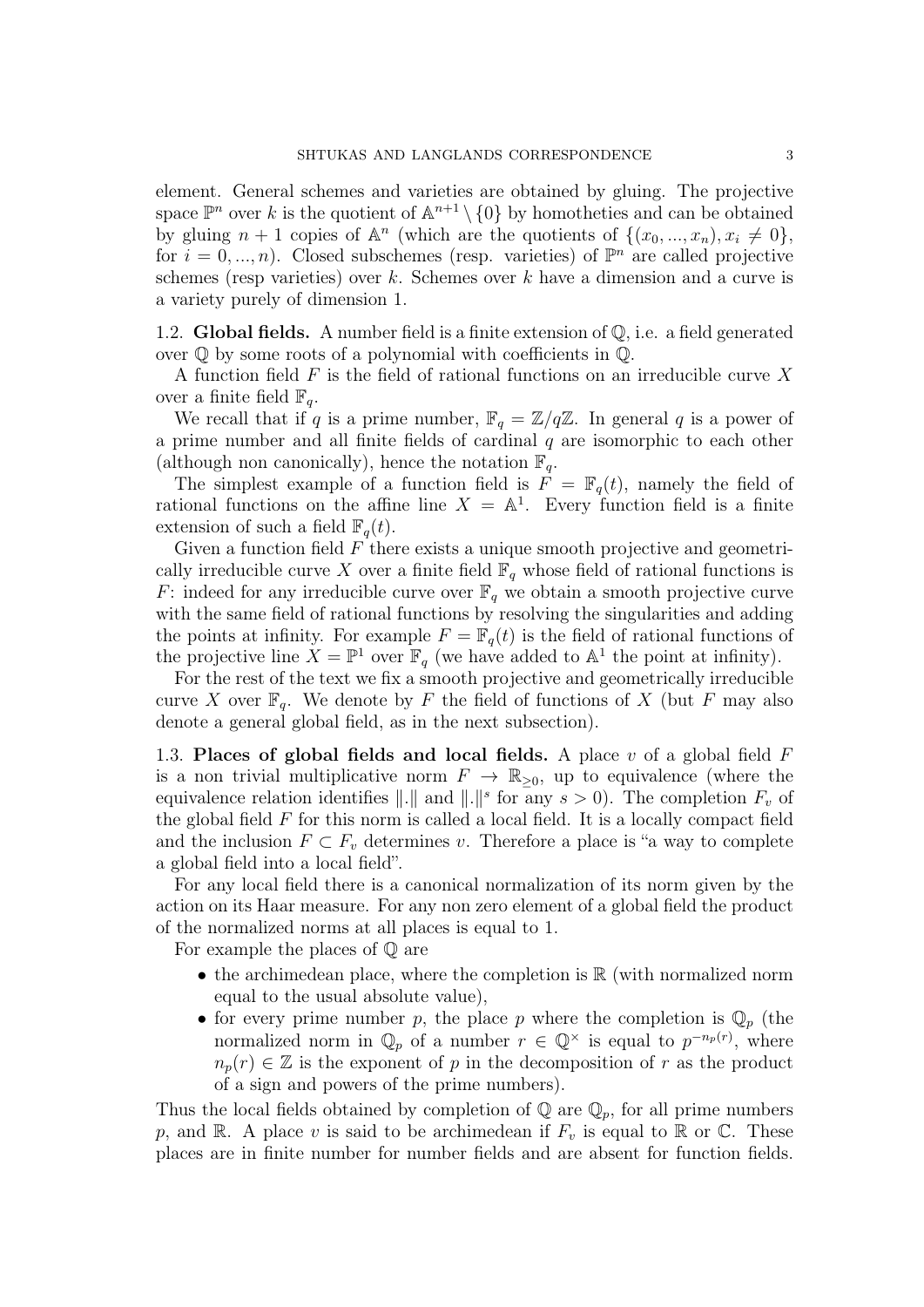For each non archimedean place v we denote by  $\mathcal{O}_v$  the ring of integers of  $F_v$ , consisting of elements of norm  $\leq 1$ . For example it is  $\mathbb{Z}_p$  if  $F_v = \mathbb{Q}_p$ .

In the case of function fields, where we denote by  $F$  the field of functions of X, the places are exactly the closed points of  $X$  (defined as the maximal ideals). The closed points are in bijection with the orbits under  $Gal(\overline{\mathbb{F}_q}/\mathbb{F}_q)$  on  $X(\overline{\mathbb{F}_q})$ (Galois groups are recalled below). For every closed point v of  $X$ , we denote by  $n_v: F^{\times} \to \mathbb{Z}$  the valuation which associates to a rational function other than 0 its vanishing order at v. We can see  $\mathcal{O}_v$  as the  $\mathbb{F}_q$ -algebra of functions on the formal neighborhood around v in X and  $F_v$  as the  $\mathbb{F}_q$ -algebra of functions on the punctured formal neighborhood. We denote by  $\kappa(v)$  the residue field of  $\mathcal{O}_v$ ; it is a finite extension of  $\mathbb{F}_q$ , whose degree is denoted by  $deg(v)$ , therefore it is a finite field with  $q^{\deg(v)}$  elements. The normalized norm on F associated to v sends  $a \in F^\times$  to  $q^{-\deg(v)n_v(a)}$ .

In the example where  $X = \mathbb{P}^1 = \mathbb{A}^1 \cup \infty$ , the unitary irreducible polynomials in  $\mathbb{F}_q[t]$  (which is the ring of functions on  $\mathbb{A}^1$ ) play a role analoguous to that of the prime numbers in  $\mathbb{Z}$ : the places of  $\mathbb{P}^1$  are

- the place  $\infty$ , at which the completion is  $\mathbb{F}_q((t^{-1})),$
- the places associated to unitary irreducible polynomials in  $\mathbb{F}_q[t]$  (the degree of such a place is simply the degree of the polynomial). For example the unitary irreducible polynomial t corresponds to the point  $0 \in \mathbb{A}^1$  and the completion at this place is  $\mathbb{F}_q((t))$ .

We recall that the local field  $\mathbb{F}_q((t))$  consists of Laurent series, i.e. sums  $\sum_{n\in\mathbb{Z}} a_n t^n$  with  $a_n \in \mathbb{F}_q$  and  $a_n = 0$  for *n* negative enough.

1.4. Galois groups. If k is a field, we denote by  $\overline{k}$  an algebraic closure of k. It is generated over  $k$  by the roots of all polynomials with coefficients in  $k$ . The separable closure  $k^{\text{sep}} \subset \overline{k}$  consists of the elements whose minimal polynomial over k has a non zero derivative. We denote by  $Gal(\overline{k}/k) = Gal(k^{\text{sep}}/k)$  the group of automorphisms of  $\bar{k}$  (or equivalently of  $k^{\text{sep}}$ ) which act by the identity on k. It is a profinite group, i.e. a projective limit of finite groups: an element of  $Gal(\overline{k}/k)$ is the same as a family, indexed by the finite Galois extensions  $k' \subset \overline{k}$  of k, of elements  $\theta_{k'} \in \text{Gal}(k'/k)$ , so that if  $k'' \supset k'$ ,  $\theta_{k''}\big|_{k'} = \theta_{k'}$ . We recall that  $k' \subset \overline{k}$ is said to be a finite Galois extension of  $k$  if it is a finite dimensional  $k$ -vector subspace of  $k^{\text{sep}}$  and is stable under the action of  $\text{Gal}(\overline{k}/k) = \text{Gal}(k^{\text{sep}}/k)$  (and then  $Gal(k'/k)$  is a finite group of cardinal equal to the dimension of k' over k).

A simple example is given by finite fields:  $Gal(\overline{\mathbb{F}_q}/\mathbb{F}_q)$  is equal to the profinite completion  $\widehat{\mathbb{Z}}$  of  $\mathbb Z$  in such a way that  $1 \in \widehat{\mathbb{Z}}$  is the Frobenius generator  $x \mapsto x^q$ (which is an automorphism of  $\overline{\mathbb{F}_q}$  equal to identity on  $\mathbb{F}_q$ ).

We recall that for any  $\mathbb{F}_q$ -algebra,  $x \mapsto x^q$  is a morphism of  $\mathbb{F}_q$ -algebras, in particular  $(x+y)^q = x^q + y^q$ . For any scheme S over  $\mathbb{F}_q$  we denote by Frobs:  $S \to S$  the morphism acting on functions by  $\text{Frob}_{S}^{*}(f) = f^{q}$ .

We come back to the function field  $F$  of  $X$ . Our main object of interest is the Galois group  $\Gamma = \text{Gal}(\overline{F}/F) = \text{Gal}(F^{\text{sep}}/F)$ .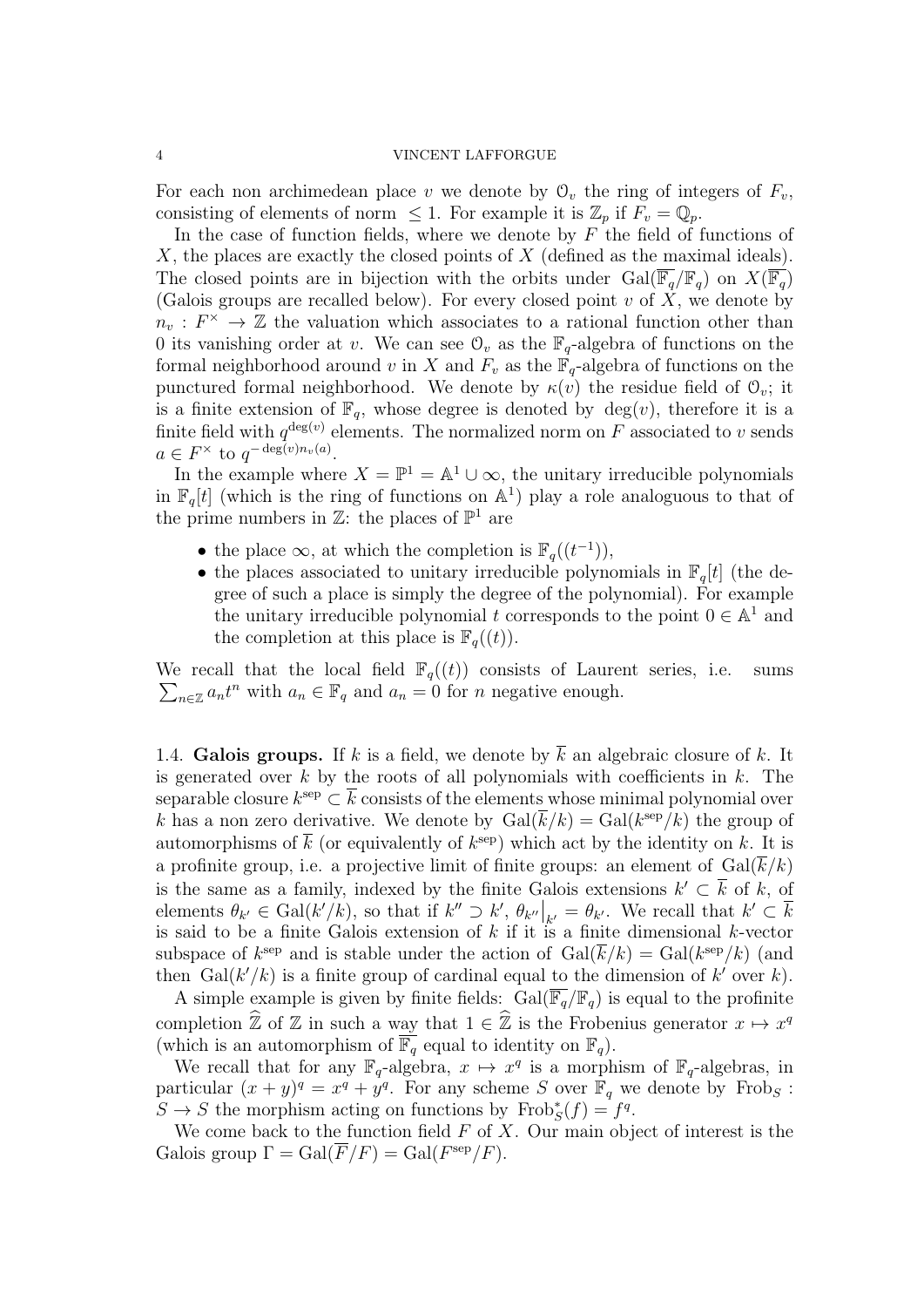By the point of view of Grothendieck developed in SGA1, we have an equivalence between

- the category of finite sets A endowed with a continuous action of  $\Gamma$
- $\bullet$  the category of finite separable  $F$ -algebras

where the functor from the first category to the second one maps A to the finite separable F-algebra  $((F^{\text{sep}})^A)^{\Gamma}$  (here  $(F^{\text{sep}})^A$  is the direct sum of copies of  $F^{\text{sep}}$ indexed by A and  $\Gamma$  acts on each copy and permutes them at the same time). We write  $\eta = \operatorname{Spec}(F)$  and  $\overline{\eta} = \operatorname{Spec}(\overline{F})$ . Then, for any dense open  $U \subset X$ ,  $\Gamma$  has a profinite quotient  $\pi_1(U, \overline{\eta})$  such that a continuous action of Γ on a finite set A factors through  $\pi_1(U, \overline{\eta})$  if and only if  $Spec(((F<sup>sep</sup>)<sup>A</sup>)<sup>\Gamma</sup>)$  extends (uniquely) to an étale covering of U. We will not explain the notion of étale morphism in general and just say that a morphism between smooth varieties over a field is étale if and only if its differential is everywhere invertible. Thus we have an equivalence between

- the category of finite sets A endowed with a continuous action of  $\pi_1(U, \overline{\eta})$
- $\bullet$  the category of finite étale coverings of  $U$ .

For any place v the choice of an embedding  $\overline{F} \subset F_v$  provides an inclusion  $Gal(\overline{F_v}/F_v) \subset Gal(\overline{F}/F)$  (well defined up to conjugation). We denote by  $Frob_v \in$  $Gal(\overline{F}/F)$  the image of any element of  $Gal(\overline{F}_v/F_v)$  lifting the Frobenius generator Frobenius  $x \mapsto x^{q^{\deg(v)}}$  in  $Gal(\overline{\kappa(v)}/\kappa(v)) = \widehat{\mathbb{Z}}$ . When U is open dense in X as above and v is a place in U, the image of Frob<sub>v</sub> in  $\pi_1(U, \overline{\eta})$  is well defined up to conjugation.

1.5. A lemma of Drinfeld [Dri78]. Let  $U \subset X$  open dense as above. For any  $i \in I$  we denote by Frob<sub>i</sub> the "partial Frobenius" morphism  $U^I \to U^I$  which sends  $(x_j)_{j\in I}$  to  $(x'_j)_{j\in I}$  with  $x'_i$  = Frob<sub>U</sub> $(x_i)$  and  $x'_j = x_j$  for  $j \neq i$ . For any scheme T and any morphism  $T \to U^I$ , we say that a morphism  $a: T \to T$  is "above" Frob<sub>i</sub> if the square

$$
T \xrightarrow{a} T
$$
  
\n
$$
\downarrow \qquad \qquad \downarrow
$$
  
\n
$$
U^I \xrightarrow{\text{Frob}_i} U^I
$$

is commutative.

Lemma 1.1. We have an equivalence of categories between

- the category of finite sets A endowed with a continuous action of  $(\pi_1(U,\overline{\eta}))^I,$
- the category of finite étale coverings  $T$  of  $U^I$ , equipped with partial Frobenius morphisms, i.e. morphisms  $F_{\{i\}}$  above Frob<sub>i</sub>, commuting with each other, and whose composition is  $Frob_{T}$ .

The functor from the first category to the second one is the following: if the action of  $(\pi_1(U, \overline{\eta}))^I$  on A factorizes through  $\prod_{i \in I} \text{Gal}(U_i/U)$  where for each i,  $U_i$ is a finite étale Galois covering of U (and  $Gal(U_i/U)$  is its automorphism group),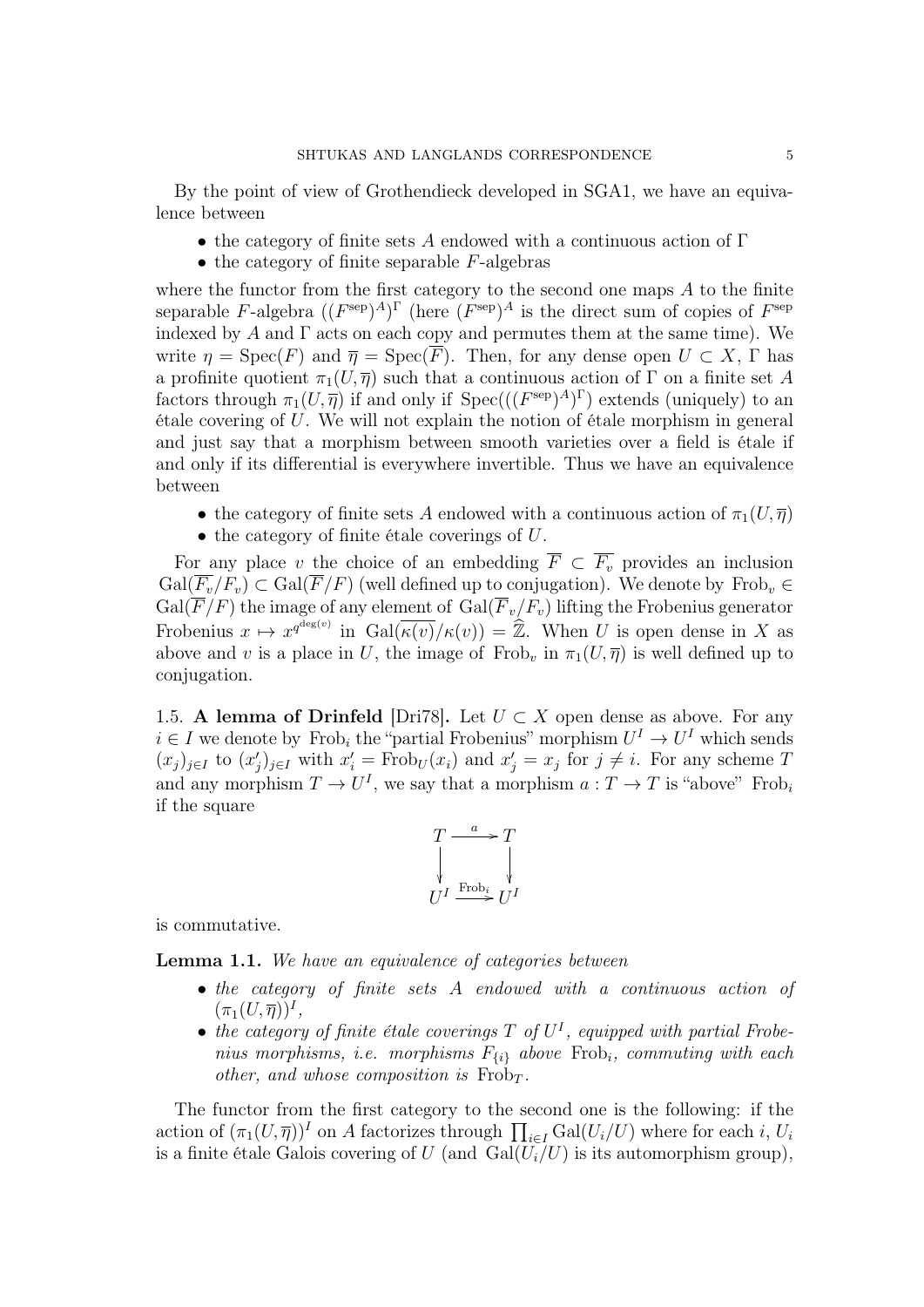then the image by the functor is  $(\prod_{i\in I} U_i) \times_{\prod_{i\in I} \text{Gal}(U_i/U)} A$ , equipped with the partial Frobenius morphisms  $F_{\{i\}}$  given by  $(\text{Frob}_{U_i} \times \prod_{j \neq i} \text{Id}_{U_j}) \times \text{Id}_A$ .

1.6. Split connected reductive groups and bundles. We denote by  $\mathbb{G}_m =$  $GL<sub>1</sub>$  the multiplicative group. A split torus over a field k is an algebraic group T which is isomorphic to  $\mathbb{G}_m^r$  for some r.

A connected reductive group over a field  $k$  is a connected, smooth, affine algebraic group whose extension to  $k$  has a trivial unipotent radical (i.e. any normal, smooth, connected, unipotent subgroup scheme of it is trivial). A connected reductive group G over k is said to be split if it has a split maximal torus  $T$ . Then (after chosing a Borel subgroup containing T) the lattices  $Hom(\mathbb{G}_m, T)$ and  $\text{Hom}(T,\mathbb{G}_m)$  are called the coweight and weight lattices of G. The split connected reductive groups over a field  $k$  are exactly the quotients by central finite subgroup schemes of products of  $\mathbb{G}_m$ , simply-connected split groups in the four series  $SL_{n+1}$ ,  $Spin_{2n+1}$ ,  $Sp_{2n}$ ,  $Spin_{2n}$ , and five simply-connected split exceptional groups.

Let G be a split connected reductive group over a field  $k$ , and X a scheme over k. Then a G-bundle over X is a morphism  $Y \to X$ , together which an action of G on the fibers which is simply transitive. A  $GL_r$ -bundle  $\mathcal E$  gives rise to the vector bundle of rank r equal to  $\mathcal{E} \times_{GL_r} \mathbb{A}^r$  and the notions are equivalent.

### 2. Reminder on automorphic forms

For the moment we take  $G = GL_r$ . When the global field is Q, an automorphic form (without level at finite places) is a function on the quotient  $GL_r(\mathbb{Z})\backslash GL_r(\mathbb{R})$ (the best known example is the particular case of modular functions, for which  $r = 2$ ). This quotient classifies the free Z-modules (or, equivalently, projective Z-modules) M of rank r equipped with a trivialization  $\overline{M} \otimes_{\mathbb{Z}} \mathbb{R} = \mathbb{R}^r$  (i.e. an embedding of M as a lattice in  $\mathbb{R}^r$ ). Indeed if we choose a basis of M over Z its embedding in  $\mathbb{R}^r$  is given by a matrix in  $GL_r(\mathbb{R})$  and the change of the basis of M gives the quotient by  $GL_r(\mathbb{Z})$ .

Now we come back to our function field  $F$ . To explain the analogy with  $\mathbb Q$  we choose a place  $v$  of  $X$  (of degree 1 to simplify) playing the role of the archimedean place of  $\mathbb Q$  (but this choice is not natural and will be forgotten in five lines). An analogue of a projective  $\mathbb{Z}$ -module M of rank r equipped with a trivialization  $M \otimes_{\mathbb{Z}} \mathbb{R} = \mathbb{R}^r$  is a vector bundle of rank r over X equipped with a trivialization on the formal neighborhood around  $v$ . Now we forget the trivialization on the formal neighborhood around v (because we do not want to introduce a level at  $v)$  and then we forget the choice of v.

Thus an automorphic form (without level at any place) for  $GL<sub>r</sub>$  is a function on the set  $\text{Bun}_{GL_r}(\overline{\mathbb{F}}_q)$  of isomorphism classes of vector bundles of rank r over X.

Now we consider the case of a general group  $G$ . From now on we denote by  $G$  a connected reductive group over  $F$ , assumed to be split for simplicity. An automorphic form (without level) for G is a function on the set  $Bun_G(\mathbb{F}_q)$  of isomorphism classes of G-bundles over X.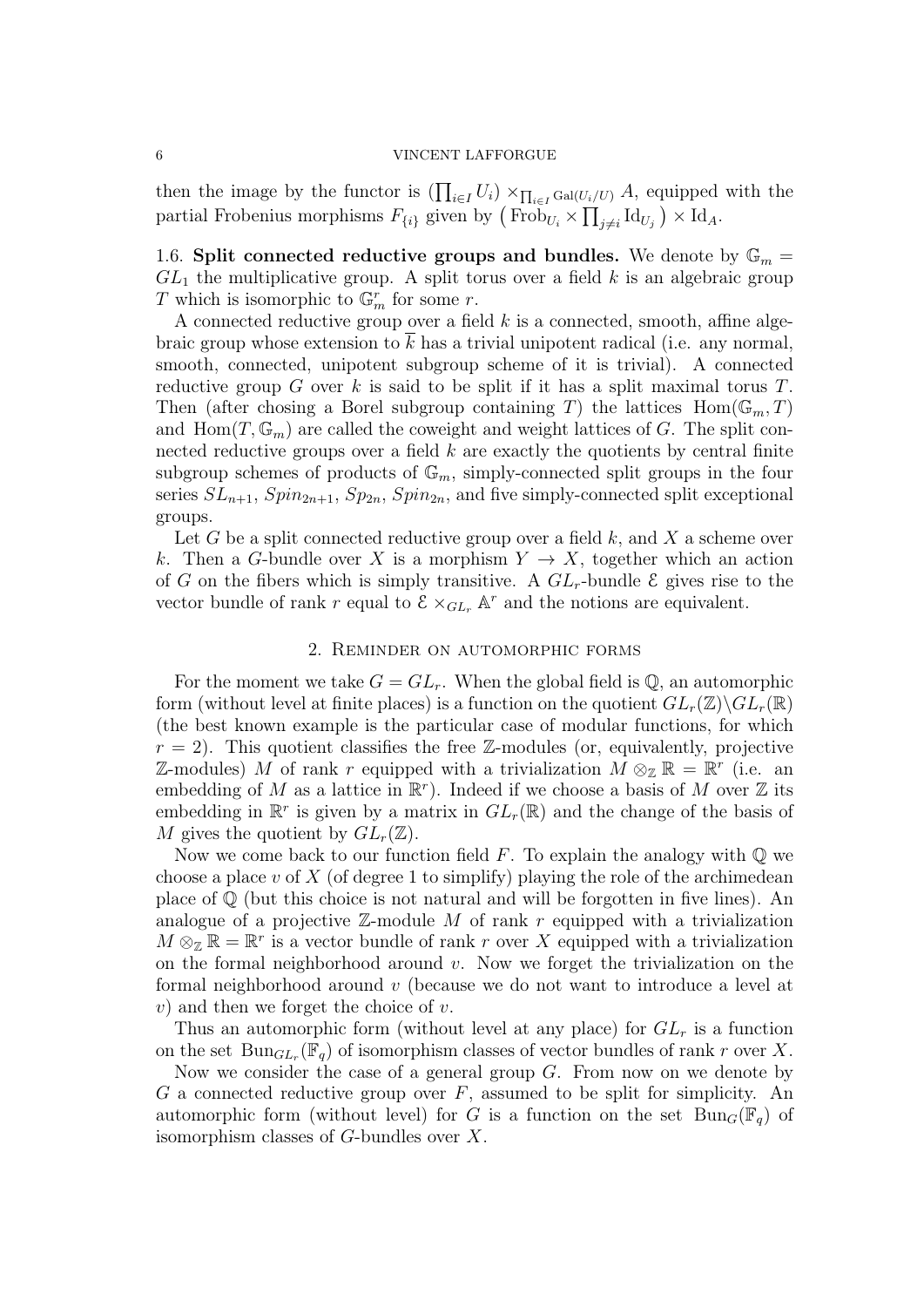Remark 2.1. This remark can be skipped. In fact the G-bundles over X have finite automorphism groups. Therefore it is more natural to consider  $\text{Bun}_G(\mathbb{F}_q)$ as a groupoid, i.e. a category where all arrows are invertible. It is the groupoid of points over  $\mathbb{F}_q$  of the Artin stack  $\text{Bun}_G$  over  $\mathbb{F}_q$  whose groupoid of S-points (with S a scheme over  $\mathbb{F}_q$  classifies the G-bundles over  $X \times S$ . We refer to [LaMoB99] for the notion of Artin stack and we say only that examples of Artin stacks are given by the quotients of algebraic varieties by algebraic groups. In Artin stacks the automorphism groups of the points are algebraic groups (for example in the case of a quotient they are the stabilizers of the action). The Quot construction of Grothendieck implies that  $Bun_G$  is an Artin stack (locally it is even the quotient of a smooth algebraic variety by a smooth algebraic group). The automorphisms groups of points in the groupoid  $Bun_G(\mathbb{F}_q)$  are finite, in fact they are the points over  $\mathbb{F}_q$  of automorphisms groups of points in Bun<sub>G</sub>, which are algebraic groups of finite type.

It is convenient to impose a condition relative to the center Z of G. From now on we fix a subgroup  $\Xi$  of finite index in  $\text{Bun}_Z(\mathbb{F}_q)$  (for example the trivial subgroup if Z is finite) and we consider functions on  $Bun_G(\mathbb{F}_q)/\Xi$ . However, except when G is a torus,  $Bun_G(\mathbb{F}_q)/\Xi$  is still infinite. To obtain vector spaces of finite dimension we now restrict ourselves to cuspidal automorphic forms.

For any field  $E \supset \mathbb{Q}$ , we denote by  $C_c^{\text{cusp}}(\text{Bun}_G(\mathbb{F}_q)/\Xi, E)$  the E-vector space of finite dimension consisting of *cuspidal* functions on  $Bun_G(\mathbb{F}_q)/\Xi$ . It is defined as the intersection of the kernel of all "constant term" morphisms  $C_c(\text{Bun}_G(\mathbb{F}_q)/\Xi, E) \to C(\text{Bun}_M(\mathbb{F}_q)/\Xi, E)$  (which are given by the correspondence  $\text{Bun}_G(\mathbb{F}_q) \leftarrow \text{Bun}_P(\mathbb{F}_q) \rightarrow \text{Bun}_M(\mathbb{F}_q)$  and involve only finite sums), for all proper parabolic subgroups  $P$  of G with associated Levi quotient M (defined as the quotient of  $P$  by its unipotent radical). For readers who do not know these notions, we recall that in the case of  $GL<sub>r</sub>$  a parabolic subgroup P is conjugated to a subgroup of upper block triangular matrices and that the associated Levi quotient  $M$  is isomorphic to the group of block diagonal matrices. It is legitimate in the Langlands correspondence to restrict oneself to cuspidal automorphic forms because all automorphic forms for G can be understood from cuspidal automorphic forms for G and for the Levi quotients of its parabolic subgroups.

Let  $\ell$  be a prime number not dividing q. To simplify the notations we assume that  $\mathbb{Q}_\ell$  contains a square root of q (otherwise replace  $\mathbb{Q}_\ell$  everywhere by a finite extension containing a square root of  $q$ ). For Galois representations we have to work with coefficients in  $\mathbb{Q}_\ell$  and  $\overline{\mathbb{Q}_\ell}$ , and not  $\mathbb{Q}, \overline{\mathbb{Q}}$  and even  $\mathbb{C}$  (to which  $\overline{\mathbb{Q}_\ell}$  is isomorphic algebraically but not topologically) because the Galois representations which are continuous with coefficients in  $\mathbb C$  always have a finite image (unlike those with coefficients in  $\overline{\mathbb{Q}_\ell}$  and are not enough to match automorphic forms in the Langlands correspondence. Therefore, even if the notion of cuspidal automorphic form is (in our case of function fields) algebraic, to study the Langlands correspondence we will consider cuspidal automorphic forms with coefficients in  $E = \overline{\mathbb{Q}}_{\ell}$  or  $\overline{\mathbb{Q}_{\ell}}$ .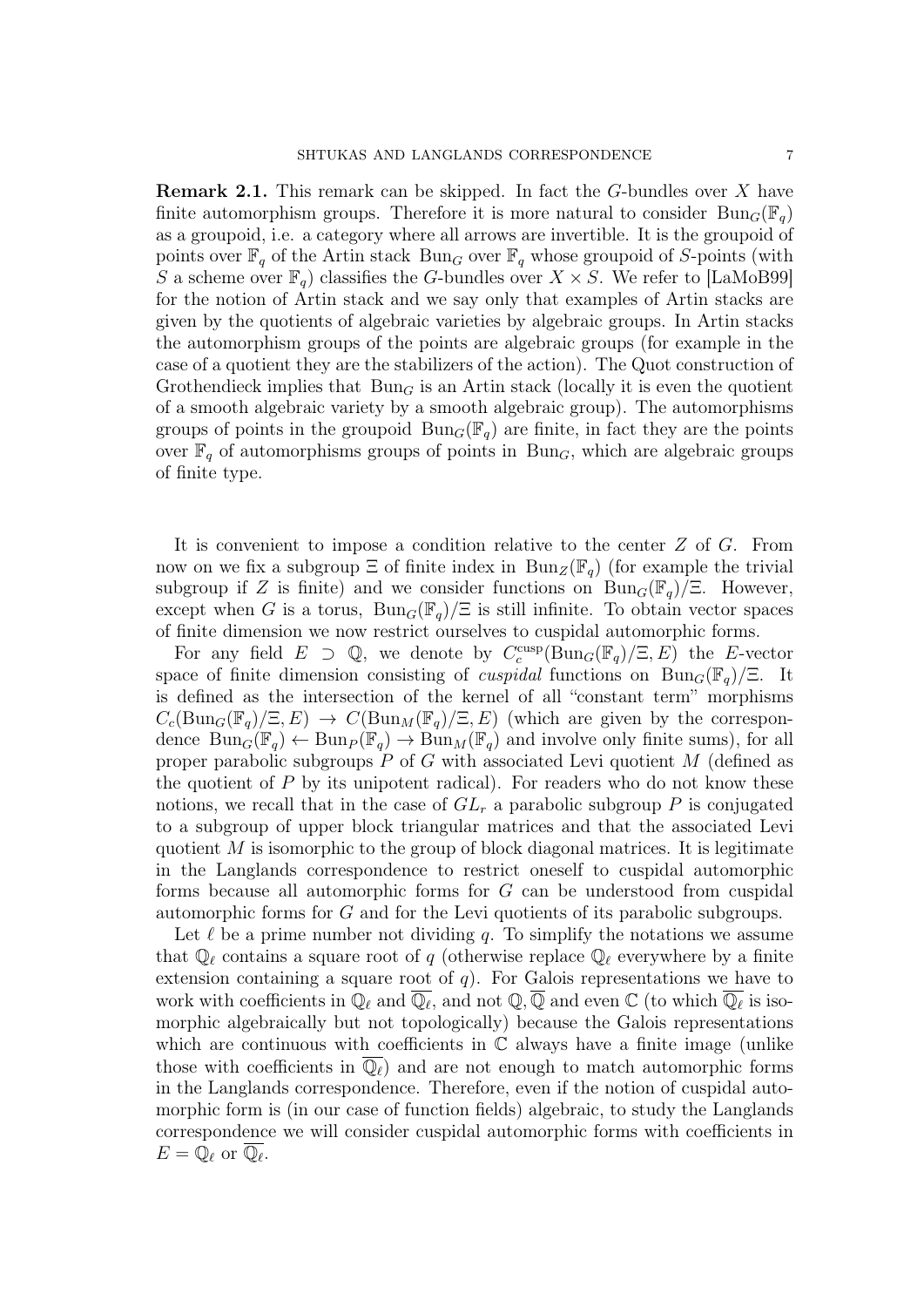### 3. Class field theory for function fields

It was developped by Rosenlicht and Lang [Ser75]. Here we consider only the unramified case.

Let Pic be the relative Picard scheme of X over  $\mathbb{F}_q$ , whose definition is that, for any scheme S over  $\mathbb{F}_q$ , Pic(S) (the set of morphisms  $S \to \text{Pic}$ ) classifies the isomorphism classes  $[\mathcal{E}]$  of line bundles  $\mathcal{E}$  on  $X \times S$  (a line bundle is a vector bundle of rank 1, so it is the same as a  $\mathbb{G}_m$ -bundle). The relation with  $\text{Bun}_{GL_1}$ is that  $Bun_{GL_1}$  can be identified with the quotient of Pic by the trivial action of  $\mathbb{G}_m$ .

Let  $Pic<sup>0</sup>$  be the neutral component of Pic, i.e. the kernel of the degree morphism Pic  $\rightarrow \mathbb{Z}$ . It is an abelian variety over  $\mathbb{F}_q$ , also called the jacobian of X.

Class field theory states (in the unramified case to which we restrict ourselves in this text) that there is a canonical isomorphism

(3.1) 
$$
\left(\pi_1(X,\overline{\eta})\right)^{\mathrm{ab}} \times_{\widehat{\mathbb{Z}}} \mathbb{Z} \stackrel{\sim}{\to} \mathrm{Pic}(\mathbb{F}_q)
$$

characterized by the fact that for any place v of X, it sends Frob<sub>v</sub> to  $[0(v)]$ , where  $\mathcal{O}(v)$  is the line bundle on X whose sections are the functions on X with a possible pole of order  $\leq 1$  at v.

The isomorphism (3.1) implies that for any  $a \in Pic(\mathbb{F}_q)$  of non zero degree we can associate to any (multiplicative) character  $\chi$  of the finite abelian group  $Pic(\mathbb{F}_q)/a^{\mathbb{Z}}$  (with values in any field, e.g.  $\overline{\mathbb{Q}_\ell}$  for  $\ell$  prime to q) a character  $\sigma(\chi)$ of  $\pi_1(X, \overline{\eta})$ . We now give a geometric construction of  $\sigma(\chi)$ , which is in fact the key step in the proof of the isomorphism (3.1).

The Lang isogeny  $L: Pic \to Pic^0$  is such that, for any scheme S over  $\mathbb{F}_q$  and every line bundle  $\mathcal{E}$  on  $X \times S$ ,  $[\mathcal{E}] \in Pic(S)$  is sent by L to  $[\mathcal{E}^{-1} \otimes (Frob_S \times \mathrm{Id}_X)^*(\mathcal{E})] \in$  $Pic^0(S)$ . We note that  $[(Frob_S \times Id_X)^*(\mathcal{E})] \in Pic(S)$  is the image by Frob<sub>Pic</sub> of  $[\mathcal{E}] \in \text{Pic}(S)$ . The Lang isogeny is surjective and its kernel is  $\text{Pic}(\mathbb{F}_q)$ . For any finite set I and any family  $(n_i)_{i\in I} \in \mathbb{Z}^I$  satisfying  $\sum_{i\in I} n_i = 0$ , we consider the Abel-Jacobi morphism  $AJ : X^I \to Pic^0$  sending  $(x_i)_{i \in I}$  to the line bundle  $\mathcal{O}(\sum_{i\in I} n_i x_i)$ . We form the fiber product

$$
\begin{array}{ccc}\n\text{Cht}_{I,(n_i)_{i \in I}} \longrightarrow \text{Pic} \\
\downarrow \mathfrak{p} & \square & \downarrow L \\
X^I \longrightarrow AJ \longrightarrow \text{Pic}^0\n\end{array}
$$

and see that **p** is a Galois covering of  $X<sup>I</sup>$  with Galois group Pic( $\mathbb{F}_q$ ). Thus, up to an automorphism group  $\mathbb{F}_q^{\times}$  which we neglect, for any scheme S over  $\mathbb{F}_q$ ,  $\text{Cht}_{I,(n_i)_{i\in I}}(S)$  classifies

- morphisms  $x_i : S \to X$
- a line bundle  $\mathcal E$  on  $X \times S$
- an isomorphism  $\mathcal{E}^{-1} \otimes (\text{Frob}_S \times \text{Id}_X)^*(\mathcal{E}) \simeq \mathcal{O}(\sum_{i \in I} n_i x_i).$

Moreover Cht<sub>I, $(n_i)_{i \in I}$ </sub> is equipped with partial Frobenius morphisms  $F_{\{i\}}$  sending  $\mathcal{E}$  to  $\mathcal{E} \otimes \mathcal{O}(n_i x_i)$ . The morphism  $F_{\{i\}}$  is above Frob<sub>i</sub>:  $X^I$  →  $X^I$ , because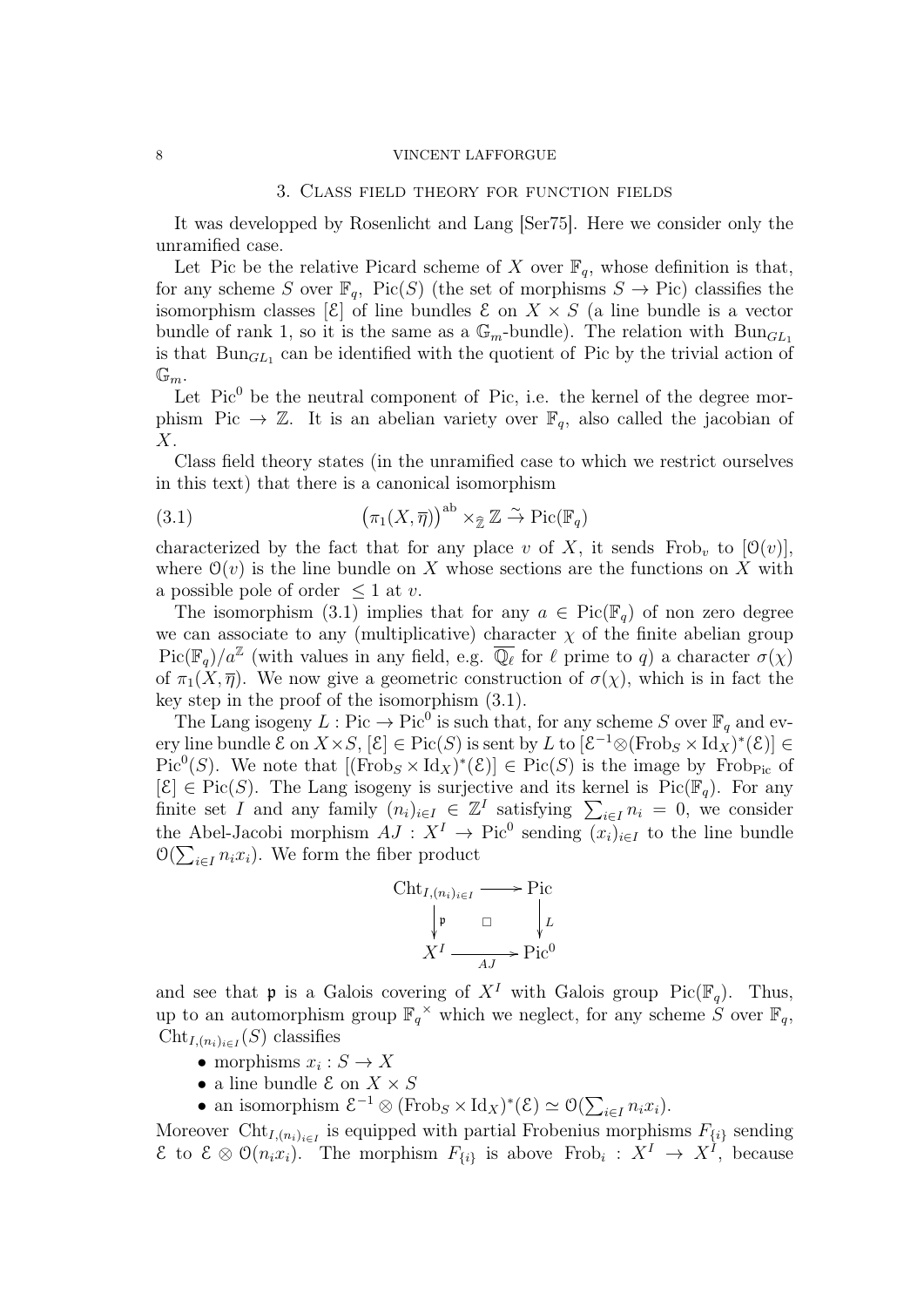$(\text{Frob}_S \times \text{Id}_X)^*(\mathcal{O}(x_i)) = \mathcal{O}(\text{Frob}_S(x_i)).$  Taking the quotient by  $a^{\mathbb{Z}}$  we obtain a finite Galois covering

$$
\operatorname{Cht}_{I,(n_i)_{i\in I}}/a^\mathbb{Z}
$$

$$
\downarrow^{\mathfrak{p}}
$$

$$
X^I
$$

with Galois group  $Pic(\mathbb{F}_q)/a^{\mathbb{Z}}$  and equipped with the partial Frobenius morphisms  $F_{\{i\}}$ . Then Drinfeld's lemma gives rise to a morphism  $\alpha_{I,(n_i)_{i\in I}} : \pi_1(X,\overline{\eta})^I \to$  $Pic(\mathbb{F}_q)/a^{\mathbb{Z}}$ . The character  $\sigma(\chi)$  of  $\pi_1(X,\overline{\eta})$  is characterized by the fact that for any I and  $(n_i)_{i\in I}$  with sum  $0, \chi \circ \alpha_{I,(n_i)_{i\in I}} = \boxtimes_{i\in I} \sigma(\chi)^{n_i}$  and this gives in fact a construction of  $\sigma(\chi)$ .

### 4. The Langlands correspondence for split tori

Split tori are isomorphic to  $\mathbb{G}_m^r$ , so there is nothing more than in the case of  $\mathbb{G}_m = GL_1$  explained in the previous section. Nevertheless the isomorphism of a split torus with  $\mathbb{G}_m^r$  is not canonical (because the automorphism group of  $\mathbb{G}_m^r$ is non trivial, equal to  $GL_r(\mathbb{Z})$ . Let T be a split torus over F. To obtain a canonical correspondence we introduce the Langlands dual group  $\hat{T}$ , defined as the split torus over  $\mathbb{Q}_\ell$  whose weights are the coweights of T and reciprocally. In other words the lattice  $\Lambda = \text{Hom}(\widehat{T}, \mathbb{G}_m)$  is equal to  $\text{Hom}(\mathbb{G}_m, T)$ . Then the Langlands correspondence gives a bijection  $\chi \mapsto \sigma(\chi)$  between

- characters  $\text{Bun}_T(\mathbb{F}_q) \to \overline{\mathbb{Q}_\ell}^\times$  with finite image
- continuous morphisms  $\pi_1(X, \overline{\eta}) \to \widehat{T}(\overline{\mathbb{Q}_\ell})$  with finite image

characterized by the fact that for any place v of X and any  $\lambda \in \Lambda$  the image of  $\sigma(\chi)(\text{Frob}_v)$  by  $\widehat{T}(\overline{\mathbb{Q}_\ell}) \stackrel{\lambda}{\to} \overline{\mathbb{Q}_\ell}^{\times}$  is equal to the image of  $\mathcal{O}(v)$  by  $\text{Pic}(\mathbb{F}_q) \stackrel{\lambda}{\to}$  $\text{Bun}_{T}(\mathbb{F}_{q}) \stackrel{\chi}{\to} \overline{\mathbb{Q}_{\ell}}^{\times}$  (this condition is the particular case for tori of the condition of "compatibility with the Satake isomorphism" which we will consider later for all reductive groups).

The construction of  $\sigma(\chi)$  works as in the previous section, except that  $a^{\mathbb{Z}}$  has to be replaced by a subgroup  $\Xi$  of  $Bun_T(\mathbb{F}_q)$  of finite index which is included in the kernel of  $\chi$ , and we now have to use schemes of T-shtukas, defined using T-bundles instead of line bundles.

## 5. Reminder on the dual group

Let G be a split reductive group over F. We denote by  $\widehat{G}$  the Langlands dual group of G. It is the split reductive group over  $\mathbb{Q}_\ell$  characterized by the fact that its roots and weights are the coroots and coweights of G, and reciprocally. Here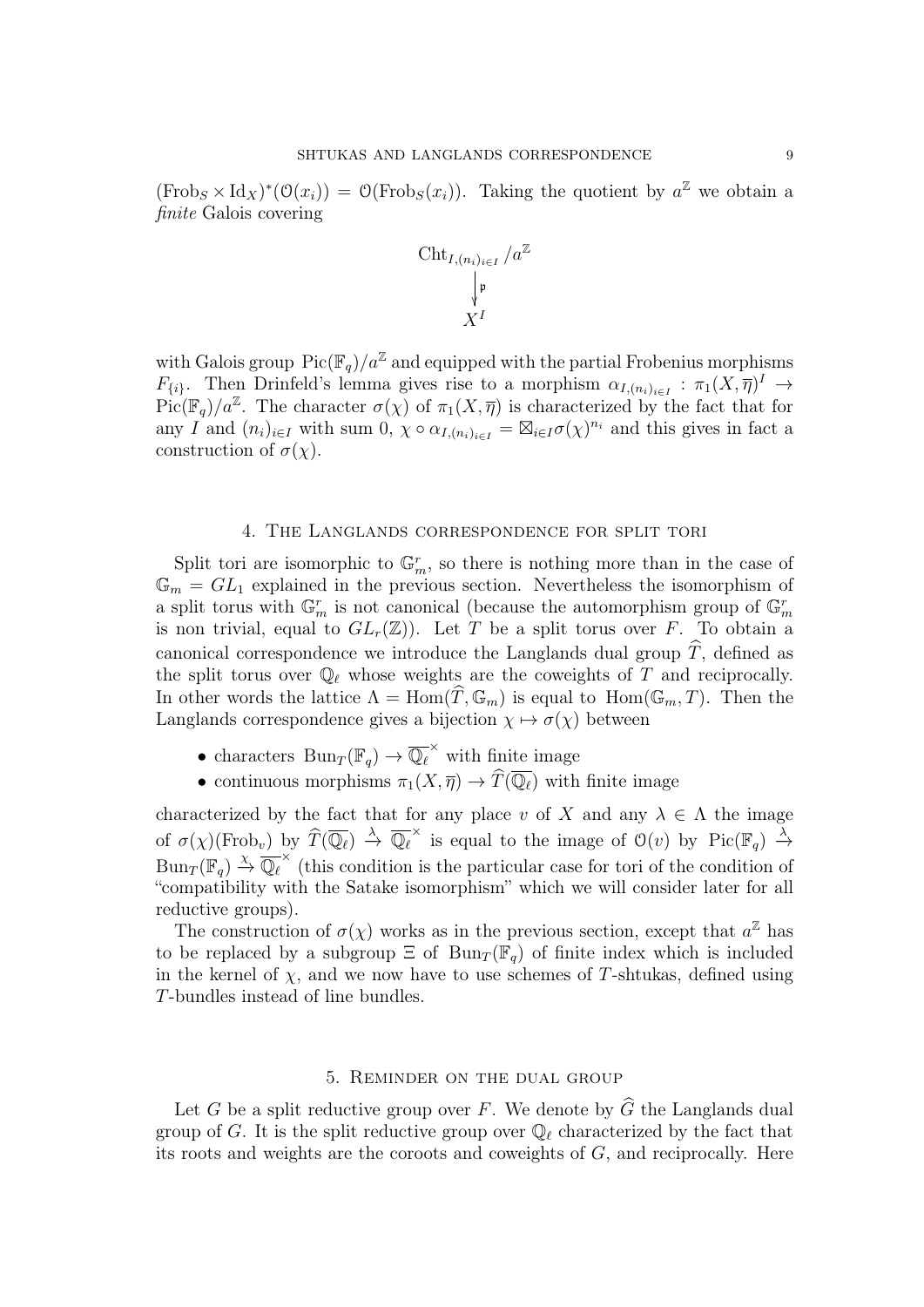are some examples:

$$
\begin{array}{c|c} G & \bar{G} \\ \hline GL_n & GL_n \\ SL_n & PGL_n \\ SO_{2n+1} & Sp_{2n} \\ Sp_{2n} & SO_{2n+1} \\ SO_{2n} & SO_{2n} \\ \end{array}
$$

and if G is one of the five exceptional groups,  $\widehat{G}$  is of the same type. Also the dual of a product of groups is the product of the dual groups.

Definition 5.1. A global Langlands parameter is a conjugacy class of morphisms  $\sigma : \text{Gal}(\overline{F}/F) \to G(\overline{\mathbb{Q}_\ell})$  factorizing through  $\pi_1(U, \overline{\eta})$  for some open dense  $U \subset X$ , defined over a finite extension of  $\mathbb{Q}_\ell$ , continuous and semisimple.

We say that  $\sigma$  is semisimple if for any parabolic subgroup containing its image there exists an associated Levi subgroup containing it. Since  $\overline{\mathbb{Q}_{\ell}}$  has characteristic 0 this means equivalently that the Zariski closure of its image is reductive [Ser05].

We now define the Hecke operators (the spherical ones, also called unramified, i.e. without level). They are similar to the Laplace operators on graphs.

Let v be a place of X. If G and G' are two G-bundles over X we say that  $(\mathcal{G}', \phi)$ is a modification of G at v if  $\phi$  is an isomorphism between the restrictions of G and  $\mathcal{G}'$  to  $X \setminus v$ . Then the relative position is a dominant coweight  $\lambda$  of G (in the case where  $G = GL_r$  it is the r-uple of elementary divisors). Let  $\lambda$  be a dominant coweight of G. We get the Hecke correspondence



where  $\mathcal{H}_{v,\lambda}$  is the groupoid classifying modifications  $(\mathcal{G}, \mathcal{G}', \phi)$  at v with relative position  $\lambda$  and  $h^{\leftarrow}$  and  $h^{\rightarrow}$  send this object to  $\mathcal{G}'$  and  $\mathcal{G}$ . Then the Hecke operator acts on functions by pullback by  $h^{\leftarrow}$  followed by pushforward (i.e. sums in the fibers) by  $h^{\rightarrow}$ . In other words

$$
T_{\lambda,v}: C_c^{\text{cusp}}(\text{Bun}_G(\mathbb{F}_q)/\Xi, \mathbb{Q}_\ell) \to C_c^{\text{cusp}}(\text{Bun}_G(\mathbb{F}_q)/\Xi, \mathbb{Q}_\ell)
$$

$$
f \mapsto \left[ \mathcal{G} \mapsto \sum_{(\mathcal{G}',\phi)} f(\mathcal{G}') \right]
$$

where the finite sum is taken over all the modifications  $(\mathcal{G}', \phi)$  of  $\mathcal{G}$  at v with relative position  $\lambda$ .

These operators form an abstract commutative algebra  $\mathcal{H}_v$ , the socalled spherical (or unramified) Hecke algebra at  $v$ , and this algebra acts on  $C_c^{\text{cusp}}(\text{Bun}_G(\mathbb{F}_q)/\Xi,\mathbb{Q}_\ell)$ . This algebra  $\mathcal{H}_v$  is equal to  $C_c(G(\mathcal{O}_v)\backslash G(\overline{F_v})/G(\mathcal{O}_v),\mathbb{Q}_\ell)$ and it is possible to write its action with the help of adèles. The actions of these algebras  $\mathcal{H}_v$  for different v commute with each other.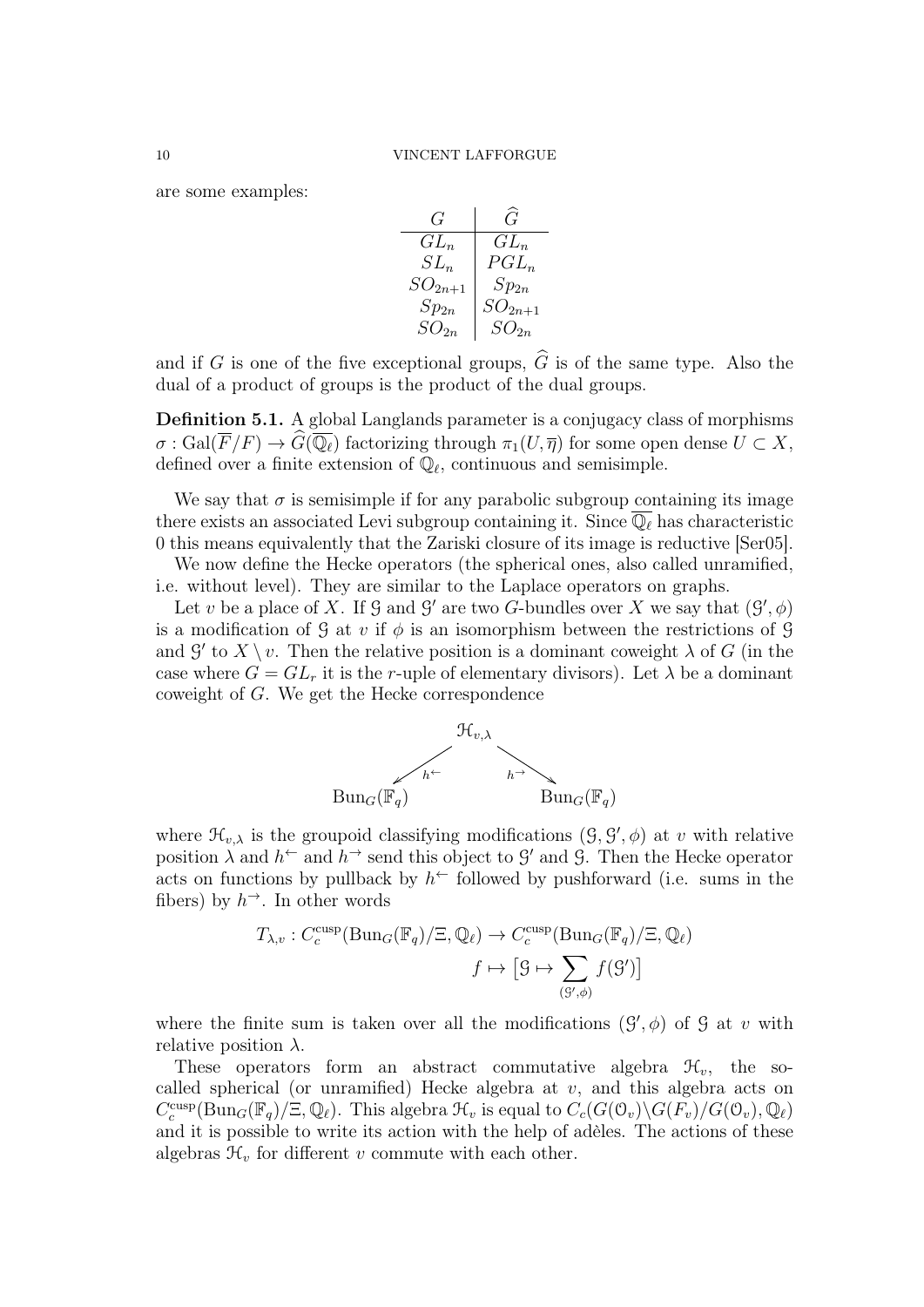The Satake isomorphism [Sat63, Car79] can be viewed [Gro98] as a canonical isomorphism

 $[V] \mapsto T_{V,v}$ 

from the Grothendieck ring of representations of  $\widehat{G}$  (with coefficients in  $\mathbb{O}_{\ell}$ ) to the unramifed Hecke algebra  $\mathcal{H}_v$ , namely we have  $T_{V \oplus V',v} = T_{V,v} + T_{V',v}$  and  $T_{V \otimes V',v} =$  $T_{V,v}T_{V',v}$ . If V is an irreducible representation of G,  $T_{V,v}$  is a combination of the  $T_{\lambda,v}$  for  $\lambda$  a weight of V.

## 6. Presentation of the main result of [Laf12]

We now explain the construction in [Laf12] of a canonical decomposition of  $\overline{\mathbb{Q}_\ell}$ -vector spaces

(6.1) 
$$
C_c^{\text{cusp}}(\text{Bun}_G(\mathbb{F}_q)/\Xi, \overline{\mathbb{Q}_\ell}) = \bigoplus_{\sigma} \mathfrak{H}_{\sigma}
$$

where the direct sum is taken over global Langlands parameters  $\sigma : \pi_1(X, \overline{\eta}) \to$  $G(\overline{\mathbb{Q}_\ell})$ . This decomposition is respected by and compatible with the action of Hecke operators. In fact we construct a commutative  $\mathbb{Q}_\ell$ -algebra

$$
\mathcal{B} \subset \text{End}(C_c^{\text{cusp}}(\text{Bun}_G(\mathbb{F}_q)/\Xi, \mathbb{Q}_\ell))
$$

containing the image of  $\mathcal{H}_v$  for all places v and such that each character  $\nu$  of  $\mathcal{B}$ with values in  $\overline{\mathbb{Q}_\ell}$  corresponds in a unique way to a global Langlands parameter σ.

Since B is commutative we deduce a canonical spectral decomposition

$$
C_c^{\text{cusp}}(\text{Bun}_G(\mathbb{F}_q)/\Xi, \overline{\mathbb{Q}_\ell}) = \bigoplus_{\nu} \mathfrak{H}_{\nu}
$$

where the direct sum is taken over characters  $\nu$  of B with values in  $\overline{\mathbb{Q}_\ell}$  and  $\mathfrak{H}_\nu$ is the generalized eigenspace associated to  $\nu$ . By associating to each  $\nu$  a global Langlands parameter  $\sigma$  we deduce the decomposition (6.1) we want to construct. We show in [Laf12] that any  $\sigma$  obtained in this way factorizes through  $\pi_1(X,\overline{\eta})$ , and that the decomposition (6.1) is compatible with the Satake isomorphism at every place v of X, in the sense that for every representation V of  $\widehat{G}$ ,  $T_{V,v}$  acts on  $\mathfrak{H}_{\sigma}$  by multiplication by  $\text{Tr}_V(\sigma(\text{Frob}_v)).$ 

The elements of B are constructed with the help of the  $\ell$ -adic cohomology of stacks of shtukas and are called excursion operators.

In the case of  $GL_r$ , since every semisimple linear representation is determined up to conjugation by its character and since the Frobenius elements  $Frob<sub>v</sub>$  are dense in  $Gal(\overline{F}/F)$  by the Chebotarev theorem, the decomposition (6.1) is uniquely determined by its compatibility with the Satake isomorphism.

On the contrary, for some groups G other than  $GL_r$ , according to Blasius and Lapid [Bla94, Lap99] it may happen that different global Langlands parameters correspond to the same characters of  $\mathcal{H}_v$  for every place v. This comes from the fact that it is possible to find finite groups  $\Gamma$  and couples of morphisms  $\sigma, \sigma' : \Gamma \to \widehat{G}(\overline{\mathbb{Q}_\ell})$  such that  $\sigma$  and  $\sigma'$  are not conjugated but that for any  $\gamma \in \Gamma$ ,  $\sigma(\gamma)$  and  $\sigma'(\gamma)$  are conjugated [Lar94, Lar96].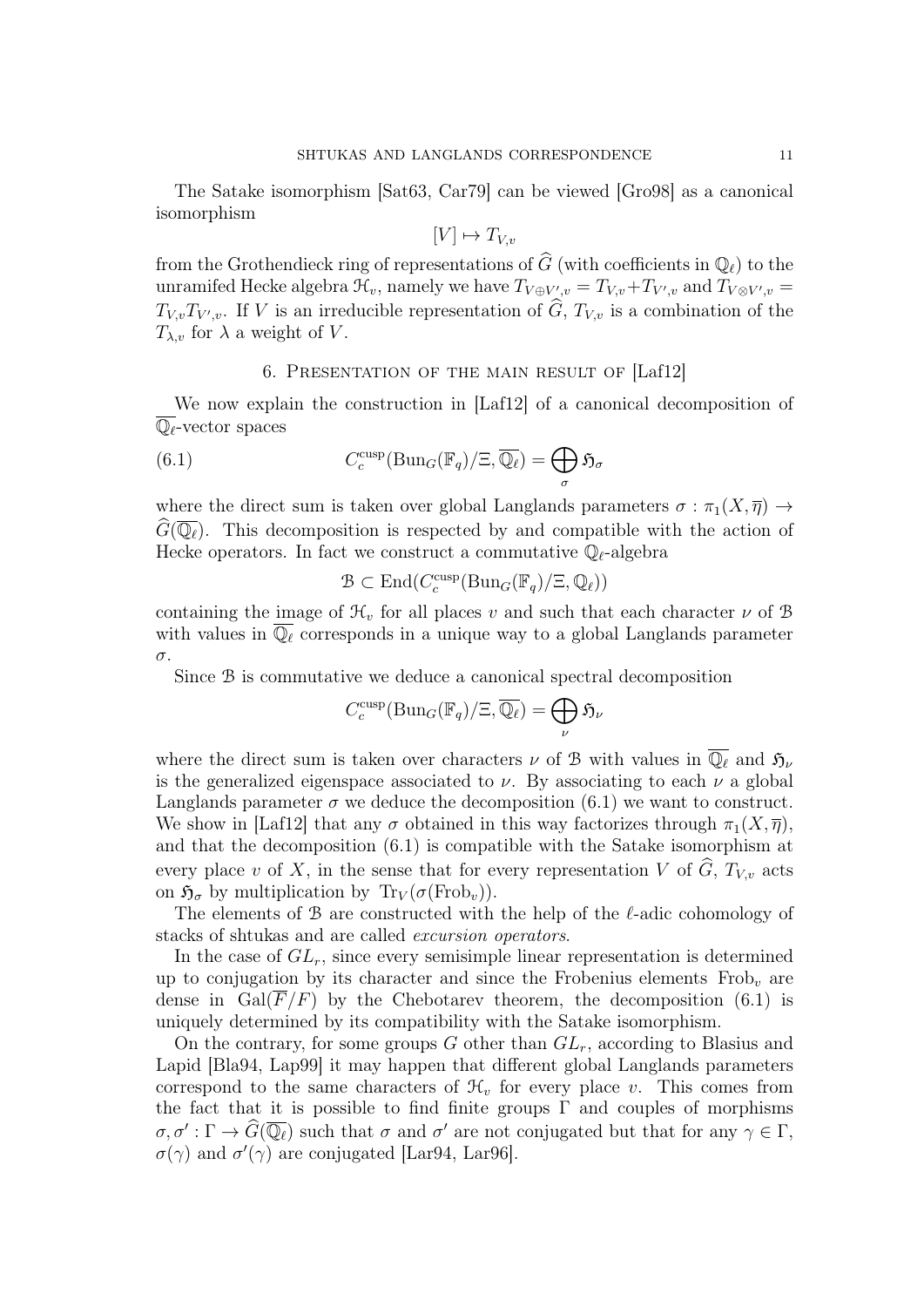Thus for a general group  $G$ , the algebra  $B$  of excursion operators may not be generated by the Hecke algebras  $\mathcal{H}_v$  for all places v and the compatibility of the decomposition (6.1) with Hecke operators may not characterize it in a unique way. Therefore we wait for the construction of the excursion operators (done in section 8) before we write the precise statement of our main result, which will be theorem 8.4.

## 7. THE STACKS OF SHTUKAS AND THEIR  $\ell$ -ADIC COHOMOLOGY

The  $\ell$ -adic cohomology of a variety (over any algebraically closed field of characteristic  $\neq \ell$ ) is very similar to the Betti cohomology of a complex variety, but it has coefficients in  $\mathbb{Q}_\ell$  (instead of  $\mathbb{Q}$  for the Betti cohomology). For its definition Grothendieck introduced the notions of site and topos, which provide an extraordinary generalization of the usual notions of topological space and sheaf of sets on it.

To a topological space  $X$  we can associate the category whose

- objects are the open subsets  $U \subset X$
- arrows  $U \to V$  are the inclusions  $U \subset V$

and we have the notion of a covering of an open subset by a family of open subsets. A site is an abstract category with a notion of covering of an object by a family of arrows targetting to it, with some natural axioms. A topos is the category of sheaves of sets on a site (a sheaf of sets  $\mathcal F$  on a site is a contravariant functor of "sections of  $\mathcal{F}$ " from the category of the site to the category of sets, satisfying, for each covering, a gluing axiom). Different sites may give the same topos.

To define the étale cohomology of an algebraic variety  $X$  we consider the étale site

• whose objects are the étale morphisms



• whose arrows are given by commutative triangles of étale morphisms,



• with the obvious notion of covering.

The étale cohomology is defined with cefficients in  $\mathbb{Z}/\ell^n\mathbb{Z}$ , whence  $\mathbb{Z}_\ell$  by passing to the limit, and  $\mathbb{Q}_\ell$  by inverting  $\ell$ .

The stacks of shtukas, introduced by Drinfeld, play a role analoguous to Shimura varieties over number fields. But they exist in a much greater generality. Indeed, while the Shimura varieties are defined over the spectrum of the ring of integers of a number field and are associated to a minuscule coweight of the dual group, the stacks of shtukas exist over *arbitrary powers* of the curve  $X$ , and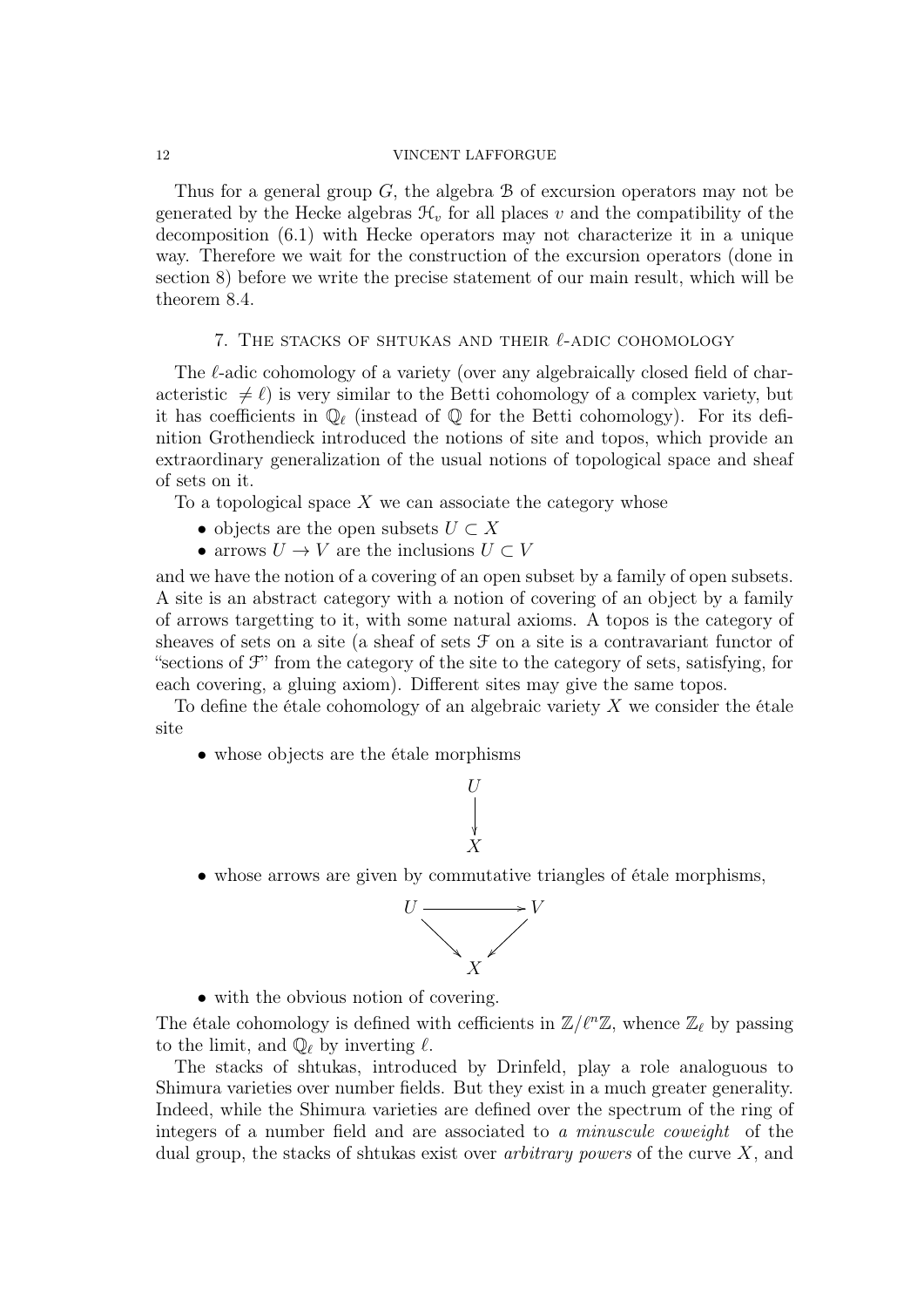can be associated to arbitrary coweights, as we will see now. One simple reason for this difference between function fields and number fields is the following: in the example of the product of two copies, the product  $X \times X$  is taken over  $\mathbb{F}_q$ whereas nobody knows what the product  $\text{Spec } \mathbb{Z} \times \text{Spec } \mathbb{Z}$  should be, and over what to take it.

Let I be a finite set and  $W = \boxtimes_{i \in I} W_i$  be an irreducible  $\mathbb{Q}_{\ell}$ -linear representation of  $\widehat{G}^I$  (in other words each  $W_i$  is an irreducible representation of  $\widehat{G}$ ).

We define Cht<sub>I,W</sub> as the reduced Deligne-Mumford stack over  $X<sup>I</sup>$  whose points over a scheme S over  $\mathbb{F}_q$  classify shtukas, i.e.

- points  $(x_i)_{i\in I} : S \to X^I$ , called the legs of the shtuka ("les pattes du chtouca" in French),
- a *G*-bundle 9 over  $X \times S$ ,
- an isomorphism

$$
\phi : \mathcal{G}\big|_{(X\times S)\smallsetminus(\bigcup_{i\in I}\Gamma_{x_i})}\stackrel{\sim}{\to} (\mathrm{Id}_X\times \mathrm{Frob}_S)^*(\mathcal{G})\big|_{(X\times S)\smallsetminus(\bigcup_{i\in I}\Gamma_{x_i})}
$$

(where  $\Gamma_{x_i}$  denotes the graph of  $x_i$ ), such that

(7.1) the relative position at  $x_i$  of the modification  $\phi$  is bounded

by the dominant coweight of G corresponding to the dominant weight of  $W_i$ .

The notion of Deligne-Mumford stack is in algebraic geometry what corresponds to the topological notion of orbifold. Every quotient of an algebraic variety by a finite étale group scheme is a Deligne-Mumford stack and in fact  $\mathrm{Cht}_{I,W}$  is locally of this form.

Remark 7.1. Compared to the notion of Artin stacks mentioned in remark 2.1, a Deligne-Mumford stack is a particular case where the automorphism groups of geometric points are finite groups (instead of algebraic groups).

**Remark 7.2.** In the case of  $GL_1$ , resp. split tori, we had defined schemes of shtukas. With the above definition, the stacks of shtukas are the quotients of these schemes by the trivial action of  $\mathbb{F}_q^{\times}$ , resp.  $T(\mathbb{F}_q)$ .

We denote by  $H_{I,W}$  the  $\mathbb{Q}_{\ell}$ -vector space equal to the "Hecke-finite" subspace of the  $\ell$ -adic intersection cohomology with compact support, in middle degree, of the fiber of Cht<sub>I,W</sub> / $\Xi$  over a generic geometric point of  $X<sup>I</sup>$  (or, in fact equivalently, over a generic geometric point of the diagonal  $X \subset X<sup>I</sup>$ ). To give an idea of intersection cohomology, let us say that for a smooth variety it is the same as the  $\ell$ -adic cohomology and that for (possibly singular) projective varieties it is Poincaré self-dual. An element of this  $\ell$ -adic intersection cohomology is said to be Hecke-finite if it belongs to a sub- $\mathbb{Z}_{\ell}$ -module of finite type stable by all Hecke operators  $T_{\lambda,v}$  (or equivalently by all Hecke operators  $T_{V,v}$ ). Hecke-finiteness is a technical condition but Cong Xue has proven [Xue17] that  $H_{I,W}$  can equivalently be defined by a cuspidality condition (defined using stacks of shtukas for parabolic subgroups of G and their Levi quotients) and that it has finite dimension over  $\mathbb{Q}_\ell$  .

Drinfeld has constructed "partial Frobenius morphisms" between stacks of shtukas. To define them we need a small generalization of the stacks of shtukas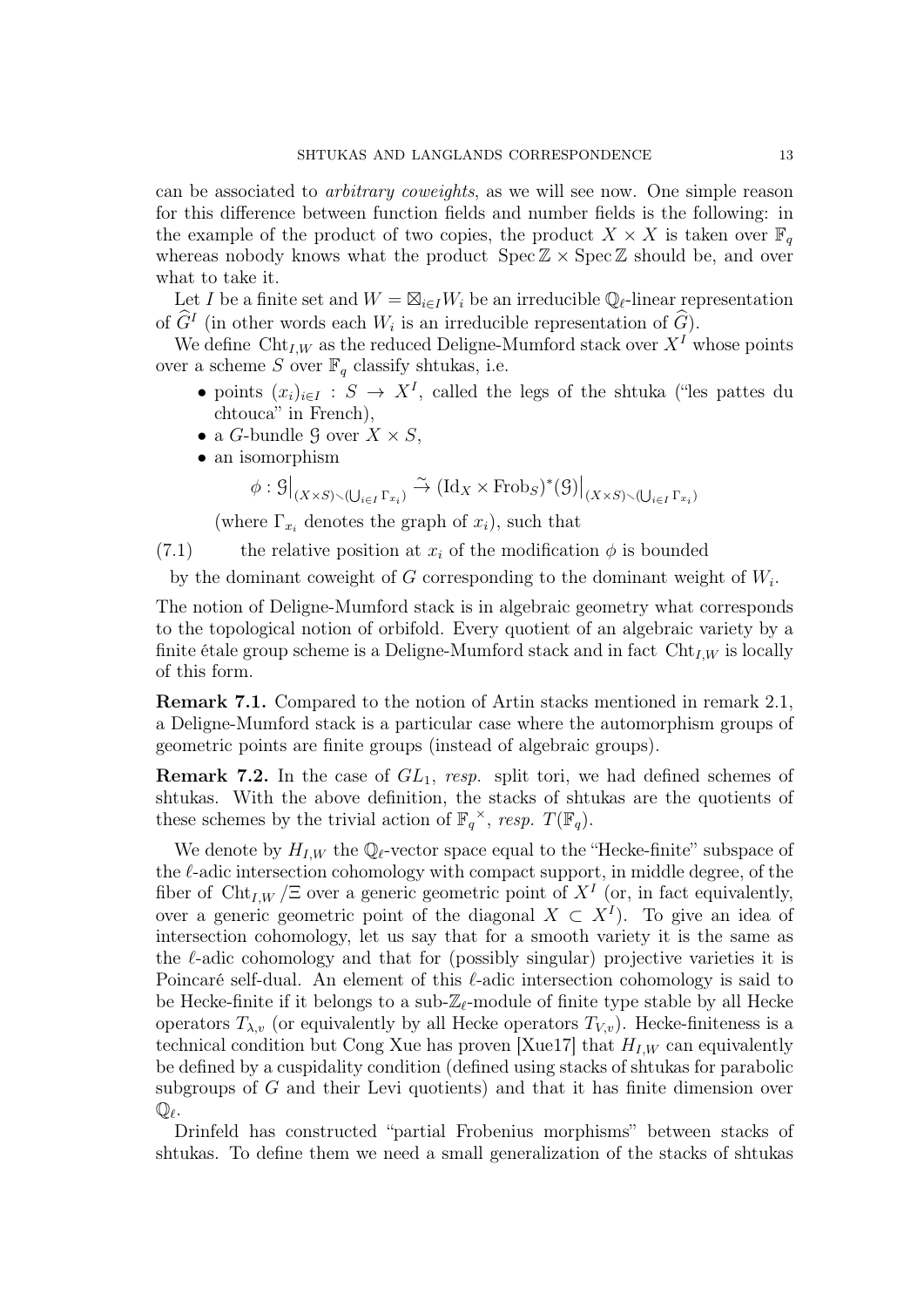where we require a factorization of  $\phi$  as a composition of several modifications. Let  $(I_1, ..., I_k)$  be an ordered partition of I. An example is the coarse partition (I) and in fact the stack  $\text{Cht}_{I,W}$  previously defined is equal to  $\text{Cht}_{I,W}^{(I)}$  in the following definition.

**Definition 7.3.** We define  $\text{Cht}_{I,W}^{(I_1,...,I_k)}$  as the *reduced* Deligne-Mumford stack whose points over a scheme S over  $\mathbb{F}_q$  classify

(7.2) 
$$
((x_i)_{i \in I}, \mathcal{G}_0 \xrightarrow{\phi_1} \mathcal{G}_1 \xrightarrow{\phi_2} \cdots \xrightarrow{\phi_{k-1}} \mathcal{G}_{k-1} \xrightarrow{\phi_k} (\text{Id}_X \times \text{Frob}_S)^*(\mathcal{G}_0))
$$

with

- $x_i \in (X \setminus N)(S)$  for  $i \in I$ ,
- for  $i \in \{0, ..., k-1\}$ ,  $\mathcal{G}_i$  is a G-bundle over  $X \times S$  and we write  $\mathcal{G}_k =$  $(\mathrm{Id}_X \times \mathrm{Frob}_S)^*(\mathcal{G}_0)$  to prepare the next item,
- for  $j \in \{1, ..., k\}$

$$
\phi_j: \mathcal{G}_{j-1}\big|_{(X\times S)\smallsetminus (\bigcup_{i\in I_j}\Gamma_{x_i})}\stackrel{\sim}{\to} \mathcal{G}_j\big|_{(X\times S)\smallsetminus (\bigcup_{i\in I_j}\Gamma_{x_i})}
$$

is an isomorphism such that the relative position of  $\mathcal{G}_{i-1}$  with respect to  $\mathcal{G}_i$ at  $x_i$  (for  $i \in I_i$ ) is bounded by the dominant coweight of G corresponding to the dominant weight of  $W_i$ .

We can show that the obvious morphism  $\mathrm{Cht}_{I,W}^{(I_1,...,I_k)} \to \mathrm{Cht}_{I,W}$  (which forgets the intermediate modifications  $\mathcal{G}_1, ..., \mathcal{G}_{k-1}$  gives an isomorphism at the level of intersection cohomology. The interest of  $\text{Cht}_{I,W}^{(I_1,...,I_k)}$  is that we have the partial Frobenius morphism  $\text{Frob}_{I_1}: \text{Cht}_{I,W}^{(I_1,...,I_k)} \to \text{Cht}_{I,W}^{(I_2,...,I_k,I_1)}$  which sends (7.2) to

$$
((x_i')_{i \in I}, g_1 \xrightarrow{\phi_2} \cdots \xrightarrow{\phi_{k-1}} g_{k-1} \xrightarrow{\phi_k} (\text{Id}_X \times \text{Frob}_S)^*(g_0)
$$

$$
\xrightarrow{(\text{Id}_X \times \text{Frob}_S)^*(\phi_1)} (\text{Id}_X \times \text{Frob}_S)^*(g_1))
$$

where  $x'_i$  = Frob $(x_i)$  if  $i \in I_1$  and  $x'_i = x_i$  otherwise. Taking  $I_1$  to be a singleton we get the action on  $H_{I,W}$  of the partial Frobenius morphisms. Thanks to an extra work (using the Hecke-finiteness condition and Eichler-Shimura relations), we are able in [Laf12] to apply Drinfeld's lemma, and this endows the  $\mathbb{Q}_\ell$ -vector space  $H_{I,W}$  with a continuous action of  $Gal(\overline{F}/F)^{I}$ .

For  $I = \emptyset$  and  $W = \mathbf{1}$  (the trivial representation), we have

(7.3) 
$$
H_{\emptyset,1} = C_c^{\text{cusp}}(\text{Bun}_G(\mathbb{F}_q)/\Xi, \mathbb{Q}_\ell).
$$

Indeed the S-points over Cht<sub>Ø,1</sub> classify the G-bundles G over  $X \times S$ , equipped with an isomorphism

$$
\phi: \mathcal{G} \stackrel{\sim}{\rightarrow} (\mathrm{Id}_X \times \mathrm{Frob}_S)^*(\mathcal{G}).
$$

If we see G as a S-point of Bun<sub>G</sub>,  $(\text{Id}_X \times \text{Frob}_S)^*(\mathcal{G})$  is its image by  $\text{Frob}_{\text{Bun}_G}$ . Therefore Cht<sub> $\varnothing, 1$ </sub> classifies the fixed points of Frob<sub>Bun<sub>G</sub></sub> and it is dicrete (i.e. of dimension 0) and equal to  $Bun_G(\mathbb{F}_q)$ . Therefore the  $\ell$ -adic cohomology of Cht<sub>Ø,1</sub> /Ξ is equal to  $C_c(\text{Bun}_G(\mathbb{F}_q)/\Xi,\mathbb{Q}_\ell)$  and in this particular case it is easy to see that Hecke-finiteness is equivalent to cuspidality, so that (7.3) holds true.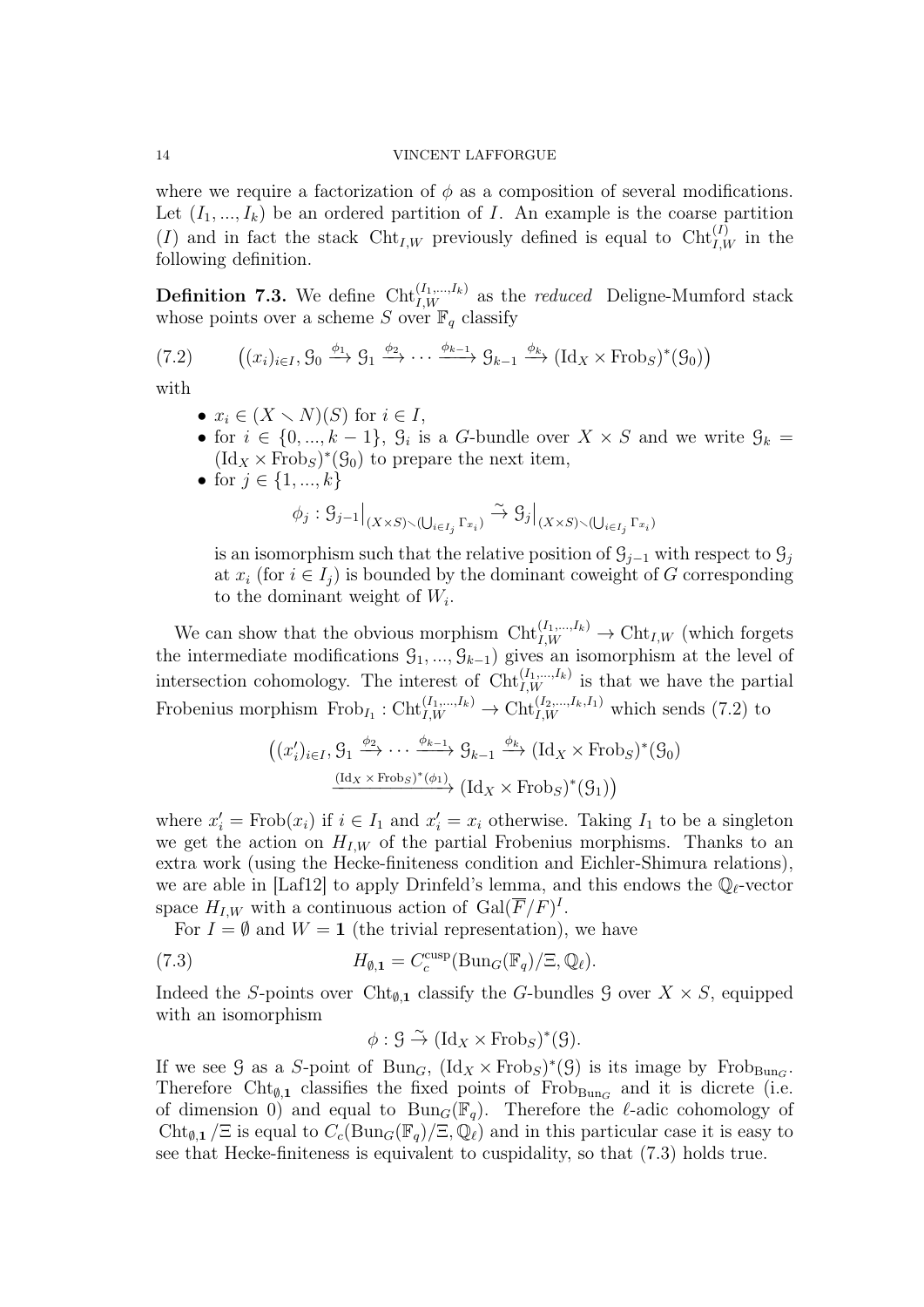Up to now we defined a vector space  $H_{I,W}$  for every isomorphism class of irreducible representation  $W = \boxtimes_{i \in I} W_i$  of  $\widehat{G}^I$ . A construction based on the geometric Satake equivalence enables to

- a) define  $H_{I,W}$  functorialy in W
- b) understand the fusion of legs

as explained in the next proposition.

**Proposition 7.4.** *a)* For every finite set  $I$ ,

$$
W \mapsto H_{I,W}, \quad u \mapsto \mathfrak{H}(u)
$$

is a  $\mathbb{Q}_\ell$ -linear functor from the category of finite dimensional representations of  $\hat{G}^I$  to the category of finite dimensional and continuous representations of  $Gal(\overline{F}/F)^{I}.$ 

This means that for every morphism

 $u: W \to W'$ 

of representations of  $\tilde{G}^I$ , we have a morphism

$$
\mathfrak{H}(u): H_{I,W} \to H_{I,W'}
$$

of representations of  $Gal(\overline{F}/F)^{I}$ .

b) For each map  $\zeta : I \to J$  between finite sets, we have an isomorphism

$$
\chi_{\zeta}:H_{I,W}\overset{\sim}{\to}H_{J,W}\varsigma
$$

which is

• functorial in W, where W is a representation of  $\widehat{G}^I$  and  $W^{\zeta}$  denotes the representation of  $\widehat{G}^J$  on W obtained by composition with the diagonal morphism

$$
\widehat{G}^J \to \widehat{G}^I, (g_j)_{j \in J} \mapsto (g_{\zeta(i)})_{i \in I}
$$

• Gal $(\overline{F}/F)^J$ -equivariant, where Gal $(\overline{F}/F)^J$  acts on the LHS by the diagonal morphism

$$
\operatorname{Gal}(\overline{F}/F)^J \to \operatorname{Gal}(\overline{F}/F)^I, \ (\gamma_j)_{j \in J} \mapsto (\gamma_{\zeta(i)})_{i \in I},
$$

• and compatible with composition, i.e. for every  $I \stackrel{\zeta}{\to} J \stackrel{\eta}{\to} K$  we have  $\chi_{\eta \circ \zeta} = \chi_{\eta} \circ \chi_{\zeta}.$ 

The statement b) is a bit complicated, here is a basic example of it. For every finite set I we write  $\zeta_I : I \to \{0\}$  the tautological map (where  $\{0\}$ ) is an arbitrary choice of notation for a singleton). If  $W_1$  and  $W_2$  are two representations of  $\hat{G}_1$ , the statement of b) provides a canonical isomorphism

(7.4) 
$$
\chi_{\zeta_{\{1,2\}}} : H_{\{1,2\},W_1 \boxtimes W_2} \xrightarrow{\sim} H_{\{0\},W_1 \otimes W_2}
$$

associated to  $\zeta_{\{1,2\}}: \{1,2\} \to \{0\}$ . We stress the difference between  $W_1 \boxtimes W_2$ which is a representation of  $(\widehat{G})^2$  and  $W_1 \otimes W_2$  which is a representation of  $\widehat{G}$ .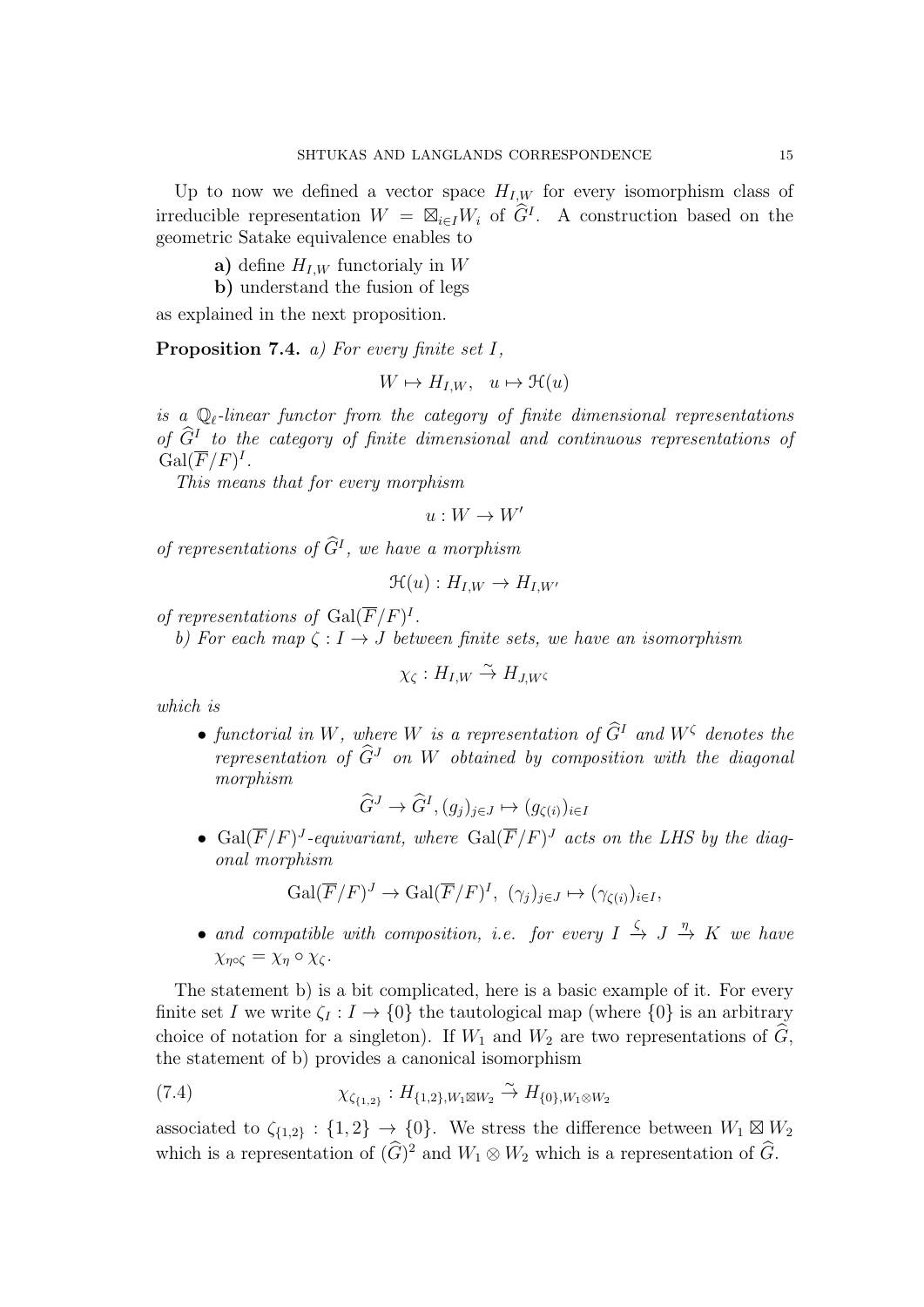Another example of b) is the isomorphism on the left in

(7.5) 
$$
H_{\{0\},\mathbf{1}} \stackrel{\chi_{\zeta_{\emptyset}^{-1}}^{-1}}{\sim} H_{\emptyset,\mathbf{1}} \stackrel{(7.3)}{=} C_c^{\text{cusp}}(\text{Bun}_G(\mathbb{F}_q)/\Xi, \mathbb{Q}_\ell)
$$

which is associated to  $\zeta_{\emptyset} : \emptyset \to \{0\}$  (the idea of the isomorphism  $\chi_{\zeta_{\emptyset}}$  is that  $H_{0,1}$  resp.  $H_{0,1}$  is the cohomology of the stack of shtukas without legs, resp. with a inactive leg, and that they are equal). Thanks to  $(7.5)$  we are reduced to construct a decomposition

(7.6) 
$$
H_{\{0\},\mathbf{1}}\otimes_{\mathbb{Q}_{\ell}}\overline{\mathbb{Q}_{\ell}}=\bigoplus_{\sigma}\mathfrak{H}_{\sigma}.
$$

Idea of the proof of proposition 7.4. We denote by  $\mathrm{Cht}_I$  the inductive limit of Deligne-Mumford stacks over  $X<sup>I</sup>$ , defined as  $\text{Cht}_{I,W}$  above, but without the condition (7.1) on the relative position. In other words, and with an extra letter  $\mathcal{G}'$  to prepare the next definition, the points of  $\mathrm{Cht}_I$  over a scheme S over  $\mathbb{F}_q$  classify

- points  $(x_i)_{i\in I}: S \to X^I$ ,
- two G-bundles  $\mathcal G$  and  $\mathcal G'$  over  $X \times S$ ,
- a modification  $\phi$  at the  $x_i$ , i.e. an isomorphism

$$
\phi : \mathcal{G}\big|_{(X\times S)\smallsetminus (\bigcup_{i\in I}\Gamma_{x_i})} \xrightarrow{\sim} \mathcal{G}'\big|_{(X\times S)\smallsetminus (\bigcup_{i\in I}\Gamma_{x_i})}
$$

• an isomorphism  $\theta : \mathcal{G}' \stackrel{\sim}{\to} (\mathrm{Id}_X \times \mathrm{Frob}_S)^*(\mathcal{G})$ .

We introduce the "prestack"  $\mathcal{M}_I$  of "modifications on the formal neighborhood of the  $x_i$ ", whose points over a scheme S over  $\mathbb{F}_q$  classify

- points  $(x_i)_{i\in I}: S \to X^I$ ,
- two G-bundles  $\mathcal G$  and  $\mathcal G'$  on the formal completion  $\widehat{X\times S}$  of  $X\times S$  in the neighborhood of the union of the graphs  $\Gamma_{x_i}$ ,
- a modification  $\phi$  at the  $x_i$ , i.e. an isomorphism

$$
\phi: \mathcal{G}\big|_{(\widehat{X\times S})\smallsetminus (\bigcup_{i\in I}\Gamma_{x_i})}\stackrel{\sim}{\to} \mathcal{G}'\big|_{(\widehat{X\times S})\smallsetminus (\bigcup_{i\in I}\Gamma_{x_i})}.
$$

The expert reader will notice that for any morphism  $S \to X^I$ ,  $\mathcal{M}_I \times_{X^I} S$  is the quotient of the affine grassmannian of Beilinson-Drinfeld over S by  $\Gamma(\bar X\times \bar S, G)$ . We have a formally smooth morphism  $\epsilon_I : \text{Cht}_I \to \mathcal{M}_I$  given by restricting G and  $\mathcal{G}'$  to the formal neighborhood of the graphs of the  $x_i$  and forgetting  $\theta$ .

The geometric Satake equivalence, due to Lusztig, Drinfeld, Ginzburg and Mirkovic-Vilonen [BeDr99, MiVi07], is a fundamental statement which constructs  $\hat{G}$  from G and is the cornerstone of the geometric Langlands program. It is a canonical equivalence of tensor categories between

- the category of perverse sheaves on the fiber of  $\mathcal{M}_{\{0\}}$  above any point of X (where  $\{0\}$  is an arbitrary notation for a singleton)
- the tensor category of representations of  $\tilde{G}$ .

For the non expert reader we recall that perverse sheaves, introduced in [BBD82], behave like ordinary sheaves and have, in spite of their name, very good properties. An example is given by intersection cohomology sheaves of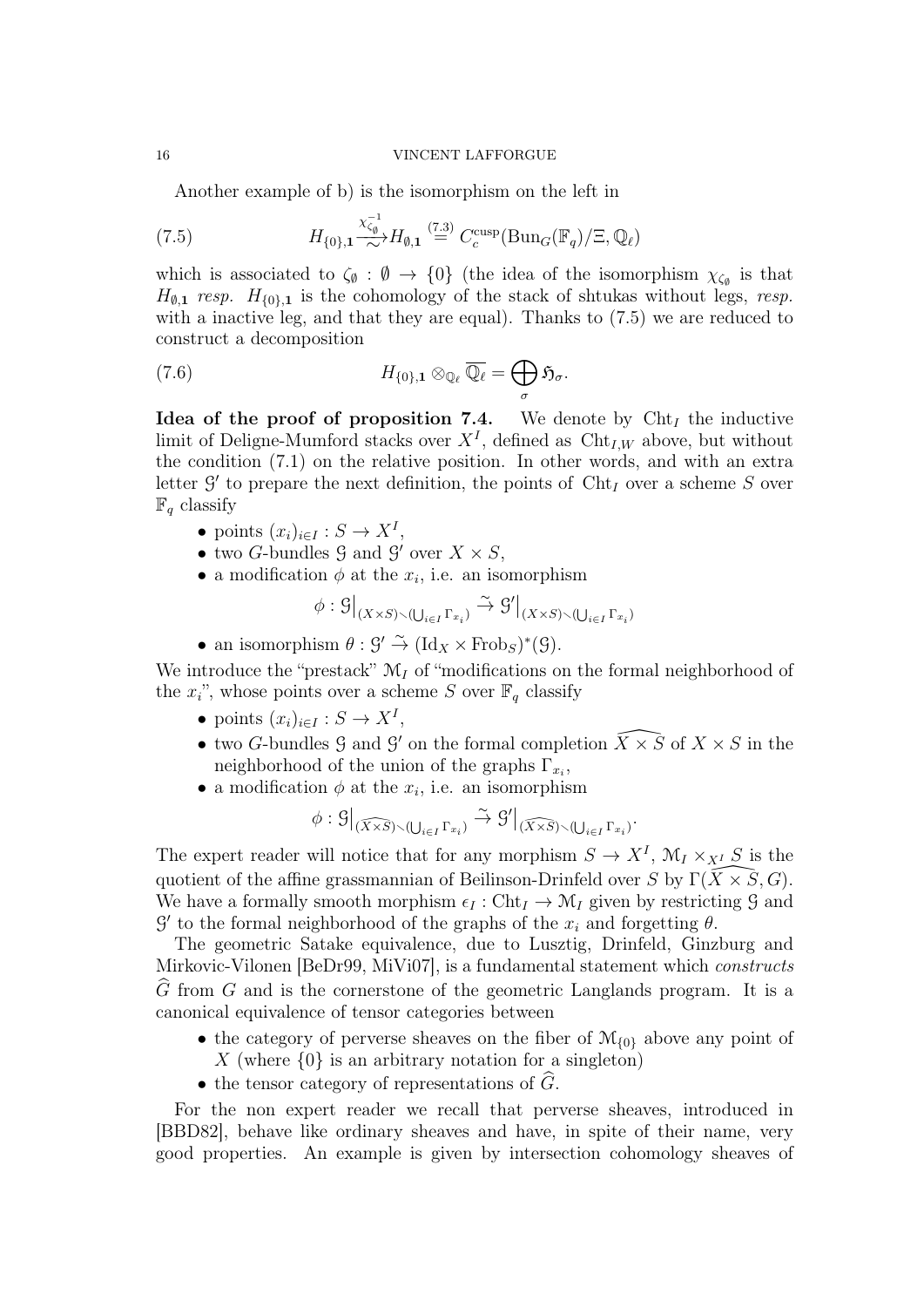closed (possibly singular) subvarieties, whose total cohomology is the intersection cohomology of this subvarieties.

The tensor structure on the first category above is obtained by "fusion of legs", thanks to the fact that  $\mathcal{M}_{\{1,2\}}$  is equal to  $\mathcal{M}_{\{0\}} \times \mathcal{M}_{\{0\}}$  outside the diagonal of  $X^2$ and to  $\mathcal{M}_{\{0\}}$  on the diagonal. The first category is tannakian and  $\widehat{G}$  is defined as the group of automorphisms of a natural fiber functor.

This equivalence gives, for every representation W of  $\tilde{G}^I$ , a perverse sheave  $\mathcal{S}_{I,W}$  on  $\mathcal{M}_I$ , with the following properties:

- $S_{I,W}$  is functorial in W,
- for every surjective map  $I \to J$ ,  $S_{J,W\zeta}$  is canonically isomorphic to the restriction of  $S_{I,W}$  to  $\mathcal{M}_I \times_{X^I} X^J \simeq \mathcal{M}_J$ , where  $X^J \to X^I$  is the diagonal morphism,
- for every irreducible representation  $W$ ,  $\mathcal{S}_{I,W}$  is the intersection cohomology sheaf of the closed substack of  $\mathcal{M}_I$  defined by the condition (7.1) on the relative position of the modification  $\phi$  at the  $x_i$ .

Then we define  $H_{I,W}$  as the "Hecke-finite" subspace of the cohomology with compact support of  $\epsilon_I^*(S_{I,W})$  on the fiber of Cht<sub>I</sub> /Ξ over a geometric generic point of  $X<sup>I</sup>$  (or, in fact equivalently, over a geometric generic point of the diagonal  $X \subset X^{I}$ ). The first two properties above imply a) and b) of the proposition. The third one and the smoothness of  $\epsilon_I$  ensure that, for W irreducible,  $\epsilon_I^*(\mathcal{S}_{I,W})$ is the intersection cohomology sheaf of  $\mathrm{Cht}_{I,W}$  and therefore the new definition of  $H_{I,W}$  generalizes the first one using the intersection cohomology of  $\mathrm{Cht}_{I,W}$ .

# 8. Excursion operators and the main theorem of [Laf12]

Let I be a finite set. Let  $(\gamma_i)_{i \in I} \in \text{Gal}(\overline{F}/F)^I$ . Let W be a representation of  $\widehat{G}^I$  and  $x \in W$  and  $\xi \in W^*$  be invariant by the diagonal action of  $\widehat{G}$ . We define the endomorphism  $S_{I,W,x,\xi,(\gamma_i)_{i\in I}}$  of  $(7.5)$  as the composition

$$
(8.1) \qquad H_{\{0\},\mathbf{1}} \xrightarrow{\mathcal{H}(x)} H_{\{0\},W^{\zeta_I}} \xrightarrow{\chi_{\zeta_I}^{-1}} H_{I,W} \xrightarrow{(\gamma_i)_{i \in I}} H_{I,W} \xrightarrow{\chi_{\zeta_I}} H_{\{0\},W^{\zeta_I}} \xrightarrow{\mathcal{H}(\xi)} H_{\{0\},\mathbf{1}}
$$

where 1 denotes the trivial representation of  $\widehat{G}$ , and  $x : 1 \to W^{\zeta_I}$  and  $\xi : W^{\zeta_I} \to 1$ are considered as morphisms of representations of  $\widehat{G}$  (we recall that  $\zeta_I : I \to \{0\}$ is the obvious map and that  $W^{\zeta_I}$  is simply the vector space W equipped with the diagonal action of  $\tilde{G}$ ).

Paraphrasing (8.1) this operator is the composition

- of a creation operator associated to  $x$ , whose effect is to create legs at the same (generic) point of the curve,
- of a Galois action, which moves the legs on the curve independently from each other, then brings them back to the same (generic) point of the curve,
- of an annihilation operator associated to  $\xi$ .

It is called an "excursion operator" because it moves the legs on the curve (this is what makes it non trivial).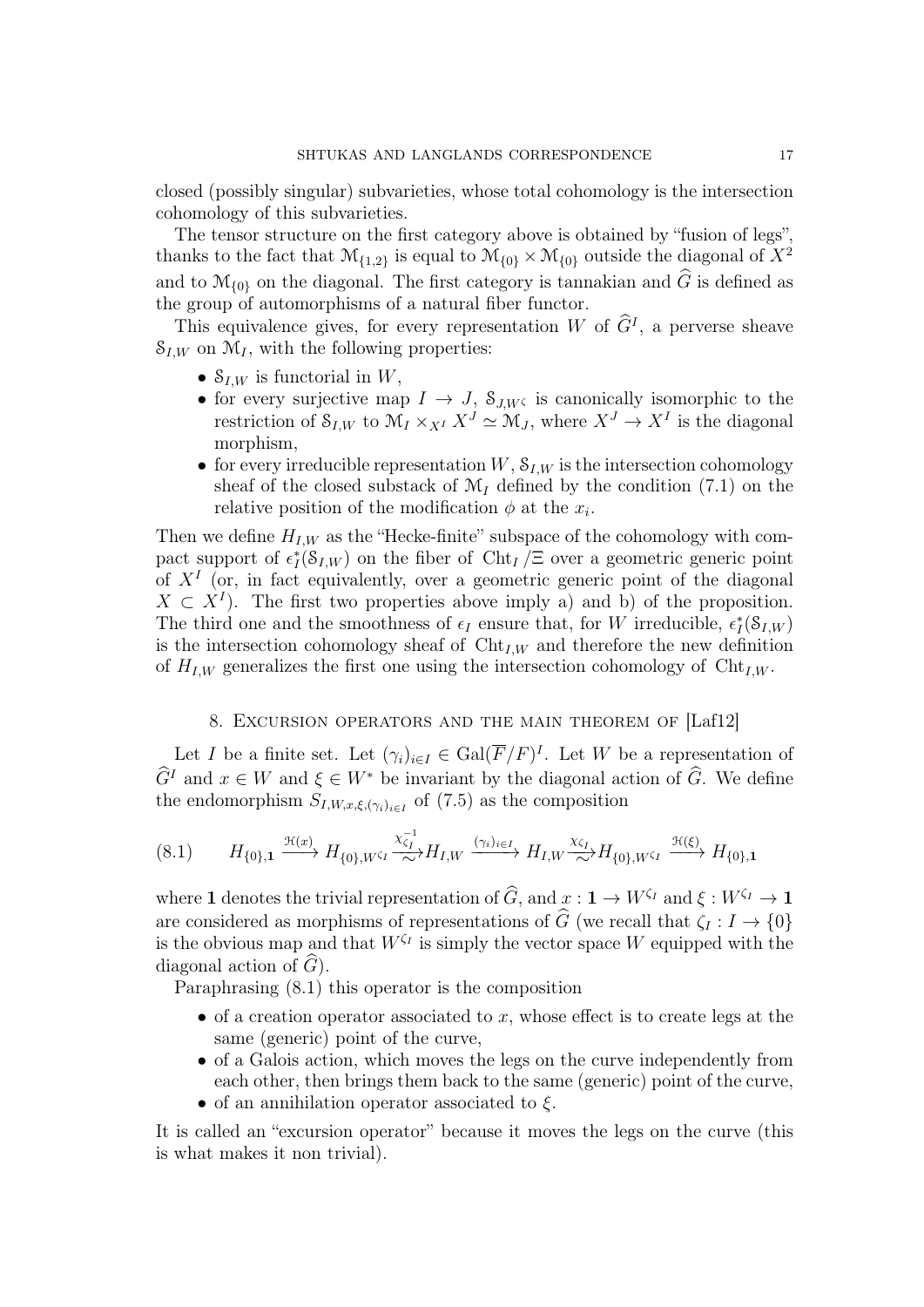To  $W, x, \xi$  we associate the matrix coefficient f defined by

(8.2) 
$$
f((g_i)_{i\in I}) = \langle \xi, (g_i)_{i\in I} \cdot x \rangle.
$$

We see that f is a function on  $\hat{G}^I$  invariant by left and right translations by the diagonal  $\widehat{G}$ . In other words  $f \in \mathcal{O}(\widehat{G}\backslash\widehat{G}^I/\widehat{G})$ , where  $\widehat{G}\backslash\widehat{G}^I/\widehat{G}$  denotes the coarse quotient, defined as the spectrum of the algebra of functions  $f$  as above. Unlike the stacky quotients considered before, the coarse quotients are schemes and therefore forget the automorphism groups of points.

For every function  $f \in \mathcal{O}(\widehat{G}\setminus\widehat{G}^I/\widehat{G})$  we can find  $W, x, \xi$  such that (8.2) holds. We show easily that  $S_{I,W,x,\xi,(\gamma_i)_{i\in I}}$  does not depend on the choice of  $W, x, \xi$  satisfying (8.2), and therefore we denote it by  $S_{I,f,(\gamma_i)_{i\in I}}$ .

The conjectures of Arthur and Kottwitz on multiplicities in vector spaces of automorphic forms and in the cohomologies of Shimura varieties [Art89, Kot90] give, by extrapolation to stacks of shtukas, the following heuristics.

Remark 8.1. Heuristically we conjecture that for every global Langlands parameter  $\sigma$  there exists a  $\overline{\mathbb{Q}_\ell}$ -linear representation  $\mathfrak{A}_\sigma$  of its centralizer  $S_\sigma \subset \widehat{G}$ (factorizing through  $S_{\sigma}/Z_{\widehat{G}}$ ), so that we have a  $Gal(\overline{F}/F)^{I}$ -equivariant isomorphism

(8.3) 
$$
H_{I,W} \otimes_{\mathbb{Q}_{\ell}} \overline{\mathbb{Q}_{\ell}} \stackrel{?}{=} \bigoplus_{\sigma} \left( \mathfrak{A}_{\sigma} \otimes_{\overline{\mathbb{Q}_{\ell}}} W_{\sigma^I} \right)^{S_{\sigma}}
$$

where  $W_{\sigma I}$  is the  $\overline{\mathbb{Q}_\ell}$ -linear representation of  $\text{Gal}(\overline{F}/F)^{I}$  obtained by composition of the representation W of  $\widehat{G}^I$  with the morphism  $\sigma^I : \text{Gal}(\overline{F}/F)^I \to \widehat{G}(\overline{\mathbb{Q}_\ell})^I$ , and  $S_{\sigma}$  acts diagonally. We conjecture that (8.3) is functorial in W, compatible to  $\chi_{\zeta}$  and that it is equal to the decomposition (7.6) when  $W = 1$  (so that  $\mathfrak{H}_\sigma=(\mathfrak{A}_\sigma)^{S_\sigma}).$ 

In the heuristics (8.3) the endomorphism  $S_{I,f,(\gamma_i)_{i\in I}} = S_{I,W,x,\xi,(\gamma_i)_{i\in I}}$  of

$$
H_{\{0\},\mathbf{1}}\otimes_{\mathbb{Q}_{\ell}}\overline{\mathbb{Q}_{\ell}}\xrightarrow{\chi_{\zeta_{\emptyset}}^{-1}}H_{\emptyset,\mathbf{1}}\otimes_{\mathbb{Q}_{\ell}}\overline{\mathbb{Q}_{\ell}}\xrightarrow{\gamma}\bigoplus_{\sigma}(\mathfrak{A}_{\sigma})^{S_{\sigma}}
$$

acts on  $(\mathfrak{A}_{\sigma})^{S_{\sigma}}$  by the composition

$$
(\mathfrak{A}_{\sigma})^{S_{\sigma}} \xrightarrow{\chi_{\zeta_{\emptyset}}} (\mathfrak{A}_{\sigma} \otimes \mathbf{1})^{S_{\sigma}} \xrightarrow{\mathrm{Id}_{\mathfrak{A}_{\sigma}} \otimes x} (\mathfrak{A}_{\sigma} \otimes W_{\sigma^{I}})^{S_{\sigma}} \xrightarrow{(\sigma(\gamma_{i}))_{i \in I}} (\mathfrak{A}_{\sigma} \otimes W_{\sigma^{I}})^{S_{\sigma}}
$$

$$
\xrightarrow{\mathrm{Id}_{\mathfrak{A}_{\sigma}} \otimes \xi} (\mathfrak{A}_{\sigma} \otimes \mathbf{1})^{S_{\sigma}} \xrightarrow{\chi_{\zeta_{\emptyset}}^{-1}} (\mathfrak{A}_{\sigma})^{S_{\sigma}}
$$

i.e. by the scalar

 $\langle \xi, (\sigma(\gamma_i))_{i \in I} \cdot x \rangle = f((\sigma(\gamma_i))_{i \in I}).$ 

In other words we should have

(8.4)  $\mathfrak{H}_{\sigma} \stackrel{?}{=}$  eigenspace of the  $S_{I,f,(\gamma_i)_{i\in I}}$  with the eigenvalues  $f((\sigma(\gamma_i))_{i\in I})$ .

The heuristics (8.4) clearly indicates the path to follow. We show in [Laf12] that the  $S_{I,f,(\gamma_i)_{i\in I}}$  generate a commutative  $\mathbb{Q}_{\ell}$ -algebra B and satisfy some properties implying the following proposition.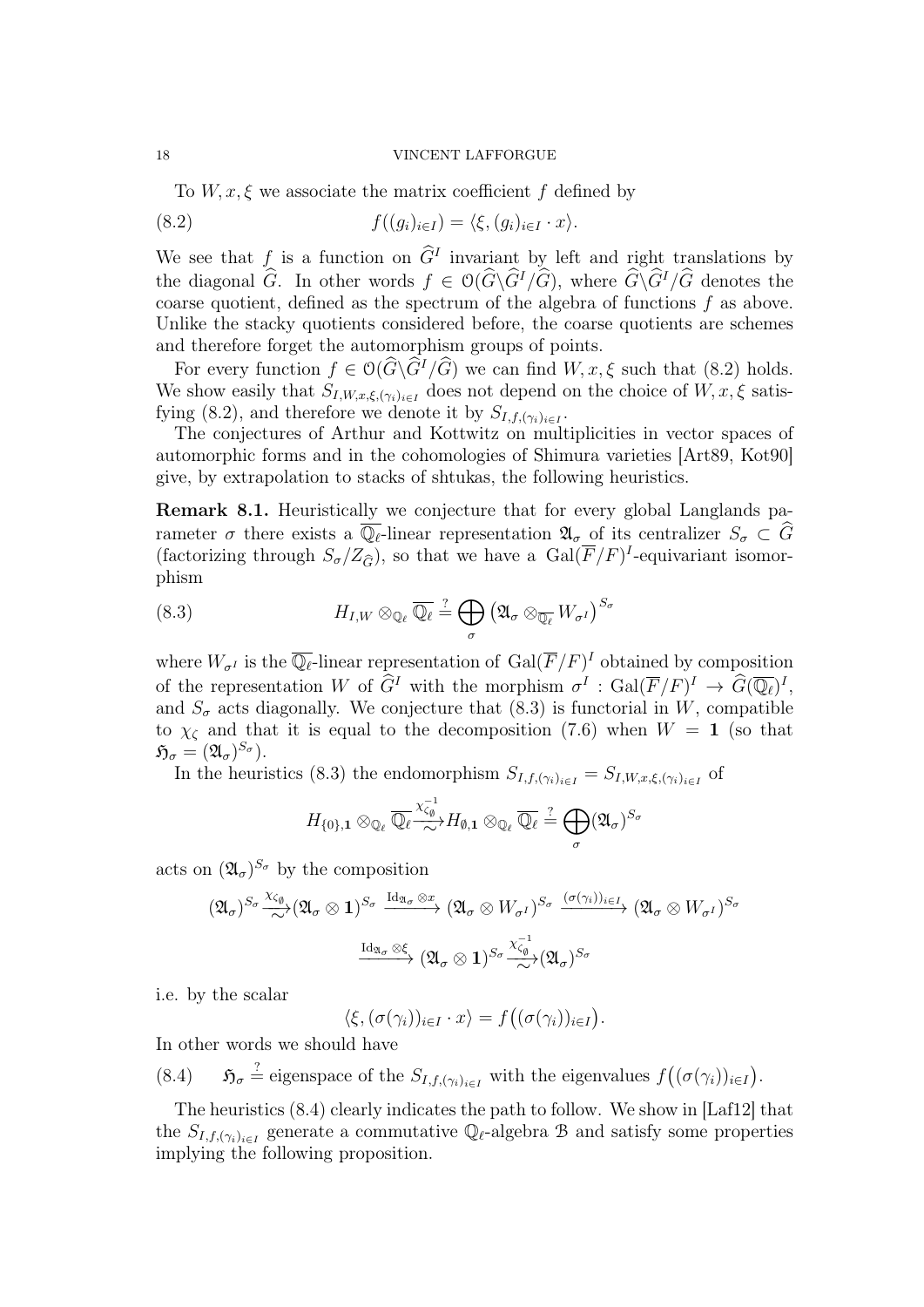**Proposition 8.2.** For each character  $\nu$  of B with values in  $\overline{\mathbb{Q}_\ell}$  there exists a unique global Langlands parameter  $\sigma$  such that for all I, f and  $(\gamma_i)_{i\in I}$ , we have

(8.5) 
$$
\nu(S_{I,f,(\gamma_i)_{i\in I}}) = f((\sigma(\gamma_i))_{i\in I}).
$$

The unicity of  $\sigma$  in the previous proposition comes from the fact that, for any integer n, taking  $I = \{0, ..., n\}$ , the coarse quotient  $\widehat{G}\backslash\widehat{G}^I/\widehat{G}$  identifies with the coarse quotient of  $(\widehat{G})^n$  by diagonal conjugation by  $\widehat{G}$ , and therefore, for any  $(\gamma_1, ..., \gamma_n) \in (Gal(\overline{F}/F))^n, (8.5)$  applied to  $(\gamma_i)_{i \in I} = (1, \gamma_1, ..., \gamma_n)$  determines  $(\sigma(\gamma_1), ..., \sigma(\gamma_n))$  up to conjugation and semisimplification (thanks to [Ric88]). The existence and continuity of  $\sigma$  are justified thanks to relations and topological properties satisfied by the excursion operators.

Since B is commutative we obtain a canonical spectral decomposition  $H_{\{0\},1}\otimes_{\mathbb{Q}_\ell}$  $\overline{\mathbb{Q}_\ell} = \bigoplus_{\nu} \mathfrak{H}_{\nu}$  where the direct sum is taken over characters  $\nu$  of B with values in  $\overline{\mathbb{Q}_\ell}$ . Associating to each  $\nu$  a unique global Langlands parameter  $\sigma$  as in the previous proposition, we deduce the decomposition (7.6) we wanted to construct. We do not know if  $\mathcal B$  is reduced.

Moreover the unramified Hecke operators are particular cases of excursion operators: for every place v and for every irreducible representation V of  $\widehat{G}$  with character  $\chi_V$ , the unramified Hecke operator  $T_{V,v}$  is equal to the excursion operator  $S_{\{1,2\},f,(\text{Frob}_v,1)}$  where  $f \in \mathcal{O}(\widehat{G}\backslash(\widehat{G})^2/\widehat{G})$  is given by  $f(g_1, g_2) = \chi_V(g_1g_2^{-1}),$ and Frob<sub>v</sub> is a Frobenius element at v. This is proven in [Laf12] by a geometric argument (essentially a computation of the intersection of algebraic cycles in a stack of shtukas). It implies the compatibility of the decomposition (7.6) with the Satake isomorphism at all places.

Remark 8.3. By the Chebotarev density theorem, the subalgebra of B generated by all the Hecke algebras  $\mathcal{H}_v$  is equal to the subalgebra generated by the excursion operators with  $\sharp I = 2$ . The remarks at the end of section 6 show that in general it is necessary to consider excursion operators with  $\sharp I > 2$  to generate the whole algebra B.

Finally we can state the main theorem.

**Theorem 8.4.** We have a canonical decomposition of  $\overline{\mathbb{Q}_\ell}$ -vector spaces

(8.6) 
$$
C_c^{\text{cusp}}(\text{Bun}_G(\mathbb{F}_q)/\Xi, \overline{\mathbb{Q}_\ell}) = \bigoplus_{\sigma} \mathfrak{H}_{\sigma},
$$

where the direct sum in the RHS is indexed by global Langlands parameters, i.e.  $\widehat{G}(\overline{\mathbb{Q}_\ell})$ -conjugacy classes of morphisms  $\sigma : \text{Gal}(\overline{F}/F) \to \widehat{G}(\overline{\mathbb{Q}_\ell})$  factorizing through  $\pi_1(X,\overline{\eta})$ , defined over a finite extension of  $\mathbb{Q}_\ell$ , continuous and semisimple.

This decomposition is uniquely determined by the following property :  $\mathfrak{H}_{\sigma}$  is equal to the generalized eigenspace associated to the character  $\nu$  of  $\mathcal B$  defined by

(8.7) 
$$
\nu(S_{I,f,(\gamma_i)_{i\in I}}) = f((\sigma(\gamma_i))_{i\in I}.
$$

This decomposition is respected by the Hecke operators and is compatible with the Satake isomorphism at all places  $v$  of  $X$ .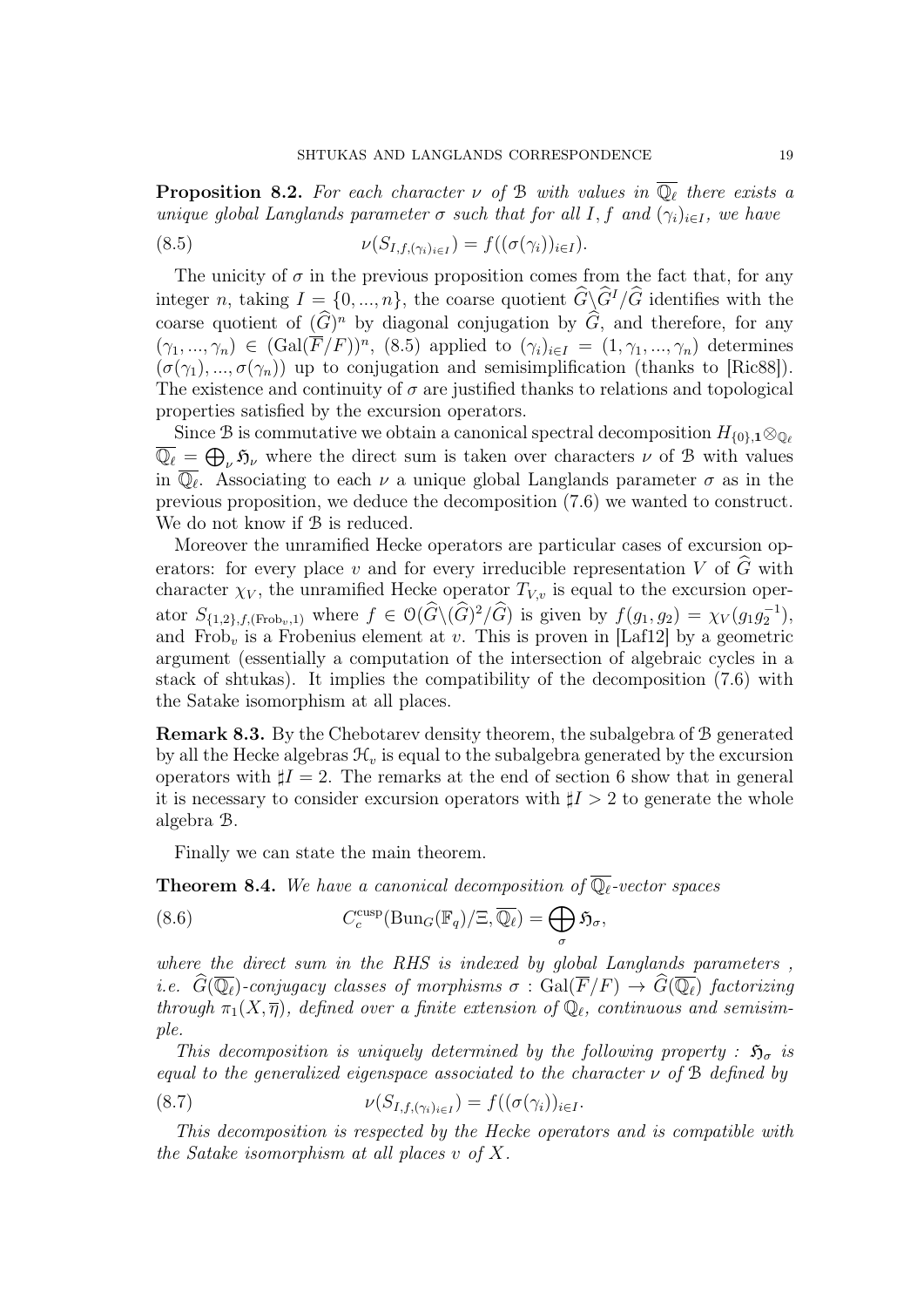Everything is still true with a level (a finite subscheme  $N$  of  $X$ ). We denote by Bun<sub>G,N</sub>( $\mathbb{F}_q$ ) the set of isomorphism classes of G-bundles over X trivialized on N. Then we have a canonical decomposition

(8.8) 
$$
C_c^{\text{cusp}}(\text{Bun}_{G,N}(\mathbb{F}_q)/\Xi, \overline{\mathbb{Q}_\ell}) = \bigoplus_{\sigma} \mathfrak{H}_{\sigma},
$$

where the direct sum is taken over global Langlands parameters  $\sigma$  :  $\pi_1(X \sim$  $N, \overline{\eta}$   $\rightarrow \widehat{G}(\overline{\mathbb{Q}_\ell})$ . This decomposition is respected by all Hecke operators and compatible with the Satake isomorphism at all places of  $X \setminus N$ . If G is split we have, by [NQT11],

(8.9) 
$$
\text{Bun}_{G,N}(\mathbb{F}_q) = G(F) \backslash G(\mathbb{A}) / K_N
$$

(where A is the ring of adèles,  $\mathbb{O}$  is the ring of integral adèles,  $\mathcal{O}_N$  the ring of functions on N and  $K_N = \text{Ker}(G(\mathbb{O}) \to G(\mathbb{O}_N))$ . When G is non necessarily split the RHS of (8.9) must be replaced by a direct sum, indexed by the finite group  $\ker^1(F, G)$ , of adelic quotients for inner forms of G and in the definition of global Langlands parameters we must replace  $\hat{G}$  by the L-group (see [Bor79] for L-groups).

We have a statement similar to theorem 8.4 with coefficients in  $\overline{\mathbb{F}_\ell}$  instead of  $\overline{\mathbb{Q}_\ell}.$ 

We can also consider the case of metaplectic groups thanks to the metaplectic variant of the geometric Satake equivalence due to Finkelberg and Lysenko  $[FiLy10, Lys14, Galy16].$ 

Remark 8.5. Drinfeld gave an idea to prove something like the heuristics (8.3) but it is a bit difficult to formulate the result. Let Reg be the left regular representation of  $\widehat{G}$  with coefficients in  $\mathbb{Q}_{\ell}$  (considered as an inductive limit of finite dimensional representations). We can endow the  $\mathbb{Q}_\ell$ -vector space  $H_{\{0\},\text{Reg}}$ (of infinite dimension in general) with

- a) a structure of module over the algebra of functions on the "affine space S of morphisms  $\sigma : \text{Gal}(\overline{F}/F) \to \widehat{G}$  with coefficients in  $\mathbb{Q}_{\ell}$ -algebras",
- b) an algebraic action of  $\widehat{G}$  (coming from the right action of  $\widehat{G}$  on Reg) which is compatible with conjugation by  $\widehat{G}$  on S.

The space S is not rigorously defined and the rigorous definition of structure a) is the following. For any finite dimensional  $\mathbb{Q}_{\ell}$ -linear representation V of  $\widehat{G}$ , with underlying vector space  $\underline{V}$ ,  $H_{0}$ <sub>Reg</sub>  $\otimes \underline{V}$  is equipped with an action of  $Gal(\overline{F}/F)$ , making it an inductive limit of finite dimensional continuous representations of  $Gal(\overline{F}/F)$ , as follows. We have a  $\widehat{G}$ -equivariant isomorphism

$$
\theta : \text{Reg} \otimes \underline{V} \simeq \text{Reg} \otimes V
$$

$$
f \otimes x \mapsto [g \mapsto f(g)g.x]
$$

where  $\widehat{G}$  acts diagonally on the RHS, and to give a meaning to the formula the RHS is identified with the vector space of algebraic functions  $\widehat{G} \to V$ . Therefore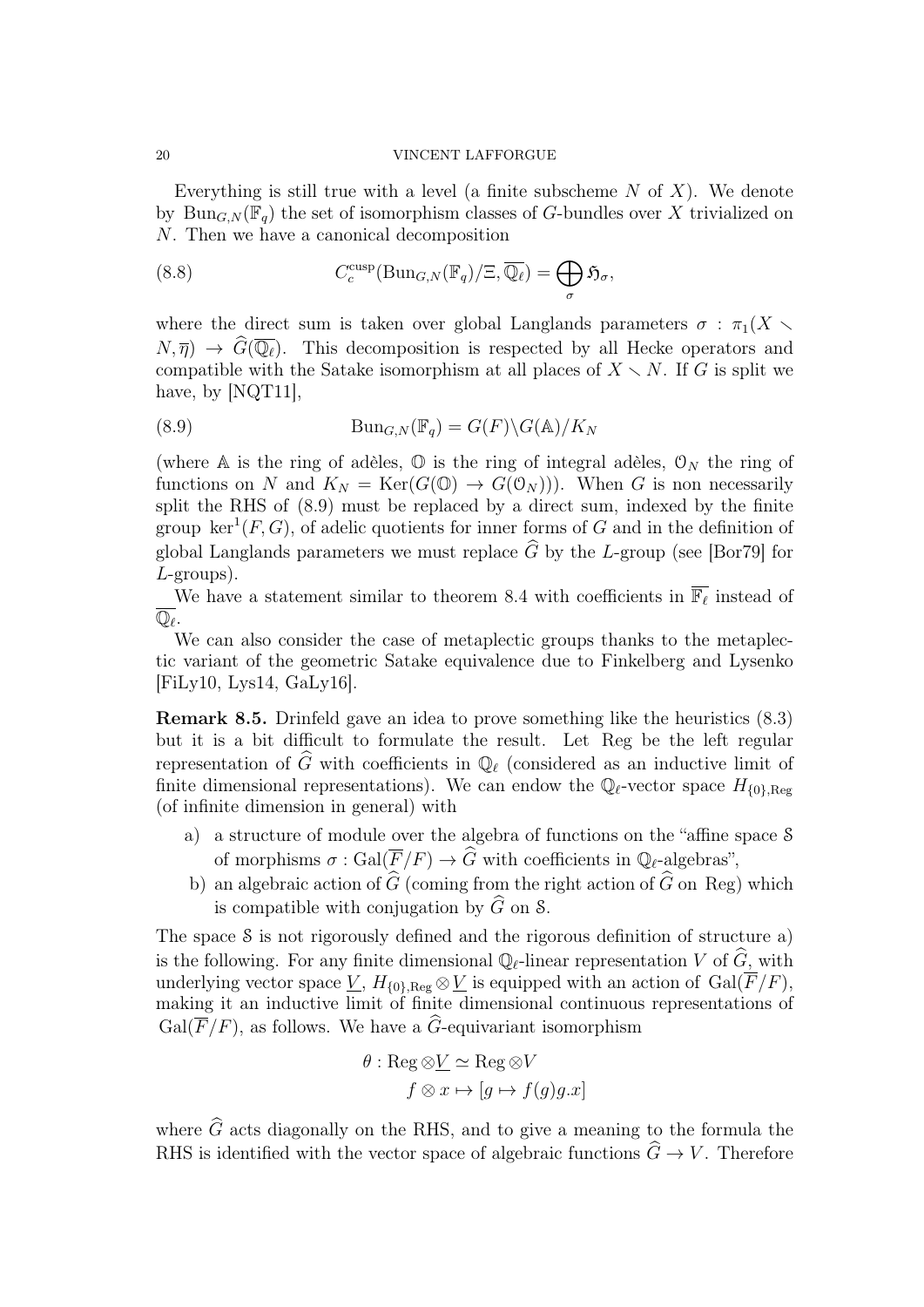we have an isomorphism

$$
H_{\{0\},\text{Reg}}\otimes\underline{V}=H_{\{0\},\text{Reg}\otimes\underline{V}}\xrightarrow{\theta}H_{\{0\},\text{Reg}\otimes V}\simeq H_{\{0,1\},\text{Reg}\otimes V}
$$

where the first equality is tautological (since  $V$  is just a vector space) and the last isomorphism is the inverse of the fusion isomorphism  $\chi_{\zeta_{0,1}}$  of (7.4). Then the action of  $Gal(\overline{F}/F)$  on the LHS is defined as the action of  $Gal(\overline{F}/F)$  on the RHS corresponding to the leg 1. If  $V_1$  and  $V_2$  are two representations of  $\widehat{G}$ , the two actions of Gal( $\overline{F}/F$ ) on  $H_{\{0\},\text{Reg}} \otimes V_1 \otimes V_2$  associated to the actions of  $\widehat{G}$  on  $V_1$  and  $V_2$  commute with each other and the diagonal action of  $Gal(\overline{F}/F)$  is the action associated to the diagonal action of  $\hat{G}$  on  $V_1 \otimes V_2$ . This gives a structure as we want in a) because if V is as above,  $x \in V$ ,  $\xi \in V^*$ , f is the function on  $\widehat{G}$ defined as the matrix coefficient  $f(g) = \langle \xi, g.x \rangle$ , and  $\gamma \in \text{Gal}(\overline{F}/F)$  then we say that  $F_{f,\gamma}: \sigma \mapsto f(\sigma(\gamma))$ , considered as a "function on S", acts on  $H_{\{0\},\text{Reg}}$  by the composition

$$
H_{\{0\},\text{Reg}} \xrightarrow{\text{Id}\otimes x} H_{\{0\},\text{Reg}} \otimes \underline{V} \xrightarrow{\gamma} H_{\{0\},\text{Reg}} \otimes \underline{V} \xrightarrow{\text{Id}\otimes \xi} H_{\{0\},\text{Reg}}.
$$

Any function f on  $\widehat{G}$  can be written as such a matrix coefficient, and the functions  $F_{f,\gamma}$  when f and  $\gamma$  vary are supposed to "generate topologically all functions on S". The property above with  $V_1$  and  $V_2$  implies relations among the  $F_{f,\gamma}$ , namely that  $F_{f,\gamma_1\gamma_2} = \sum_{\alpha} F_{f_1^{\alpha},\gamma_1} F_{f_2^{\alpha},\gamma_2}$  if the image of f by comultiplication is  $\sum_{\alpha} f_1^{\alpha} \otimes f_2^{\alpha}$ . In [Zhu17] Xinwen Zhu gives an equivalent construction of the structure a). Structures a) and b) are compatible in the following sense: the conjugation  $gF_{f,\gamma}g^{-1}$  of the action of  $F_{f,\gamma}$  on  $H_{\{0\},\text{Reg}}$  by the algebraic action of  $g \in \widehat{G}$  is equal to the action of  $F_{f^g, \gamma}$  where  $f^g(h) = f(g^{-1}hg)$ .

The structures a) and b) give rise to a "O-module on the stack  $\mathcal{S}/\widehat{G}$  of global Langlands parameters" (such that the vector space of its "global sections on  $\mathcal{S}$ " is  $H_{\{0\},\text{Reg}}$ ). For any morphism  $\sigma : \text{Gal}(\overline{F}/F) \to \widehat{G}(\overline{\mathbb{Q}_\ell})$ , we want to define  $\mathfrak{A}_{\sigma}$  as the fiber of this O-module at  $\sigma$  (considered as a " $\overline{\mathbb{Q}_\ell}$ -point of S whose automorphism group in the stack  $\mathcal{S}/\widehat{G}$  is  $S_{\sigma}$ "). Rigorously we define  $\mathfrak{A}_{\sigma}$  as the biggest quotient of  $H_{\{0\},\text{Reg}}\otimes_{\mathbb{Q}_\ell} \overline{\mathbb{Q}_\ell}$  on which any function  $F_{f,\gamma}$  as above acts by multiplication by the scalar  $f(\sigma(\gamma))$ , and  $S_{\sigma}$  acts on  $\mathfrak{A}_{\sigma}$ . If the heuristics (8.3) is true it is the same as  $\mathfrak{A}_{\sigma}$  from the heuristics. When  $\sigma$  is elliptic (i.e. when  $S_{\sigma}/Z_{\hat{C}}$  is finite),  $\sigma$  is "isolated in S" in the sense that it cannot be deformed (among continuous morphisms whose composition with the abelianization of  $\widehat{G}$  is of fixed finite order) and, as noticed by Xinwen Zhu, heuristics (8.3) is true when we restrict on both sides to the parts lying over  $\sigma$ . In general due to deformation of some non elliptic  $\sigma$  there could a priori be nilpotents, and for example we don't know how to prove that B is reduced so we don't know how to prove the heuristics (8.3).

We can see the heuristics (8.3), and the structures a) and b) above, as an illustration of the general idea that, in a spectral decomposition, when the points of the spectrum naturally have automorphism groups, the multiplicities should be associated to representations of these groups. By contrast the algebra B of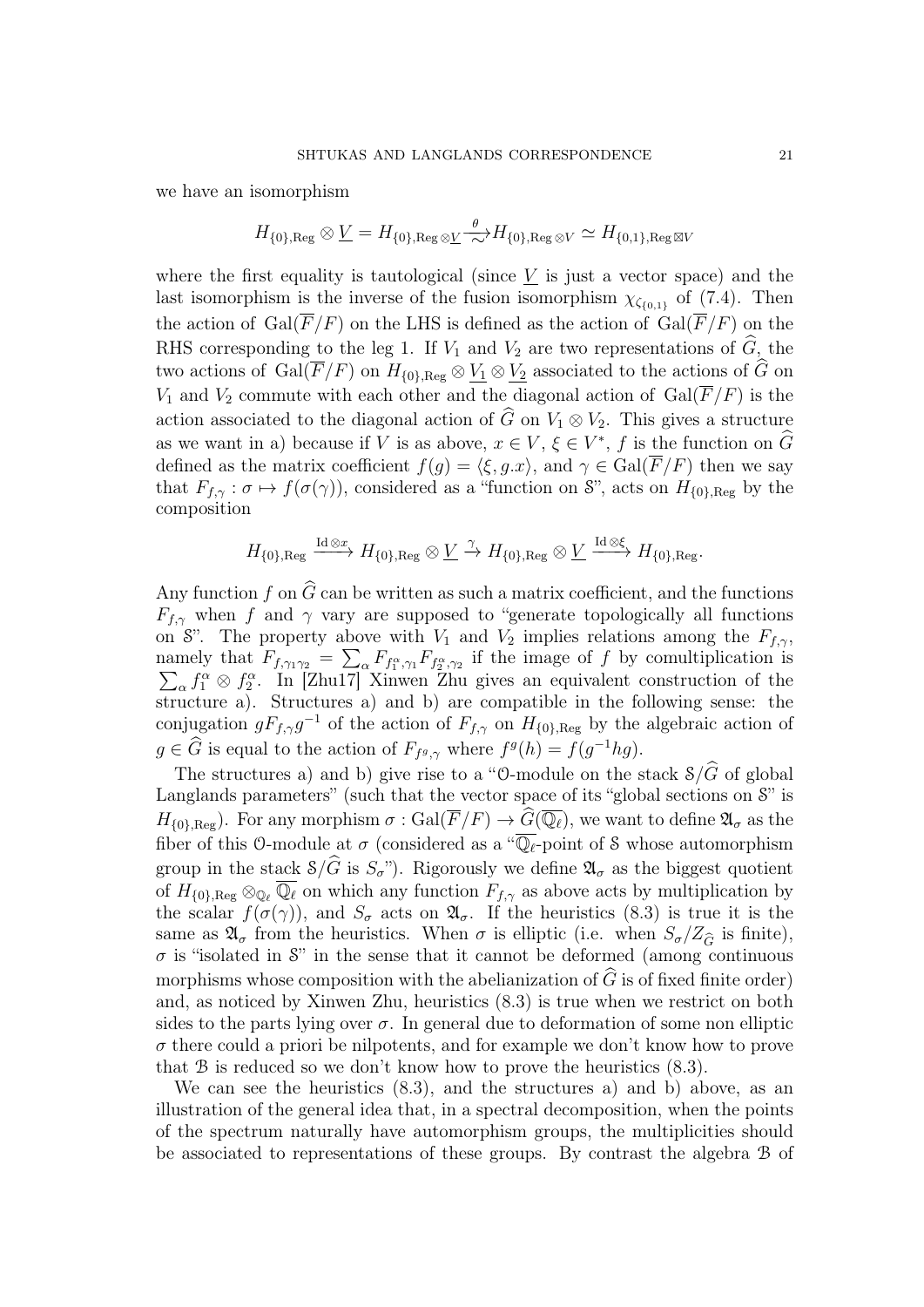excursion operators gives the spectral decomposition with respect to the coarse quotient associated to  $\mathcal{S}/\widehat{G}$ , where we forget the automorphism groups  $S_{\sigma}$ .

Remark 8.6. The previous remark makes sense although S was not defined. To define a space like S rigorously it may be necessary to consider continuous morphisms  $\sigma : \text{Gal}(\overline{F}/F) \to \widehat{G}$  with coefficients in  $\mathbb{Z}_{\ell}$ -algebras where  $\ell$  is nilpotent (such  $\sigma$  have finite image), and S would be an ind-scheme over Spf  $\mathbb{Z}_{\ell}$ . Then to define structure a) we would need to consider Reg with coefficients in  $\mathbb{Z}_{\ell}$ , and, for any representation W of  $\widehat{G}^I$  with coefficients in  $\mathbb{Z}_{\ell}$ , to construct  $H_{I,W}$  as a  $\mathbb{Z}_{\ell}$ -module.

## 9. Local aspects: joint work with Alain Genestier

In [GeLa17], Alain Genestier and I construct the local parameterization up to semisimplification and the local-global compatibility.

Let G be a reductive group over a local field  $K$  of equal characteristics. We recall that the Bernstein center of  $G(K)$  is defined, in two equivalent ways, as

- the center of the category of smooth representations of  $G(K)$ ,
- the algebra of central distributions on  $G(K)$  acting as multipliers on the algebra of locally constant functions with compact support.

On every  $\mathbb{Q}_\ell$ -linear irreducible smooth representation of  $G(K)$ , the Bernstein center acts by a character.

The main result of [GeLa17] associates to any character  $\nu$  of the Bernstein center of  $G(K)$  with values in  $\overline{\mathbb{Q}_\ell}$  a local Langlands parameter  $\sigma_K(\nu)$  up to semisimplification, i.e. (assuming  $G$  split to simplify) a conjugacy class of morphisms  $W\text{eil}(\overline{K}/K) \to \widehat{G}(\overline{\mathbb{Q}_\ell})$  defined over a finite extension of  $\mathbb{Q}_\ell$ , continuous and semisimple.

We show in [GeLa17] the local-global compatibility up to semisimplication, whose statement is the following. Let  $X$  be a smooth projective and geometrically irreducible curve over  $\mathbb{F}_q$  and let N be a level. Then if  $\sigma$  is a global Langlands parameter and if  $\pi = \hat{\otimes} \pi_v$  is an irreducible representation of  $G(\mathbb{A})$  such that  $\pi^{K_N}$  is non zero and appears in  $\mathfrak{H}_{\sigma}$  in the decomposition (8.8), then for every place  $v$  de  $X$  we have equality between

- the semisimplification of the restriction of  $\sigma$  to  $Gal(\overline{F_v}/F_v) \subset Gal(\overline{F}/F)$ ,
- the semisimple local parameter  $\sigma_K(\nu)$  where  $\nu$  is the character of the Bernstein center by which it acts on the irreducible smooth representation  $\pi_v$  of  $G(K)$ .

We use nearby cycles on arbitrary bases (Deligne, Laumon, Gabber, Illusie, Orgogozo), which are defined on oriented products of toposes and whose properties are proven in [Org06] (see also [Ill06] for an excellent survey). Technically we show that if all the  $\gamma_i$  are in  $Gal(\overline{F_n}/F_n) \subset Gal(\overline{F}/F)$  then the global excursion operator  $S_{I,f,(\gamma_i)_{i\in I}} \in \text{End}\left(C_c^{\text{cusp}}(\text{Bun}_{G,N}(\mathbb{F}_q)/\Xi,\mathbb{Q}_\ell)\right)$  acts by multiplication by an element  $\mathfrak{z}_{I,f,(\gamma_i)_{i\in I}}$  of the l-adic completion of the Bernstein center of  $G(F_v)$ which depends only on the local data at v. We construct  $\mathfrak{z}_{I,f,(\gamma_i)_{i\in I}}$  using stacks of "restricted shtukas", which are analogues of truncated Barsotti-Tate groups.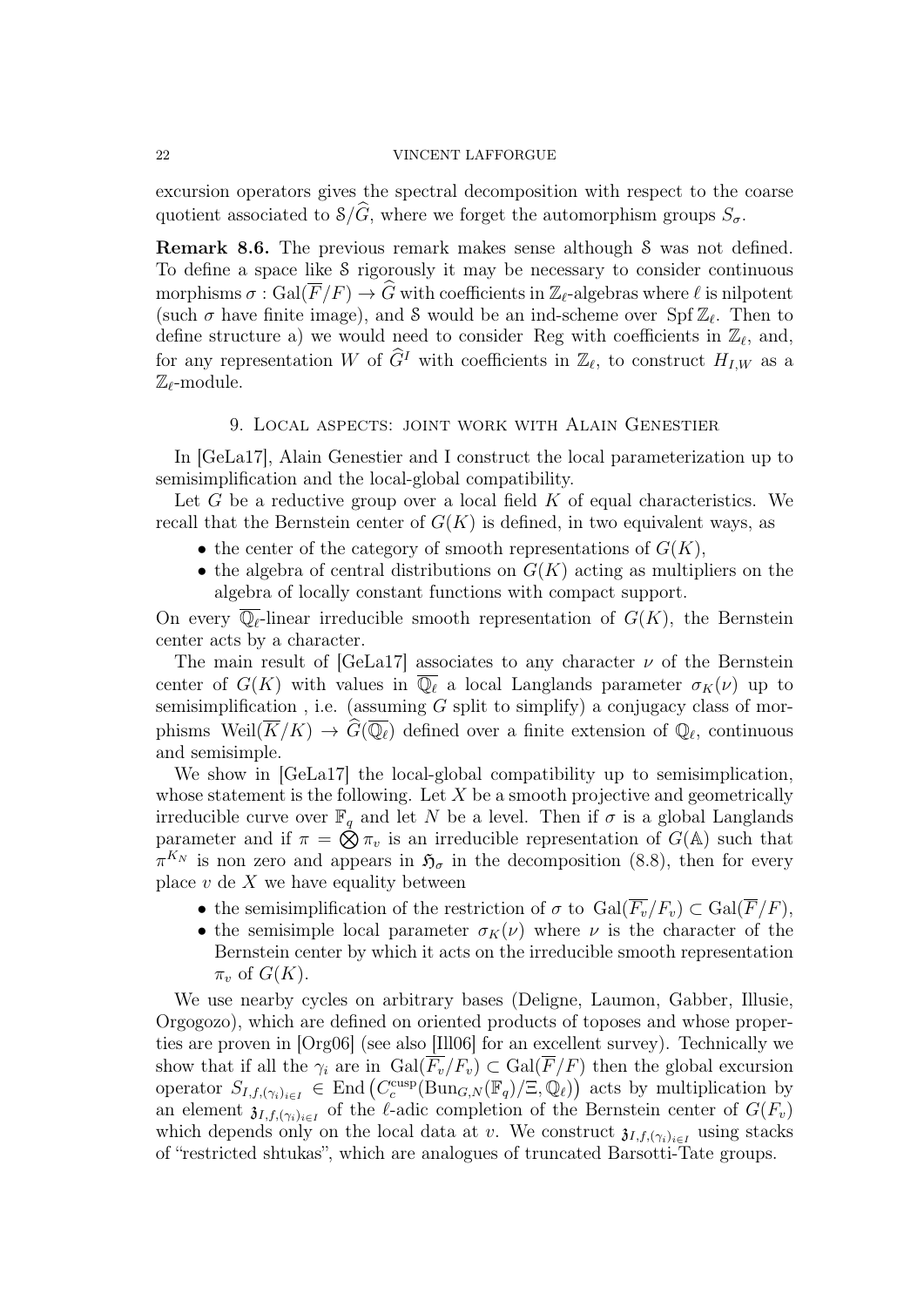**Remark 9.1.** In the case of  $GL_r$  the local correspondence was known by Laumon-Rapoport-Stuhler [LRS93] and the local-global compatibility (without semisimplification) was proven in [Laf02]. Badulescu and Henniart explained us that in general we cannot hope more that the local-global compatibility up to semisimplication.

# 10. INDEPENDENCE ON  $\ell$

Grothendieck motives (over a given field) form a  $\overline{\mathbb{Q}}$ -linear category and unify the  $\ell$ -adic cohomologies (of varieties over this field) for different  $\ell$ : a motive is "a factor in a universal cohomology of a variety". We consider here motives over F. We conjecture that the decomposition

$$
C_c^{\text{cusp}}(\text{Bun}_G(\mathbb{F}_q)/\Xi, \overline{\mathbb{Q}_\ell}) = \bigoplus_{\sigma} \mathfrak{H}_{\sigma}
$$

we have constructed is defined over  $\overline{\mathbb{Q}}$  (instead of  $\overline{\mathbb{Q}_{\ell}}$ ), indexed by motivic Langlands parameters  $\sigma$ , and independent on  $\ell$ . This conjecture seems out of reach for the moment.

The notion of motivic Langlands parameter is clear if we admit the standard conjectures. A motivic Langlands parameter defined over  $\overline{Q}$  would give rise to a "compatible" family of morphisms  $\sigma_{\ell,\iota} : \text{Gal}(\overline{F}/F) \to \widehat{G}(\overline{\mathbb{Q}_\ell})$  for any  $\ell$  not dividing q and any embedding  $\iota : \overline{\mathbb{Q}} \hookrightarrow \overline{\mathbb{Q}_{\ell}}$ . When  $G = GL_r$ , the condition of compatibility is straightforward (the traces of the Frobenius elements should belong to  $\overline{Q}$  and be the same for all  $\ell$  and  $\iota$ ) and the fact that any irreducible representation (with determinant of finite order) for some  $\ell$  belongs to such a family (and has therefore "compagnons" for other  $\ell$  and  $\iota$ ) was proven as a consequence of the Langlands correspondence in [Laf02]. It was generalized in the two following independent directions

- Abe [Abe13] used the crystalline cohomology of stacks of shtukas to construct crystalline compagnons,
- when  $F$  is replaced by the field of rational functions of any smooth variety over  $\mathbb{F}_q$ , Deligne proved that the traces of Frobenius elements belong to a finite extension of Q and Drinfeld constructed these compatible families [Del12, Dri12, EsKe12].

For a general reductive group  $G$  the notion of compatible family is subtle (because the obvious condition on the conjugacy classes of the Frobenius elements is not sufficient). In [Dri15] Drinfeld gave the right conditions to define compatible families and proved that any continuous semisimple morphism  $Gal(\overline{F}/F) \rightarrow$  $G(\overline{\mathbb{Q}_{\ell}})$  factorizing through  $\pi_1(U, \overline{\eta})$  for some open dense  $U \subset X$  (and such that the Zariski closure of its image is semisimple) belongs to a unique compatible family.

# 11. Conjectures on Arthur parameters

We hope that all global Langlands parameters  $\sigma$  which appear in this decomposition come from elliptic Arthur parameters, i.e. conjugacy classes of continuous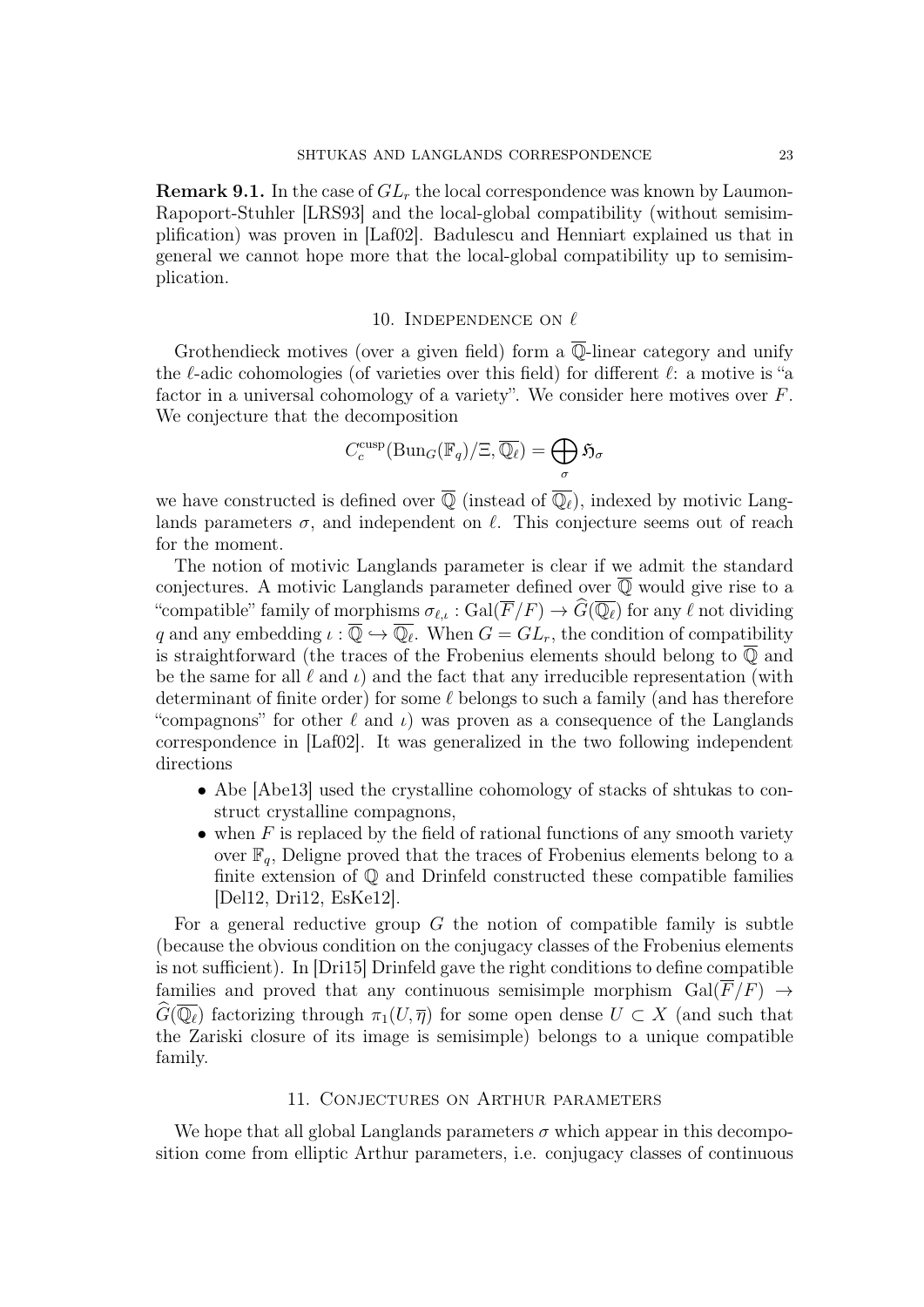semisimple morphisms  $Gal(\overline{F}/F) \times SL_2(\overline{\mathbb{Q}_\ell}) \to \widehat{G}(\overline{\mathbb{Q}_\ell})$  whose centralizer is finite modulo the center of  $\widehat{G}$ . This  $SL_2$  should be related to the Lefschetz  $SL_2$  acting on the intersection cohomology of compactifications of stacks of shtukas. We even hope a parameterization of the vector space of discrete automorphic forms (and not only cuspidal ones) indexed by elliptic Arthur parameters.

Moreover we expect that generic cuspidal automorphic forms appear exactly in  $\mathfrak{H}_{\sigma}$  such that  $\sigma$  is elliptic as a Langlands parameter (i.e. that it comes from an elliptic Arthur parameter with trivial  $SL_2$  action). This would imply the Ramanujan-Petersson conjecture (an archimedean estimate on Hecke eigenvalues).

By [DrKe16] the conjectures above would also imply p-adic estimates on Hecke eigenvalues which would sharper than those in [Laf11].

# 12. Recent works on the Langlands program for function fields in relation with shtukas

In [BHKT16] G. Böckle, M. Harris, C. Khare, and J. Thorne apply the results explained in this text together with Taylor-Wiles methods to prove (in the split and everywhere unramified situation) the potential automorphy of all Langlands parameters with Zariski-dense image. Thus they prove a weak form of the "Galois to automorphic" direction.

In [YuZh15] Zhiwei Yun and Wei Zhang proved analogues of the Gross-Zagier formula, namely equality between the intersection numbers of some algebraic cycles in stacks of shtukas and special values of derivatives of L-functions (of arbitrary order equal to the number of legs).

In [XiZh17] Liang Xiao and Xinwen Zhu construct algebraic cycles in special fibers of Shimura varieties. Their construction was inspired by the case of the stacks of shtukas and is already new in this case (it gives a conceptual setting for the Eichler-Shimura relations used in [Laf12]).

## 13. Geometric Langlands program

The results explained above are based on the geometric Satake equivalence [MiVi07], and are inspired by the factorization structures studied by Beilinson and Drinfeld [BD04]. The geometric Langlands program was pioneered by Drinfeld [Dri83] and Laumon [Laum87a], and then developped itself in two variants, which we will discuss in turn.

13.1. Geometric Langlands program for  $\ell$ -adic sheaves. Let X be a smooth projective curve over an algebraically closed field of characteristic different from  $\ell$ .

For any representation  $W$  of  $\hat{G}^I$  the Hecke functor

$$
\phi_{I,W}: D_c^b(\text{Bun}_G, \overline{\mathbb{Q}_\ell}) \to D_c^b(\text{Bun}_G \times X^I, \overline{\mathbb{Q}_\ell})
$$

is given by

$$
\phi_{I,W}(\mathcal{F})=q_{1,!}(q_0^*(\mathcal{F})\otimes \mathcal{F}_{I,W})
$$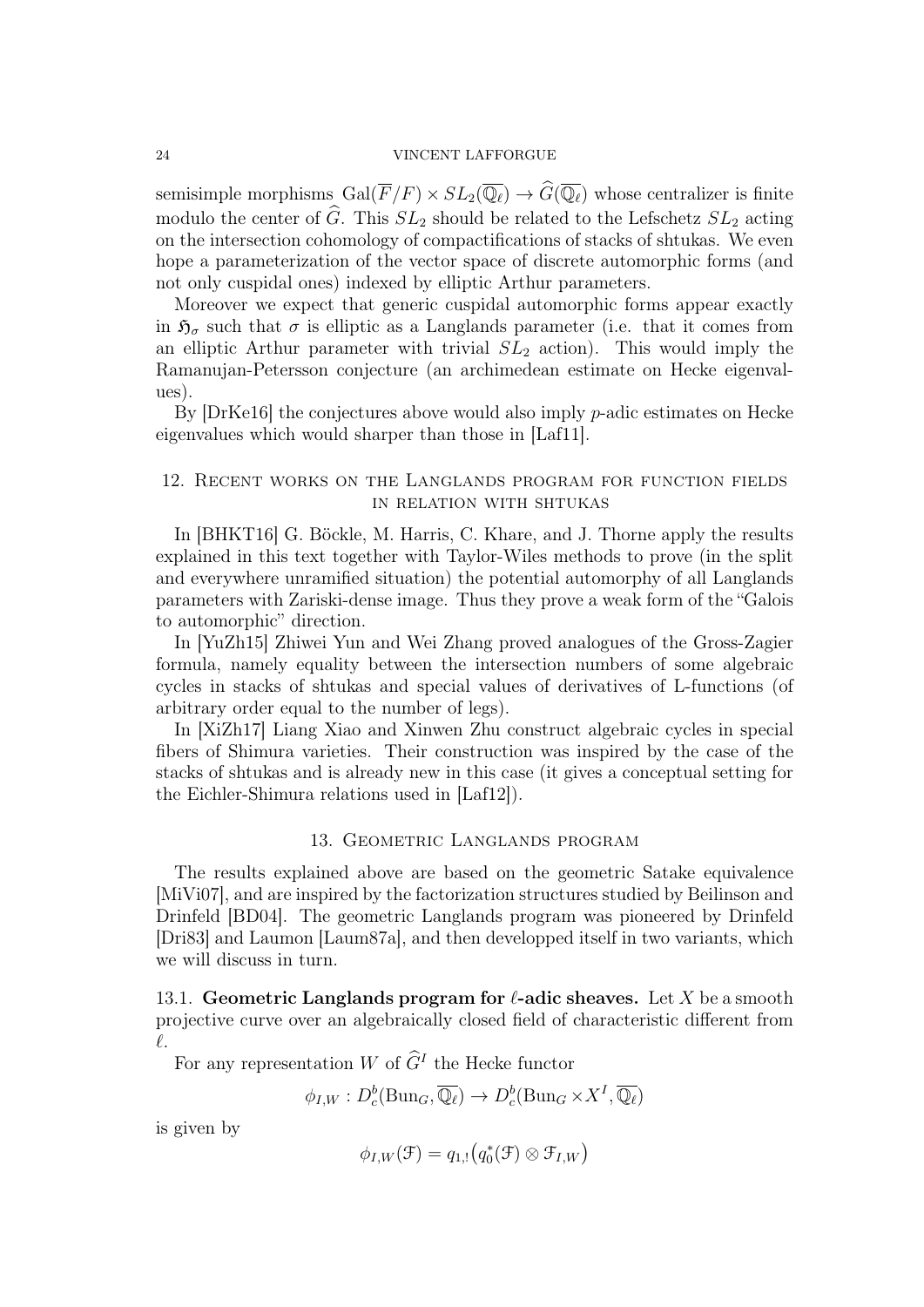where  $Bun_G \stackrel{q_0}{\longleftrightarrow} \text{Hecke}_I \stackrel{q_1}{\longrightarrow} \text{Bun}_G \times X^I$  is the Hecke correspondence classifying modifications of a G-bundle at the  $x_i$ , and  $\mathcal{F}_{I,W}$  is defined as the inverse image of  $S_{I,W}$  by the natural formally smooth morphism Hecke<sub>I</sub>  $\rightarrow$  M<sub>I</sub>.

Let  $\sigma$  be a  $\widehat{G}$ -local system on X. Then  $\mathcal{F} \in D^b_c(\text{Bun}_G, \overline{\mathbb{Q}_\ell})$  is said to be an eigensheaf for  $\sigma$  if we have, for any finite set I and any representation W of  $(\widehat{G})^I$ , an isomorphism  $\phi_{I,W}(\mathcal{F}) \stackrel{\sim}{\to} \mathcal{F} \boxtimes W_{\sigma}$ , functorial in W and compatible to exterior tensor products and fusion. The conjecture of the geometric Langlands program claims the existence of an  $\sigma$ -eigensheaf  $\mathcal F$  (it should also satisfy a Whittaker normalization condition which in particular prevents it to be 0). For  $G = GL_r$ this conjecture was proven by Frenkel, Gaitsgory, Vilonen in [FGV02, Gai04]

When X, Bun<sub>G</sub>,  $\sigma$  and  $\mathcal F$  are defined over  $\mathbb F_q$  (instead of  $\overline{\mathbb F_q}$ ), a construction of Braverman and Varshavsky [BrVa06] produces subspaces of cohomology classes in the stacks of shtukas and this allows to show that the function given by the trace of Frobenius on F belongs to the factor  $\mathfrak{H}_{\sigma}$  of decomposition (8.6), as explained in section 15 of [Laf12].

The  $\ell$ -adic setting is truly a geometrization of automorphic forms over function fields, and many constructions were geometrized: Braverman and Gaitsgory geometrized Eisenstein series [BG02], and Lysenko geometrized in particular Rankin-Selberg integrals [Lys02], theta correspondences [Lys04, Lys11, LaLy13], and several constructions for metaplectic groups [Lys15, Lys17].

13.2. Geometric Langlands program for  $D$ -modules. Now let X be a smooth projective curve over an algebraically closed field of characteristic 0. A feature of the setting of D-modules is that one can upgrade the statement of Langlands correspondence to a conjecture about an equivalence between categories on the geometric and spectral sides, respectively. See [Gai15a] for a precise statement of the conjecture and [Gai17] for a survey of recent progress. Such an equivalence can in principle make sense due to the fact that Galois representations into  $\widehat{G}$ , instead of being taken individually, now form an algebraic stack LocSys<sub> $\hat{\sigma}$ </sub> classifying  $\hat{G}$ -local systems, i.e.  $\hat{G}$ -bundles with connection (by contrast one does not have such an algebraic stack in the  $\ell$ -adic setting).

On the geometric side, one considers the derived category of D-modules on Bun<sub>G</sub>, or rather a stable  $\infty$ -category enhancing it. It is denoted D-mod(Bun<sub>G</sub>) and is defined and studied in [DrGa15]. The category on the spectral side is a certain modification of QCoh(LocSys<sub> $\hat{\sigma}$ </sub>), the (derived or rather  $\infty$ -) category of quasi-coherent sheaves on the stack LocSys<sub> $\hat{\sigma}$ </sub>. The modification in question is denoted IndCoh<sub>Nilp</sub>(LocSys<sub> $\hat{\sigma}$ </sub>), and it has to do with the fact that LocSys<sub> $\hat{\sigma}$ </sub> is not smooth, but rather *quasi-smooth* (a.k.a. derived locally complete intersection). The difference between IndCoh<sub>Nilp</sub>(LocSys<sub> $\hat{\sigma}$ </sub>) and QCoh(LocSys<sub> $\hat{\sigma}$ </sub>) is measured by singular support of coherent sheaves, a theory developed in [ArGa15]. The introduction of Nilp in [ArGa15] was motivated by the case of  $\mathbb{P}^1$  [Laf09] and the study of the singular support of the geometric Eisenstein series. In terms of Langlands correspondence, this singular support may also be seen as accounting for Arthur parameters. More precisely the singularities of  $LocSys_{\hat{C}}$  are controlled by a stack  $\text{Sing}(\text{LocSys}_{\hat{G}})$  over  $\text{LocSys}_{\hat{G}}$  whose fiber over a point  $\sigma$  is the  $H^{-1}$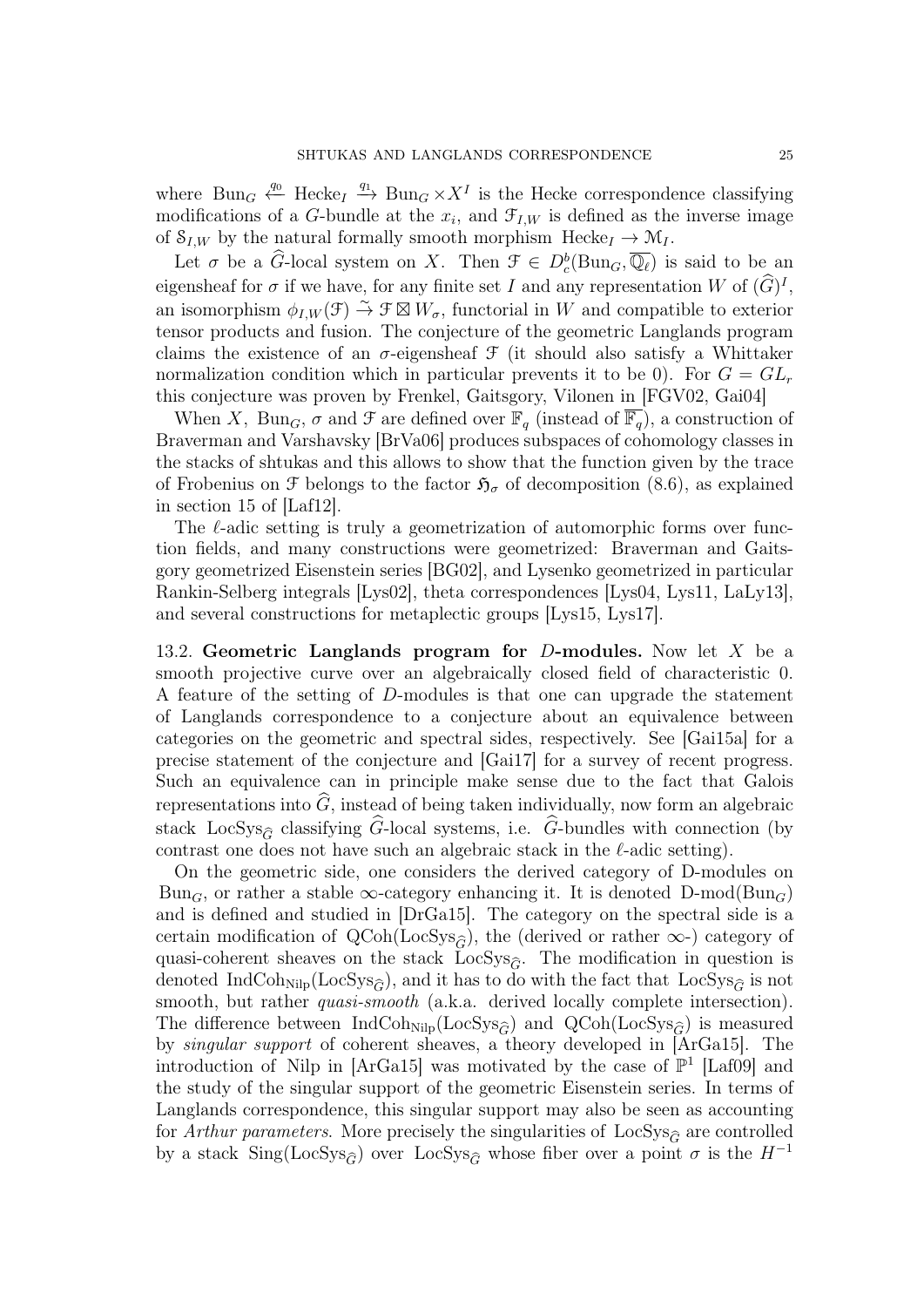of the cotangent complex at  $\sigma$ , equal to  $H_{dR}^2(X, \widehat{\mathfrak{g}}_{\sigma})^* \simeq H_{dR}^0(X, \widehat{\mathfrak{g}}_{\sigma}) \simeq H_{dR}^0(X, \widehat{\mathfrak{g}}_{\sigma})$ <br>where the first isomorphism is Poincaré duality and the second depends on the where the first isomorphism is Poincaré duality and the second depends on the choice of a non-degenerate  $ad$ -invariant symmetric bilinear form on  $\hat{\mathfrak{g}}$ . Therefore  $\text{Sing}(\text{LocSys}_{\hat{G}})$  is identified to the stack classifying  $(\sigma, A)$ , with  $\sigma \in \text{LocSys}_{\hat{G}}$  and A an horizontal section of the local system  $\hat{\mathfrak{g}}_{\sigma}$  associated to  $\sigma$  with the adjoint representation of  $\tilde{G}$ . Then Nilp is the cone of Sing(LocSys<sub> $\hat{G}$ </sub>) defined by the condition that  $A$  is nilpotent. By the Jacobson-Morozov theorem, any such  $A$ is the nilpotent element associated to a morphism of  $SL<sub>2</sub>$  to the centralizer of  $\sigma$  in  $\hat{G}$ , i.e. it comes from an Arthur parameter. The singular support of a coherent sheaf on LocSys<sub> $\hat{G}$ </sub> is a closed substack in Sing(LocSys<sub> $\hat{G}$ </sub>). The category IndCoh<sub>Nilp</sub>(LocSys<sub> $\hat{\sigma}$ </sub>) (compared to QCoh(LocSys<sub> $\hat{\sigma}$ </sub>)) corresponds to the condition that the singular support of coherent sheaves has to be included in Nilp (compared to the zero section where  $A = 0$ ). The main conjecture is that there is an equivalence of categories

(13.1) 
$$
D\text{-mod}(Bun_G) \simeq \text{IndCoh}_{\text{Nilp}}(\text{LocSys}_{\hat{G}}).
$$

Something weaker is known: by [Gai15a], D-mod( $Bun_G$ ) "lives" over  $LocSys_{\hat{G}}$ in the sense that  $QCoh(LocSys_{\hat{G}})$ , viewed as a monoidal category, acts naturally on D-mod( $\text{Bun}_G$ ). Note that  $\text{QCoh}(\text{LocSys}_{\hat{G}})$  acts on IndCoh<sub>Nilp</sub>(LocSys<sub> $\hat{G}$ </sub>) (one can tensor a coherent complex by a perfect one and obtain a new coherent complex) and the conjectured equivalence (13.1) should be compatible with the actions of  $QCoh(LocSys_{\hat{G}})$  on both sides.

Theorem 8.4 (refined in remark 8.5) can be considered as an arithmetic analogue of the fact that  $D\text{-mod}(Bun_G)$  "lives" over  $LocSys_{\hat{G}}$  (curiously, due to the lack of an  $\ell$ -adic analogue of LocSys<sub> $\hat{\sigma}$ </sub>, that result does not have an analogue in the  $\ell$ -adic geometric Langlands program, even if the vanishing conjecture proven by Gaitsgory [Gai04] goes in this direction). And the fact that Arthur multiplicities formula is still unproven in general is parallel to the fact that the equivalence (13.1) is still unproven.

When  $G = T$  is a torus, there is no difference between  $QCoh(LocSys_{\hat{\tau}})$  and IndCoh<sub>Nilp</sub>(LocSys<sub> $\hat{\tau}$ </sub>). In this case, the desired equivalence  $QCoh(LocSys_{\hat{\tau}}) \simeq$  $D\text{-mod}(Bun_T)$  is a theorem, due to Laumon [Laum96].

The formulation of the geometric Langlands correspondence as an equivalence of categories (13.1), and even more the proofs of the results, rely on substantial developments in the technology, most of which had to do with the incorporation of the tools of higher category theory and higher algebra, developed by J. Lurie in [Lur09, Lur17]. Some of the key constructions use categories of D-modules and quasi-coherent sheaves on algebro-geometric objects more general than algebraic stacks (a typical example is the moduli space of G-bundles on X equipped with a reduction to a subgroup at the generic point of  $X$ ).

13.3. Work of Gaitsgory and Lurie on Weil's conjecture on Tamagawa numbers over function fields. In [GaLu14, GaLu17] (see also [Gai15b]) Gaitsgory and Lurie compute the cohomology with coefficients in  $\mathbb{Z}_{\ell}$  of the stack  $\text{Bun}_G$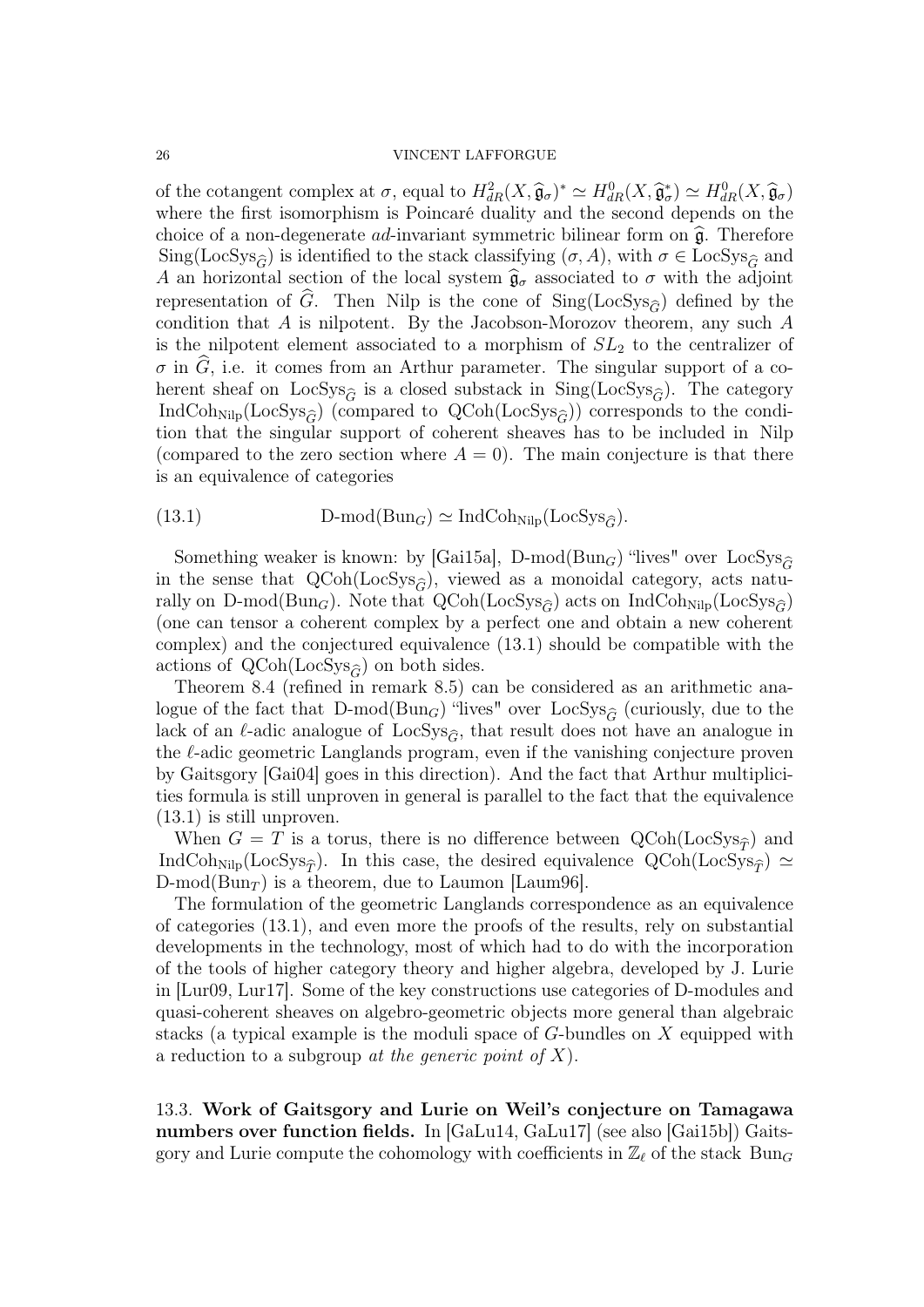when  $X$  is any smooth projective curve over an algebraically closed field of characteristic other than  $\ell$ , and G is a smooth affine group scheme over X with connected fibers, whose generic fiber is semisimple and simply connected. They use in particular a remarkable geometric ingredient, belonging to the same framework of factorization structures [BD04] (which comes from conformal field theory) as the geometric Satake equivalence. The Ran space of  $X$  is, loosely speaking, the prestack classifying non-empty finite subsets  $Z$  of  $X$ . The affine grassmannian  $Gr_{Ran}$  is the prestack over the Ran space classifying such a Z, a G-bundle G on X, and a trivialization  $\alpha$  of  $\mathcal{G}$  on  $X \setminus Z$ . Then the remarkable geometric ingredient is that the obvious morphism  $\text{Gr}_{Ran} \to \text{Bun}_G$ ,  $(Z, \mathcal{G}, \alpha) \mapsto \mathcal{G}$  has contractible fibers in some sense and gives an isomorphism on homology. Note that when  $k = \mathbb{C}$ and G is constant on the curve, their formula implies the well-known Atiyah-Bott formula for the cohomology of  $Bun<sub>G</sub>$ , whose usual proof is by analytic means.

Now assume that the curve X is over  $\mathbb{F}_q$ . By the Grothendieck-Lefschetz trace formula their computation of the cohomology of Bun<sub>G</sub> over  $\mathbb{F}_q$  gives a formula for  $|\text{Bun}_G(\mathbb{F}_q)|$ , the number of  $\mathbb{F}_q$ -points on the stack  $\text{Bun}_G$ . Note that since  $\text{Bun}_G$ is a stack, each isomorphism class y of points is weighted by  $\frac{1}{\text{Aut}_y(\mathbb{F}_q)}$ , where  $\text{Aut}_y$ is the algebraic group of automorphisms of y, and  $\text{Aut}_{y}(\mathbb{F}_{q})$  is the finite group of its  $\mathbb{F}_q$ -points. Although the set of isomorphism classes y of points is infinite, the weighted sum converges. Gaitsgory and Lurie easily reinterpret  $|Bun_G(\mathbb{F}_q)|$  as the volume (with respect to some measure) of the quotient  $G(\mathbb{A})/G(F)$  (where F is the function field of X and  $\mathbb A$  is its ring of adèles) and prove in this way, in the case of function fields, a formula for the volume of  $G(A)/G(F)$  as a product of local factors at all places. This formula, called the Tamagawa number formula, had been conjectured by Weil for any global field F.

Over number fields  $Bun_G$  does not make sense, only the conjecture of Weil on the Tamagawa number formula remains and it had been proven by Kottwitz after earlier works of Langlands and Lai by completely different methods (residues of Eisenstein series and trace formulas).

## 14. Homage to Alexandre Grothendieck (1928-2014)

Modern algebraic geometry was built by Grothendieck, together with his students, in the realm of categories: functorial definition of schemes and stacks, Quot construction for  $Bun_G$ , tannakian formalism, topos, étale cohomology, motives. His vision of topos and motives already had tremendous consequences and others are certainly yet to come. He also had a strong influence outside of his school, as testified by the rise of higher categories and the work of Beilinson, Drinfeld, Gaitsgory, Kontsevich, Lurie, Voevodsky (who, sadly, passed away recently) and many others. He changed not only mathematics, but also the way we think about it.

### **REFERENCES**

[Abe13] Tomoyuki Abe. Langlands correspondence for isocrystals and existence of crystalline companion for curves. Preprint, arXiv:1310.0528 (2013)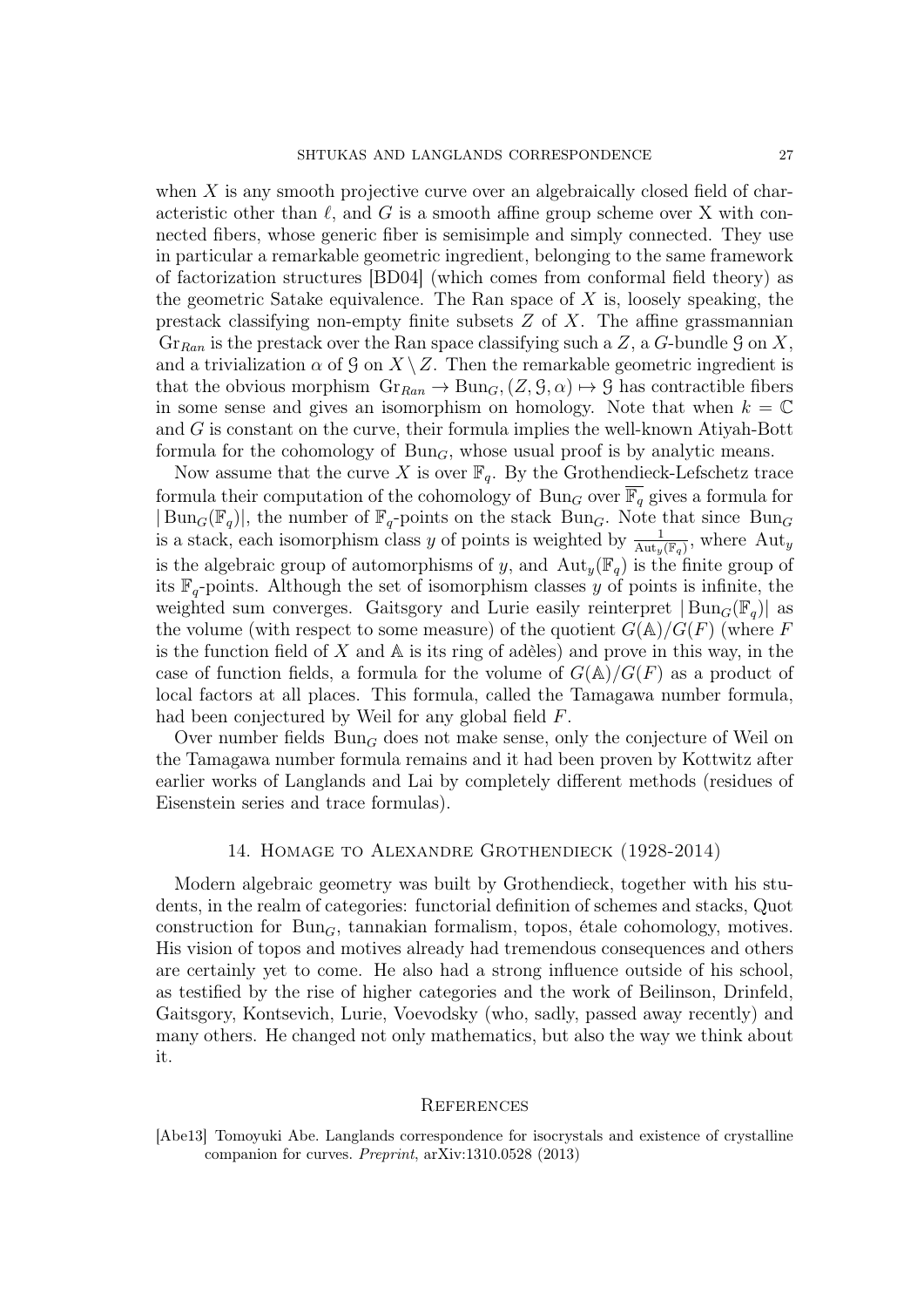- [ArGa15] D. Arinkin and D. Gaitsgory. Singular support of coherent sheaves and the geometric Langlands conjecture. Selecta Math. 21 (2015), 1–199.
- [Art89] J. Arthur. Unipotent automorphic representations: conjectures. Orbites unipotentes et représentations, II. Astérisque 171-172 13–71 (1989)
- [Art14] J. Arthur. L-functions and automorphic representations. Proceedings of ICM 2014, 1, 171–197 (2014)
- [BaRo17] A. Badulescu and Ph. Roche. Global Jacquet-Langlands correspondence for division algebras in characteristic p. Int Math Res Notices 7, 2172–2206 (2017)
- [BBD82] A. Beilinson, J. Bernstein et P. Deligne. Faisceaux pervers. Astérisque 100, Société Mathématique de France (1982)
- [BeDr99] A. Beilinson and V. Drinfeld. Quantization of Hitchin's integrable system and Hecke eigensheaves (1999), available at the address
	- http://math.uchicago.edu/~mitya/langlands.html
- [BD04] A. Beilinson and V. Drinfeld. Chiral algebras. American Mathematical Society Colloquium Publications 51 (2004)
- [BeGe03] J. Bernstein and S. Gelbart editors. An Introduction to the Langlands Program. Birkhäuser (2003)
- [Bla94] D. Blasius. On multiplicities for  $SL(n)$ . Israel J. Math. 88, 237-251 (1994)
- [Bor79] A. Borel. Automorphic L-functions. Automorphic forms, representations and Lfunctions (Corvallis), Part 2, Proc. Sympos. Pure Math., XXXIII, AMS, 27–61 (1979)
- [BHKT16] G. Böckle, M. Harris, C. Khare, and J. Thorne.  $\hat{G}$ -local systems on smooth projective curves are potentially automorphic. Preprint, arXiv:1609.03491 (2016)
- [BG02] A. Braverman and D. Gaitsgory. Geometric Eisenstein series. Invent. Math. 150 (2) 287–384 (2002)
- [BrVa06] A. Braverman and Y. Varshavsky. From automorphic sheaves to the cohomology of the moduli spaces of F-bundles. Unpublished preprint (2006)
- [Bum97] D. Bump. Automorphic Forms and Representations. Cambridge University Press (1997)
- [Car79] P. Cartier. Representations of p-adic groups: a survey. Automorphic forms, representations and L-functions, Corvallis, Proc. Sympos. Pure Math. XXXIII, Amer. Math. Soc., 111–155 (1979)
- [CPS94] J.W. Cogdell and I.I. Piatetski-Shapiro. Converse theorems for  $GL_n$ . Publ. Math. IHES 79, 157–214 (1994)
- [Del12] P. Deligne. Finitude de l'extension de Q engendrée par des traces de Frobenius, en caractéristique finie. Mosc. Math. J. 12 (3) 497–514 (2012)
- [Dri78] V. G. Drinfeld. Langlands' conjecture for GL(2) over functional fields. Proceedings of the International Congress of Mathematicians (Helsinki, 1978), 565–574, Acad. Sci. Fennica, Helsinki, 1980.
- [Dri83] V. G. Drinfeld. Two-dimensional  $\ell$ -adic representations of the fundamental group of a curve over a finite field and automorphic forms on  $GL(2)$ . Amer. J. Math. 105 (1), 85–114 (1983)
- [Dri87] V. G. Drinfeld. Moduli varieties of F-sheaves. Func. Anal. and Appl. 21, 107–122 (1987)
- [Dri88] V. G. Drinfeld. Proof of the Petersson conjecture for GL(2) over a global field of characteristic p. Funct. Anal. Appl. 22 (1), 28–43 (1988)
- [Dri89] V. G. Drinfeld. Cohomology of compactified manifolds of modules of F-sheaves of rank 2. J. Soviet Math. 46, 1789–1821 (1989)
- [Dri12] V. G. Drinfeld. On a conjecture of Deligne. Mosc. Math. J. 12 (3) 515– 542 (2012). See http://www.ihes.fr/jsp/site/Portal.jsp?document\_id=3084& portlet\_id=1140 for a lecture at IHES.
- [Dri15] V. G. Drinfeld. On the pro-semisimple completion of the fundamental group of a smooth variety over a finite field. Preprint, arXiv:1509.06059 (2015)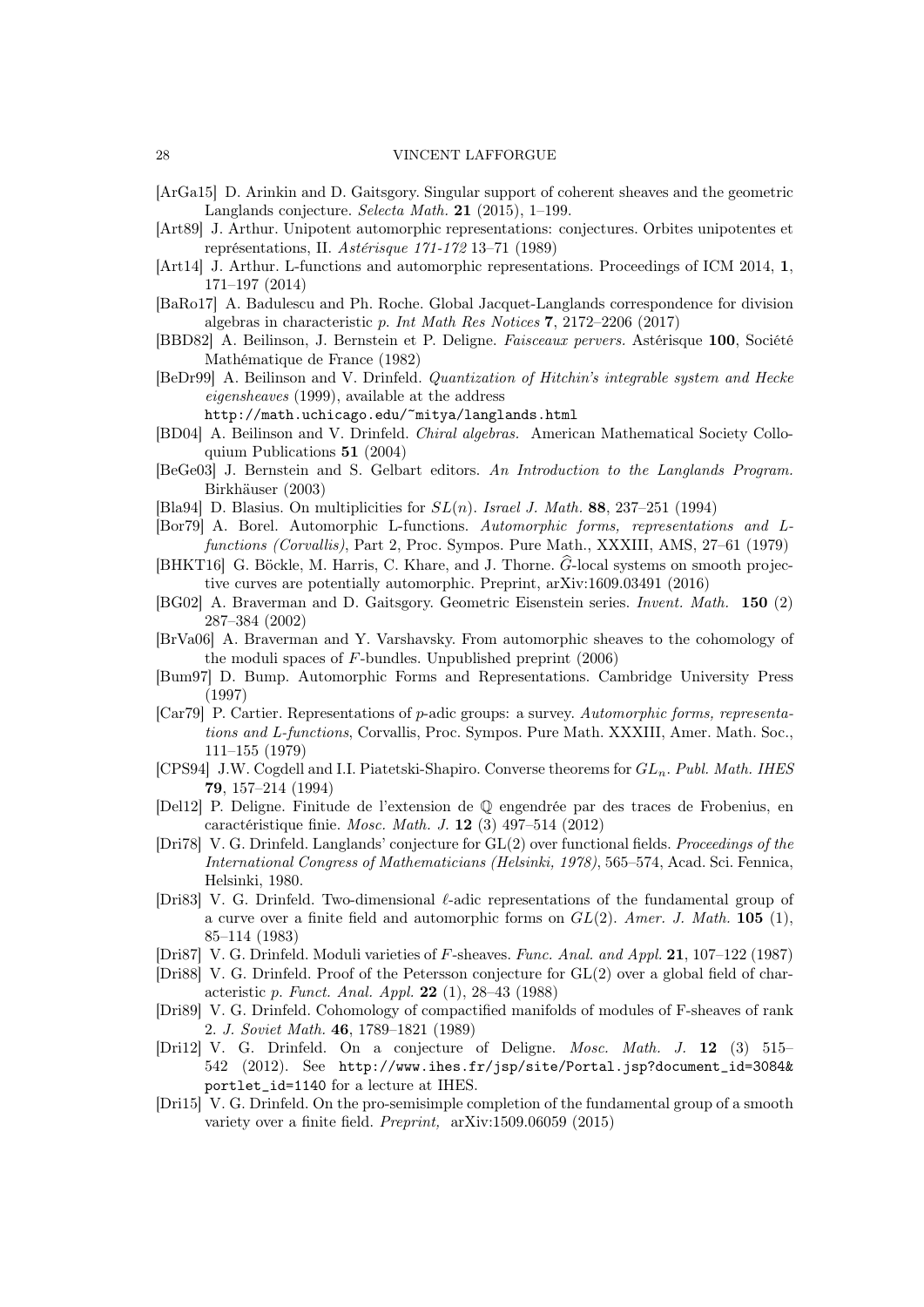- [DrGa15] V. Drinfeld and D. Gaitsgory. Compact generation of the category of D-modules on the stack of G-bundles on a curve. *Camb. J. Math.*  $3(1-2)$  19–125 (2015)
- [DrKe16] V. G. Drinfeld, K. Kedlaya. Slopes of indecomposable F-isocrystals. Preprint, arXiv:1604.00660 (2016)
- [EsKe12] H. Esnault and M. Kerz. A finiteness theorem for Galois representations of function fields over finite fields (after Deligne). Acta Math. Vietnam. 37 (4) 531–562 (2012)
- [FiLy10] M. Finkelberg and S. Lysenko. Twisted geometric Satake equivalence. J. Inst. Math. Jussieu 9 (4) 719–739 (2010)
- [FGV02] E. Frenkel, D. Gaitsgory, K. Vilonen. On the geometric Langlands conjecture. J. Amer. Math. Soc. 15 (2), 367–417 (2002)
- [Fre07] E. Frenkel. Lectures on the Langlands program and conformal field theory. Frontiers in number theory, physics, and geometry. II, 387–533, Springer (2007)
- [Gai04] D. Gaitsgory. On a vanishing conjecture appearing in the geometric Langlands correspondence. Ann. of Math. 160 (2), 617–682 (2004)
- [Gai15a] D. Gaitsgory. Outline of the proof of the geometric Langlands conjecture for GL(2). De la Géométrie Algébrique aux Formes Automorphes (II): Une collection d'articles en l'honneur du soixantième anniversaire de Gérard Laumon. Astérisque 370 (2015)

[Gai15b] D. Gaitsgory. The Atiyah-Bott formula for the cohomology of the moduli space of bundles on a curve. arXiv:1505.02331 (2015)

- [Gai17] D. Gaitsgory, Progrès récents dans la théorie de Langlands géométrique. Séminaire Bourbaki. Exp. No. 1109. Astérisque No. 390, 139–168 (2017)
- [GaLu14] D. Gaitsgory and J. Lurie. Weil's Conjecture for Function Fields, Preprint available at http://math.harvard.edu/~lurie
- [GaLu17] D. Gaitsgory and J. Lurie. Weil's Conjecture for Function Fields-I, Preprint available at http://math.harvard.edu/~lurie
- [GaLy16] D. Gaitsgory and S. Lysenko. Parameters and duality for the metaplectic geometric Langlands theory. Preprint, arXiv:1608.00284 (2016)
- [Gel84] S. Gelbart. An elementary introduction to the Langlands program. Bull. Amer. Math. Soc. 10 (2), 177–219 (1984)
- [GeLa17] A. Genestier et V. Lafforgue. Chtoucas restreints pour les groupes réductifs et paramétrisation de Langlands locale. Preprint, arXiv:1709.00978 (2017)
- [Gro98] B. Gross. On the Satake isomorphism. Galois Representations in Arithmetic Algebraic Geometry, Cambridge University Press, 223–237, 1998, also available at the address http://www.math.harvard.edu/~gross/preprints/sat.pdf
- [Ill06] L. Illusie. Vanishing cycles over general bases, after P. Deligne, O. Gabber, G. Laumon and F. Orgogozo. Preprint. http://www.math.u-psud.fr/~illusie/vanishing1b.pdf (2006)
- [Kot90] R. E. Kottwitz. Shimura varieties and λ-adic representations. Automorphic forms, Shimura varieties, and L-functions (Ann Arbor), Vol. I, 161–209, Perspect. Math., 10, Academic Press (1990)
- [Laf02] L. Lafforgue. Chtoucas de Drinfeld et correspondance de Langlands. Invent. Math. 147 (1), 1–241 (2002)
- [Laf09] V. Lafforgue. Quelques calculs reliés à la correspondance de Langlands géométrique pour  $\mathbb{P}^1$ . Available from http://vlafforg.perso.math.cnrs.fr/geom.pdf
- [Laf11] V. Lafforgue. Estimées pour les valuations p-adiques des valeurs propes des opérateurs de Hecke. Bull. Soc. Math. France 139 (4), 455–477 (2011)
- [Laf12] V. Lafforgue. Chtoucas pour les groupes réductifs et paramétrisation de Langlands globale. Preprint http://arxiv.org/abs/1209.5352 (2012)
- [LaLy13] V. Lafforgue and S. Lysenko. Geometrizing the minimal representations of even orthogonal groups. Represent. Theory 17 263–325 (2013)
- [Lan70] R. P. Langlands. Problems in the theory of automorphic forms. Lectures in modern analysis and applications, III, 18–61. Lecture Notes in Math. 170 Springer (1970)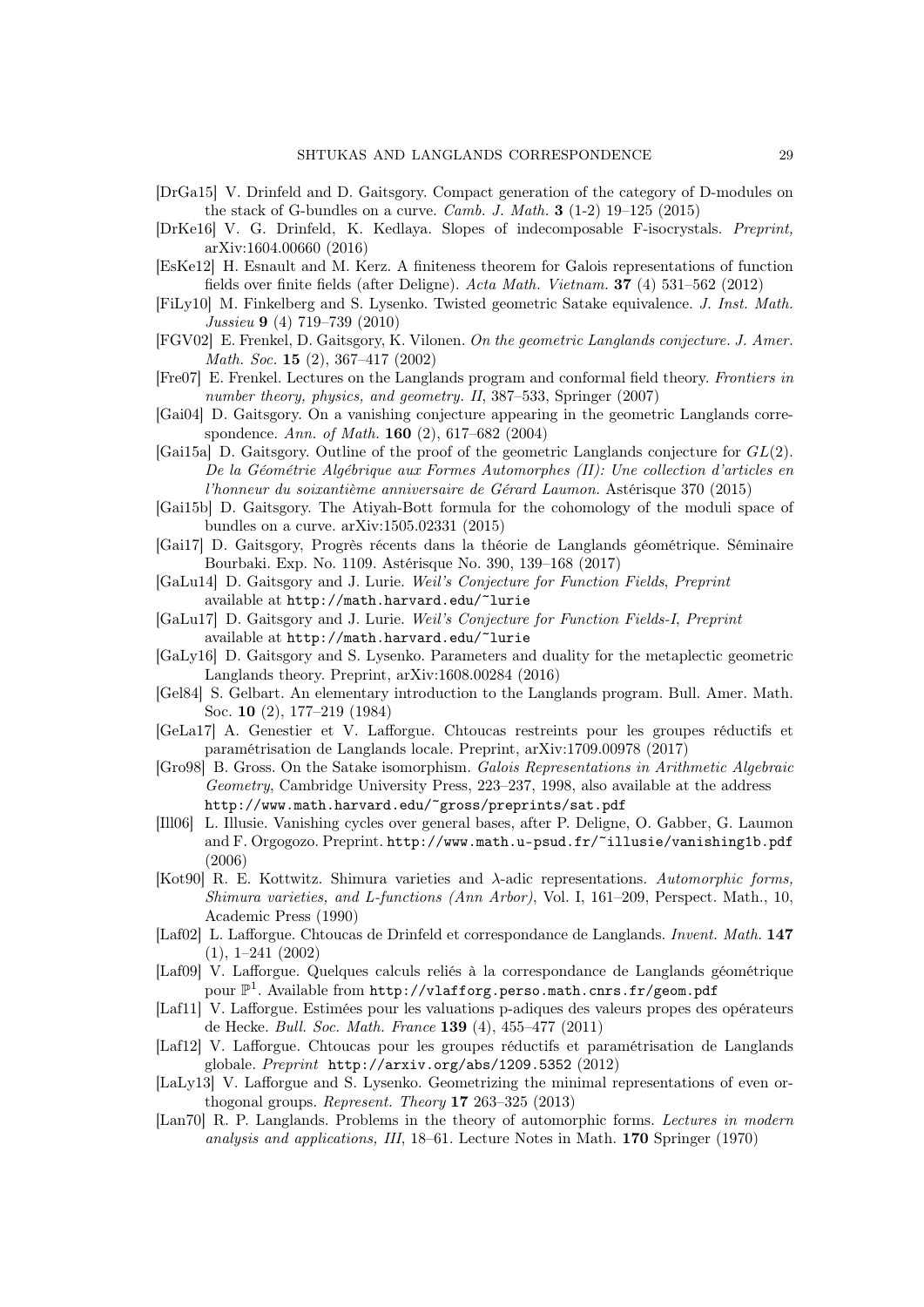- [Lap99] E. Lapid. Some results on multiplicities for  $SL(n)$ . Israel J. Math. 112, 157–186 (1999)
- [Lar94] M. Larsen. On the conjugacy of element-conjugate homomorphisms. Israel J. Math. 88, 253–277 (1994)
- [Lar96] M. Larsen. On the conjugacy of element-conjugate homomorphisms. II. Quart. J. Math. Oxford Ser. (2) 47 (185), 73–85 (1996)
- [Laum87a] G. Laumon Correspondance de Langlands géométrique pour les corps de fonctions. Duke Math. J. 54 (2), 309–359 (1987)
- [Laum87b] G. Laumon. Transformation de Fourier, constantes d'équations fonctionnelles et conjecture de Weil. Publ. Math. IHES 65, 131–210 (1987)
- [Laum96] G. Laumon Transformation de Fourier generalisée. Preprint, arXiv:alg-geom/9603004
- [LaMoB99] G. Laumon et L. Moret-Bailly. Champs algébriques. Ergebnisse der Math. 39, Springer (1999)
- [LRS93] G. Laumon, M. Rapoport, U. Stuhler. D-elliptic sheaves and the Langlands correspondence. Invent. Math. 113 (2), 217–338 (1993)
- [Laum96] G. Laumon. Cohomology of Drinfeld modular varieties. Part I,II. Cambridge Studies in Advanced Mathematics, 41 and 56. Cambridge University Press (1997)
- [Lau04] E. Lau. On generalised D-shtukas. Dissertation, Rheinische Friedrich-Wilhelms-Universität Bonn, 2004. Bonner Mathematische Schriften 369. Universität Bonn, Mathematisches Institut, Bonn (2004), available at the address http://www.math.uni-bielefeld.de/~lau/publ.html
- [Lau07] E. Lau. On degenerations of D-shtukas. Duke Math. J. 140 (2), 351–389 (2007)
- [Lys02] S. Lysenko. Local geometrized Rankin-Selberg method for GL(n). Duke Math. J. 111 (3), 451–493 (2002)
- [Lys04] S. Lysenko. Moduli of metaplectic bundles on curves and theta-sheaves. Ann. Sci. École Norm. Sup. 39 (3), 415–466 (2006)
- [Lur09] J. Lurie. Higher Topos Theory, Princeton University Press, 2009.
- [Lur17] J. Lurie. *Higher Algebra*, available at http://math.harvard.edu/~lurie
- [Lys11] S. Lysenko. Geometric theta-lifting for the dual pair  $SO_{2m}$ ,  $Sp_{2n}$ . Ann. Sci. École Norm. Sup. 44 (3), 427–493 (2011)
- [Lys14] S. Lysenko. Twisted geometric Satake equivalence: reductive case. preprint, arXiv:1411.6782 [math.RT] (2014)
- [Lys15] S. Lysenko. Twisted geometric Langlands correspondence for a torus. Int. Math. Res. Not. 18, 8680–8723 (2015)
- [Lys17] S. Lysenko. Twisted Whittaker models for metaplectic groups. Geom. Funct. Anal. 27 (2), 289–372 (2017), with erratum in arXiv:1509.02433
- [MiVi07] I. Mirkovic and K. Vilonen. Geometric Langlands duality and representations of algebraic groups over commutative rings. Annals of Math. 166, 95–143 (2007)
- [NBC99] Ngô Bao Châu. Faisceaux pervers, homomorphisme de changement de base et lemme fondamental de Jacquet et Ye. Ann. Sci. École Norm. Sup. 32 (5), 619–679 (1999)
- [NBC06a] Ngô Bao Châu. D-chtoucas de Drinfeld à modifications symétriques et identité de changement de base. Ann. Sci. École Norm. Sup. 39 (2), 197–243 (2006)
- [NgNg08] Ngô Bao Châu et Ngo Dac Tuan. Comptage de G-chtoucas: la partie régulière elliptique. J. Inst. Math. Jussieu 7 (1), 181–203 (2008)
- [NDT07] Ngo Dac Tuan. Compactification des champs of chtoucas et théorie géométrique des invariants. Astérisque 313 (2007)
- [NDT09] Ngo Dac Tuan. Sur le développement spectral de la formule des traces d'Arthur-Selberg pour les corps of fonctions. Bulletin de la Soc. Math. France 137, 545–586 (2009)
- [NQT11] Nguyen Quoc Thang. On Galois cohomology and weak approximation of connected reductive groups over fields of positive characteristic. Proc. Japan Acad. Ser. A Math. Sci. 87 (10), 203–208 (2011)